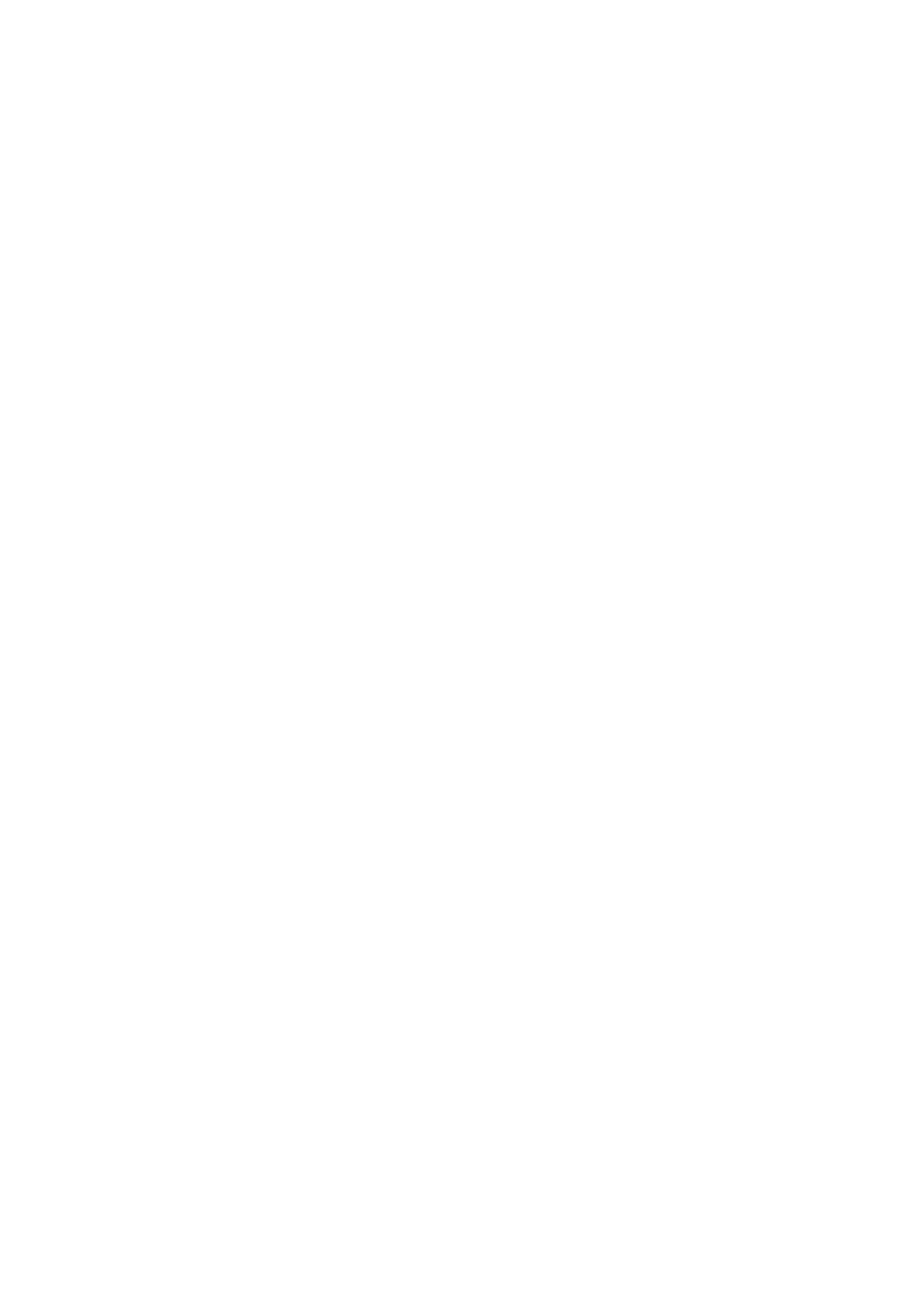# **UNITED STATES SECURITIES AND EXCHANGE COMMISSION WASHINGTON, D.C. 20549**

# **FORM 10-Q**

# ☑ **QUARTERLY REPORT PURSUANT TO SECTION 13 OR 15(d) OF THE SECURITIES EXCHANGE ACT OF 1934**

**For the quarterly period ended March 31, 2006**

**OR**

# o **TRANSITION REPORT PURSUANT TO SECTION 13 OR 15(d) OF THE SECURITIES EXCHANGE ACT OF 1934**

**Commission File Number: 001-31648**

# **EURONET WORLDWIDE, INC.**

**(Exact name of the registrant as specified in its charter)**

**Delaware (State or other jurisdiction of incorporation or organization)**

**74-2806888 (I.R.S. employer identification no.)**

# **4601 COLLEGE BOULEVARD, SUITE 300 LEAWOOD, KANSAS 66211 (Address of principal executive offices)**

**(913) 327-4200**

**(Registrant's telephone number, including area code)**

Indicate by check mark whether the registrant (1) has filed all reports required to be filed by Section 13 or 15(d) of the Securities Exchange Act of 1934 during the preceding 12 months (or for such shorter period that the registrant was required to file such reports), and (2) has been subject to such filing requirements for the past 90 days. Yes  $\boxtimes$  No o

Indicate by check mark whether the registrant is a large accelerated filer, an accelerated filer, or a non-accelerated filer. See definition of "accelerated filer and large accelerated filer" in Rule 12b-2 of the Exchange Act. (Check one):

Large accelerated filer ⊠ Accelerated filer o Non-accelerated filer o

Indicate by check mark whether the registrant is a shell company (as defined in Rule 12b-2 of the Exchange Act). Yes o No  $\Box$ 

# **APPLICABLE ONLY TO CORPORATE ISSUERS:**

The number of shares of the issuer's common stock, \$0.02 par value, outstanding as of April 28, 2006 was 36,963,193 shares.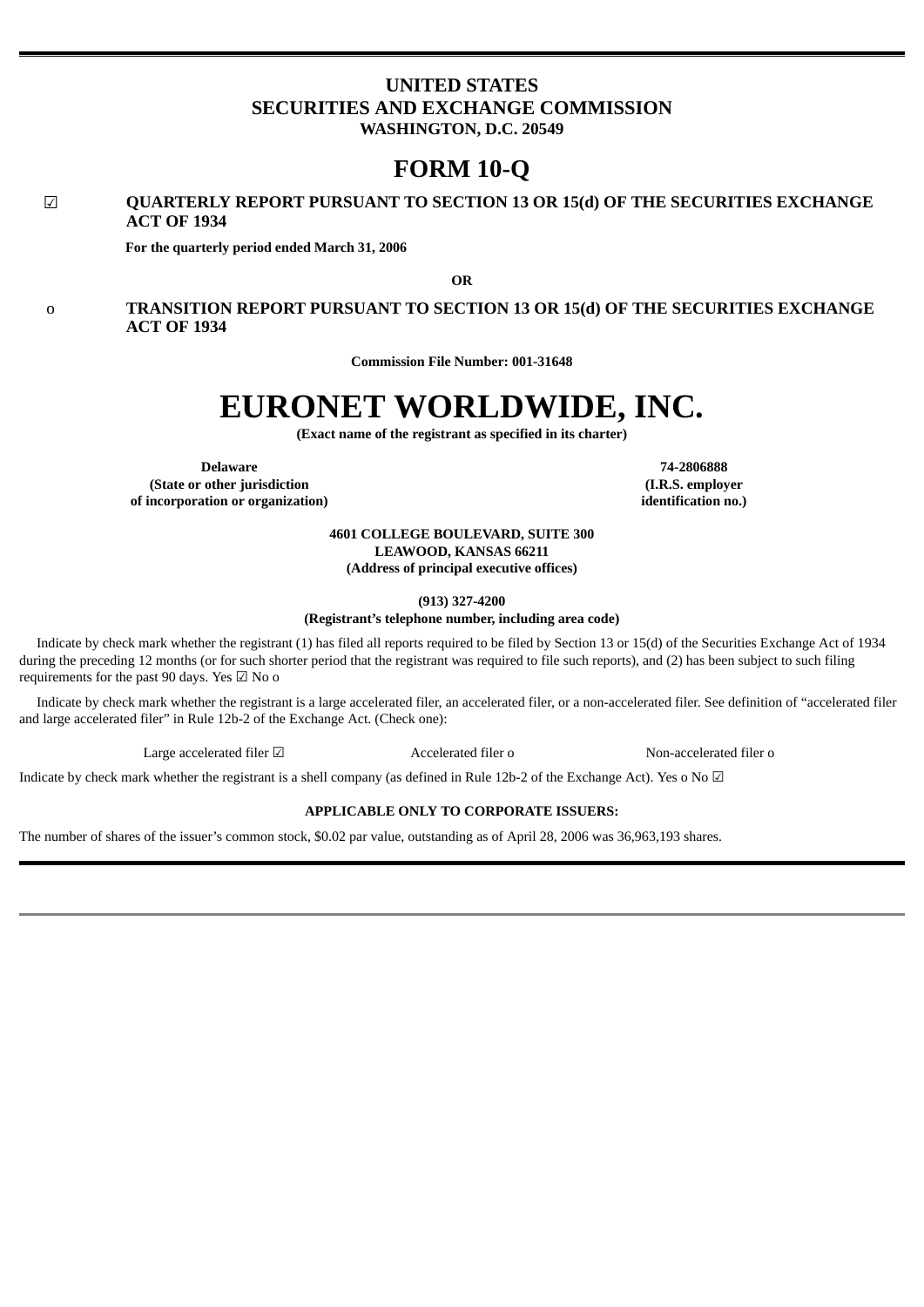|                 | PART I-FINANCIAL INFORMATION                                                                 |    |
|-----------------|----------------------------------------------------------------------------------------------|----|
| <b>ITEM 1.</b>  | <b>FINANCIAL STATEMENTS</b>                                                                  | 3  |
| <b>ITEM 2.</b>  | <b>MANAGEMENT'S DISCUSSION AND ANALYSIS OF FINANCIAL CONDITION AND RESULTS OF OPERATIONS</b> | 15 |
| <b>ITEM 3.</b>  | <b>QUANTITATIVE AND QUALITATIVE DISCLOSURES ABOUT MARKET RISK</b>                            | 32 |
| <b>ITEM 4.</b>  | <b>CONTROLS AND PROCEDURES</b>                                                               | 33 |
|                 | <b>PART II-OTHER INFORMATION</b>                                                             | 33 |
| ITEM 1.         | <b>LEGAL PROCEEDINGS</b>                                                                     | 33 |
| <b>ITEM 1A.</b> | <b>RISK FACTORS</b>                                                                          | 34 |
| <b>ITEM 2.</b>  | <b>UNREGISTERED SALES OF EQUITY SECURITIES AND USE OF PROCEEDS</b>                           | 35 |
| ITEM 6.         | <b>EXHIBITS</b>                                                                              | 35 |
|                 |                                                                                              |    |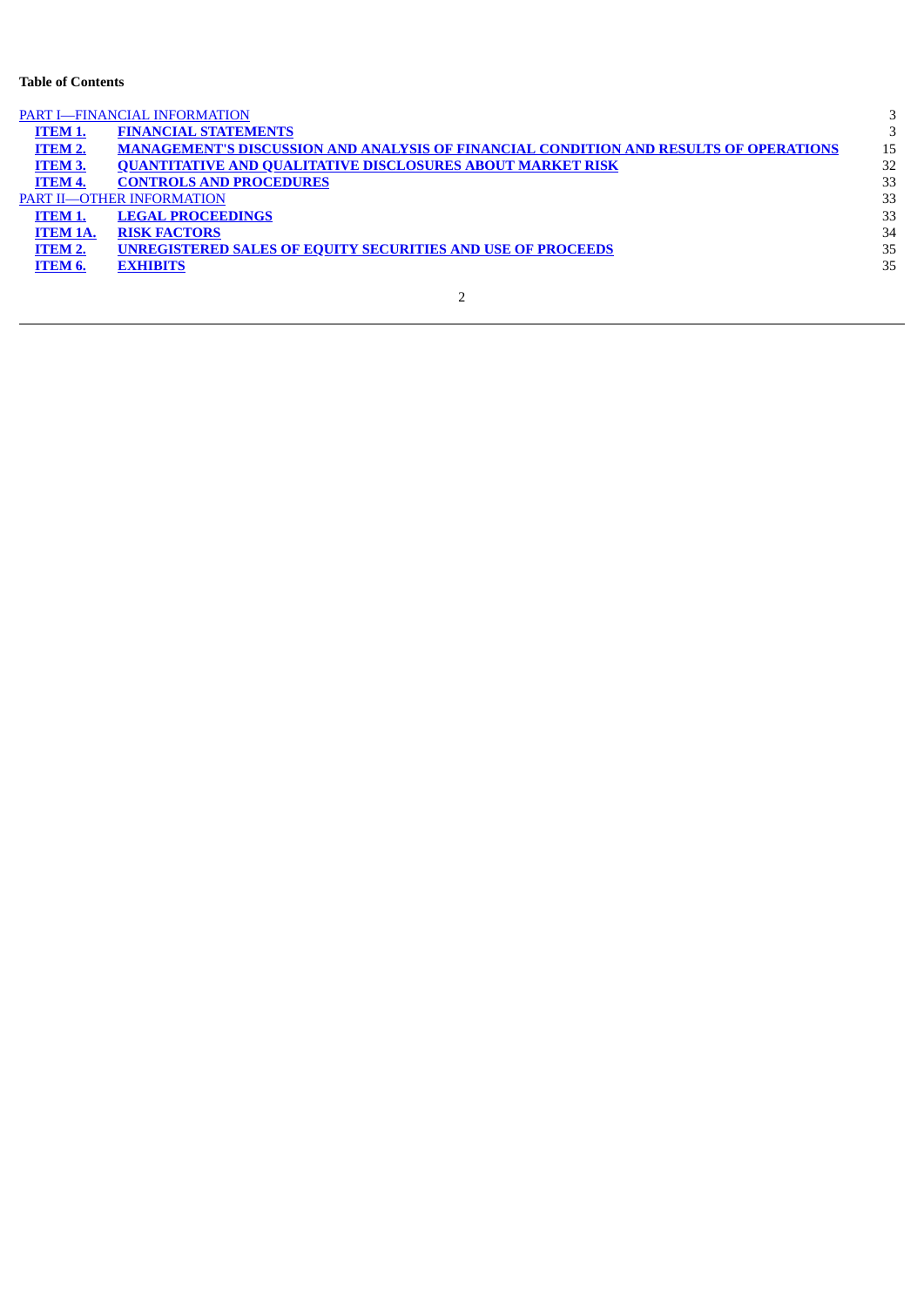# **PART I—FINANCIAL INFORMATION**

# <span id="page-3-1"></span><span id="page-3-0"></span>**ITEM 1. FINANCIAL STATEMENTS**

# **EURONET WORLDWIDE, INC. AND SUBSIDIARIES Consolidated Balance Sheets (In thousands, except share and per share data)**

|                                                                                                                            | March 31,<br>2006<br>(unaudited) | December 31,<br>2005(1) |
|----------------------------------------------------------------------------------------------------------------------------|----------------------------------|-------------------------|
| <b>ASSETS</b>                                                                                                              |                                  |                         |
| Current assets:                                                                                                            |                                  |                         |
| Cash and cash equivalents                                                                                                  | \$223,735                        | \$ 219,932              |
| Restricted cash                                                                                                            | 75,958                           | 73,942                  |
| Inventory — PINs and other                                                                                                 | 22,940                           | 25,595                  |
| Trade accounts receivable, net of allowances for doubtful accounts of \$1,784 at March 31, 2006 and \$1,995 at             |                                  |                         |
| December 31, 2005                                                                                                          | 145,360                          | 166,451                 |
| Deferred income taxes, net                                                                                                 | 2,023                            | 1,812                   |
| Prepaid expenses and other current assets                                                                                  | 27,499                           | 21,211                  |
| Total current assets                                                                                                       | 497,515                          | 508,943                 |
|                                                                                                                            |                                  |                         |
| Property and equipment, net of accumulated depreciation of \$72,803 at March 31, 2006 and \$66,644 at December 31,<br>2005 | 50,400                           | 44,852                  |
| Goodwill                                                                                                                   | 269,159                          | 267,195                 |
| Acquired intangible assets, net of accumulated amortization of \$14,001 at March 31, 2006 and \$11,918 at                  |                                  |                         |
| December 31, 2005                                                                                                          | 51,829                           | 50,724                  |
| Deferred income taxes                                                                                                      | 6,366                            | 6,994                   |
| Other assets, net of accumulated amortization of \$8,449 at March 31, 2006 and \$7,721 at December 31, 2005                | 15,408                           | 15,644                  |
|                                                                                                                            |                                  |                         |
| <b>Total assets</b>                                                                                                        | \$890,677                        | 894,352                 |
|                                                                                                                            |                                  | \$                      |
| LIABILITIES AND STOCKHOLDERS' EQUITY                                                                                       |                                  |                         |
| Current liabilities:                                                                                                       |                                  |                         |
| Trade accounts payable                                                                                                     | \$185,818                        | 202,655<br>\$           |
| Accrued expenses and other current liabilities                                                                             | 63,078                           | 77,101                  |
| Current portion of capital lease obligations                                                                               | 6,000                            | 5,431                   |
| Short-term debt obligations                                                                                                | 16,295                           | 22,893                  |
| Income taxes payable                                                                                                       | 10,180                           | 8,207                   |
| Deferred income taxes                                                                                                      | 3,091                            | 3,023                   |
| Deferred revenue                                                                                                           | 10,346                           | 8,013                   |
|                                                                                                                            |                                  |                         |
| Total current liabilities                                                                                                  | 294,808                          | 327,323                 |
| Debt obligations                                                                                                           | 318,381                          | 315,000                 |
| Capital lease obligations, net of current portion                                                                          | 14,531                           | 12,229                  |
| Deferred income taxes                                                                                                      | 24,291                           | 25,157                  |
| Other long-term liabilities                                                                                                | 2,045                            | 1,161                   |
| Minority interest                                                                                                          | 6,961                            | 7,129                   |
| <b>Total liabilities</b>                                                                                                   | 661,017                          | 687,999                 |
|                                                                                                                            |                                  |                         |
| Stockholders' equity:                                                                                                      |                                  |                         |
| Preferred Stock, \$0.02 par value. Authorized 10,000,000 shares; none issued                                               |                                  |                         |
| Common Stock, \$0.02 par value. Authorized 60,000,000 shares; issued and outstanding 36,949,985 shares at                  |                                  |                         |
| March 31, 2006 and 35,776,431 at December 31, 2005                                                                         | 740                              | 717                     |
| Additional paid-in-capital                                                                                                 | 326,451                          | 312,025                 |
| Treasury stock                                                                                                             | (196)                            | (196)                   |
| Subscriptions receivable                                                                                                   | (14)                             | (124)                   |
| Accumulated deficit                                                                                                        | (95, 436)                        | (104, 787)              |
| Restricted reserve                                                                                                         | 776                              | 776                     |
| Accumulated other comprehensive loss                                                                                       | (2,661)                          | (2,058)                 |
|                                                                                                                            |                                  |                         |
| Total stockholders' equity                                                                                                 | 229,660                          | 206,353                 |
| Total liabilities and stockholders' equity                                                                                 | \$890,677                        | \$<br>894,352           |

See accompanying notes to the unaudited consolidated financial statements.

<sup>(1)</sup> Adjusted to include the retroactively applied effects of SFAS No. 123R share-based compensation expense; see Note 1 — General, Note 2, Significant Accounting Policies and Practices and Note 7 — Stock Plans to the unaudited consolidated financial statements.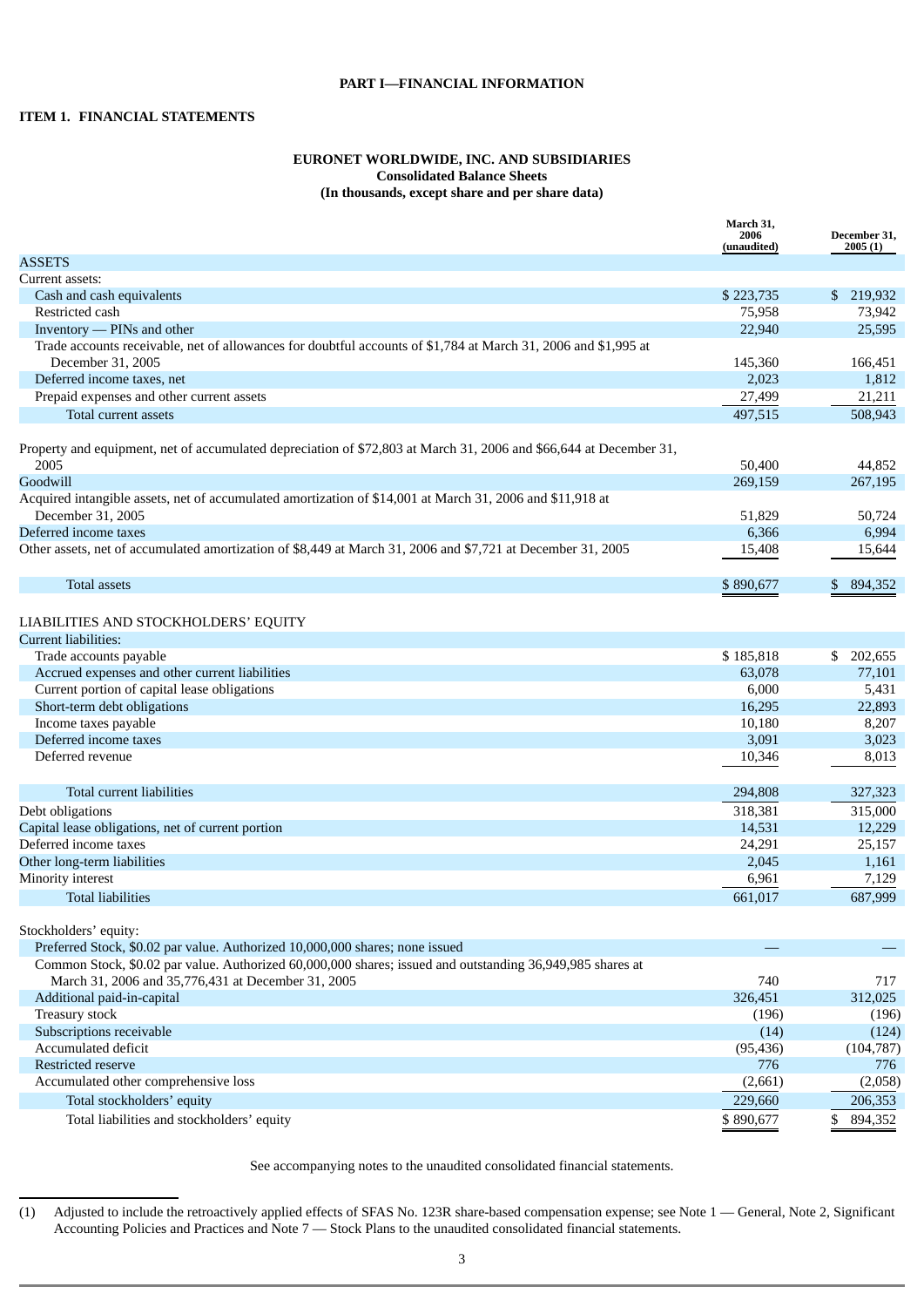# **EURONET WORLDWIDE, INC. AND SUBSIDIARIES Consolidated Statements of Income and Comprehensive Income (Unaudited, in thousands, except share and per share data)**

|                                                                             |              | <b>Three Months Ended March 31,</b> |
|-----------------------------------------------------------------------------|--------------|-------------------------------------|
|                                                                             | 2006         | 2005(1)                             |
| <b>Revenues:</b>                                                            |              |                                     |
| <b>EFT Processing Segment</b>                                               | \$<br>29,868 | \$<br>23,889                        |
| <b>Prepaid Processing Segment</b>                                           | 110,961      | 89,381                              |
| <b>Software Solutions Segment</b>                                           | 6,141        | 3,936                               |
| <b>Total revenues</b>                                                       | 146,970      | 117,206                             |
| Operating expenses:                                                         |              |                                     |
| Direct operating costs                                                      | 101,353      | 82,372                              |
| Salaries and benefits                                                       | 18,034       | 13,204                              |
| Selling, general and administrative                                         | 8,436        | 6,138                               |
| Depreciation and amortization                                               | 6,819        | 5,025                               |
| Total operating expenses                                                    | 134,642      | 106,739                             |
| Operating income                                                            | 12,328       | 10,467                              |
| Other income (expense):                                                     |              |                                     |
| Interest income                                                             | 2,722        | 1,207                               |
| Interest expense                                                            | (3,597)      | (1,588)                             |
| Income from unconsolidated affiliates                                       | 171          | 245                                 |
| Foreign exchange gain (loss), net                                           | 1,558        | (2, 842)                            |
| Other income (expense), net                                                 | 854          | (2,978)                             |
| Income from continuing operations before income taxes and minority interest | 13,182       | 7,489                               |
| Income tax expense                                                          | (3,570)      | (3,830)                             |
| <b>Minority interest</b>                                                    | (261)        | (88)                                |
| Net income                                                                  | 9,351        | 3,571                               |
| <b>Translation adjustment</b>                                               | (603)        | (1,961)                             |
| Comprehensive income                                                        | \$<br>8,748  | \$<br>1,610                         |
| Earnings per share - basic:                                                 |              |                                     |
| Earnings per share                                                          | \$<br>0.26   | \$<br>0.11                          |
| Basic weighted average shares outstanding                                   | 36,555,149   | 33,883,451                          |
| Earnings per share - diluted (see Note 3):                                  |              |                                     |
| Earnings per share                                                          | \$<br>0.24   | \$<br>0.10                          |
| Diluted weighted average shares outstanding                                 | 42,263,210   | 36,099,360                          |
|                                                                             |              |                                     |

See accompanying notes to the unaudited consolidated financial statements.

(1) Adjusted to include the retroactively applied effects of SFAS No. 123R share-based compensation expense; see Note 1 — General, Note 2, Significant Accounting Policies and Practices and Note 7 — Stock Plans to the unaudited consolidated financial statements.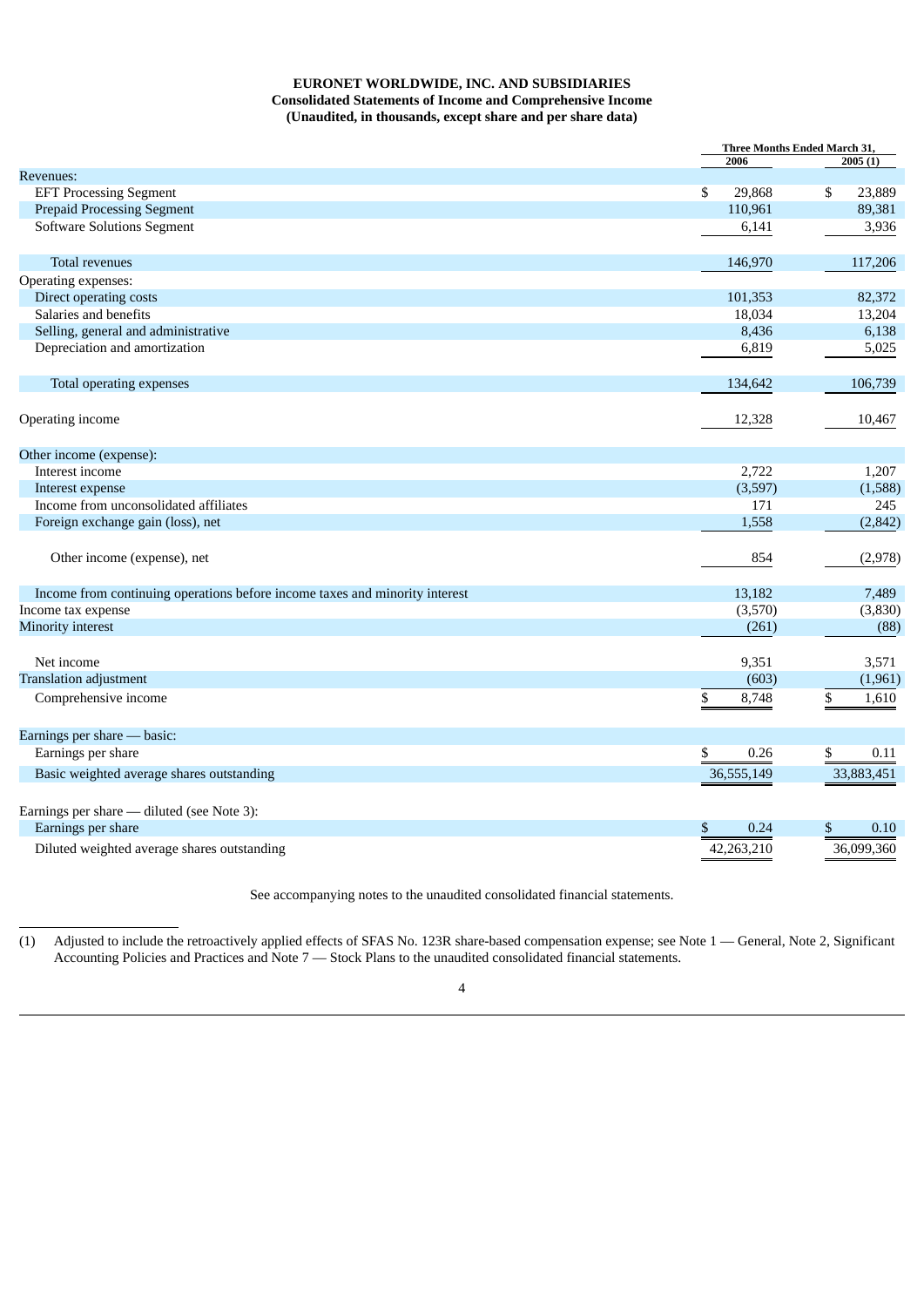# **EURONET WORLDWIDE, INC. AND SUBSIDIARIES Consolidated Statements of Cash Flows (Unaudited, in thousands)**

|                                                                                   | Three Months Ended March 31,<br>2006 | 2005(1)     |
|-----------------------------------------------------------------------------------|--------------------------------------|-------------|
| Net income                                                                        | \$<br>9,351                          | \$<br>3,571 |
|                                                                                   |                                      |             |
| Adjustments to reconcile net income to net cash provided by operating activities: |                                      |             |
| Depreciation and amortization                                                     | 6,819                                | 5,025       |
| Share-based compensation                                                          | 1,894                                | 1,340       |
| Unrealized foreign exchange (gain) loss, net                                      | (1, 354)                             | 2,724       |
| Gain on disposal of property and equipment                                        | (53)                                 | (92)        |
| Deferred income tax expense (benefit)                                             | (582)                                | 333         |
| Income assigned to minority interest                                              | 261                                  | 88          |
| Income from unconsolidated affiliates                                             | (171)                                | (245)       |
| Amortization of debt issuance expense                                             | 598                                  | 223         |
| Changes in working capital, net of amounts acquired:                              |                                      |             |
| Income taxes payable                                                              | 1,760                                | 779         |
| Restricted cash                                                                   | (2,110)                              | (38, 596)   |
| Inventory — PINs and other                                                        | 2,609                                | 725         |
| Trade accounts receivable                                                         | 21,519                               | (1,270)     |
| Prepaid expenses and other current assets                                         | (5,212)                              | (6, 801)    |
| Trade accounts payable                                                            | (18,740)                             | 33,968      |
| Deferred revenue                                                                  | 2,909                                | (1,378)     |
| Accrued expenses and other current liabilities                                    | (12, 879)                            | 7,741       |
| Other, net                                                                        | (340)                                | 1,764       |
| Net cash provided by operating activities                                         | 6,279                                | 9.899       |
|                                                                                   |                                      |             |
| Cash flows from investing activities:                                             |                                      |             |
| Acquisitions, net of cash acquired                                                | (2,323)                              | (55,969)    |
| Proceeds from sale of property and equipment                                      | 135                                  | 164         |
| Purchases of property and equipment                                               | (6, 631)                             | (3,041)     |
| Purchases of other long-term assets                                               | (1,063)                              | (465)       |
| Net cash used in investing activities                                             | (9,882)                              | (59, 311)   |
| Cash flows from financing activities:                                             |                                      |             |
| Proceeds from issuance of shares                                                  | 10,415                               | 3,369       |
| Net repayments on short-term debt obligations and revolving credit agreements     | (1,769)                              | (710)       |
| Repayment of capital lease obligations                                            | (1,715)                              | (1,574)     |
| Other, net                                                                        | (125)                                |             |
| Net cash provided by financing activities                                         | 6,806                                | 1,085       |
|                                                                                   |                                      |             |
| Effect of exchange differences on cash                                            | 600                                  | (2,887)     |
| Increase (decrease) in cash and cash equivalents                                  | 3,803                                | (51,214)    |
| Cash and cash equivalents at beginning of period                                  | 219,932                              | 124,198     |
| Cash and cash equivalents at end of period                                        | \$223,735                            | \$72,984    |
|                                                                                   |                                      |             |
| Interest paid during the period                                                   | \$<br>901                            | \$<br>624   |
| Income taxes paid during the period                                               | 1,541                                | 2,937       |

See accompanying notes to the unaudited consolidated financial statements.

<sup>(1)</sup> Adjusted to include the retroactively applied effects of SFAS No. 123R share-based compensation expense; see Note 1 — General, Note 2, Significant Accounting Policies and Practices and Note 7 — Stock Plans to the unaudited consolidated financial statements.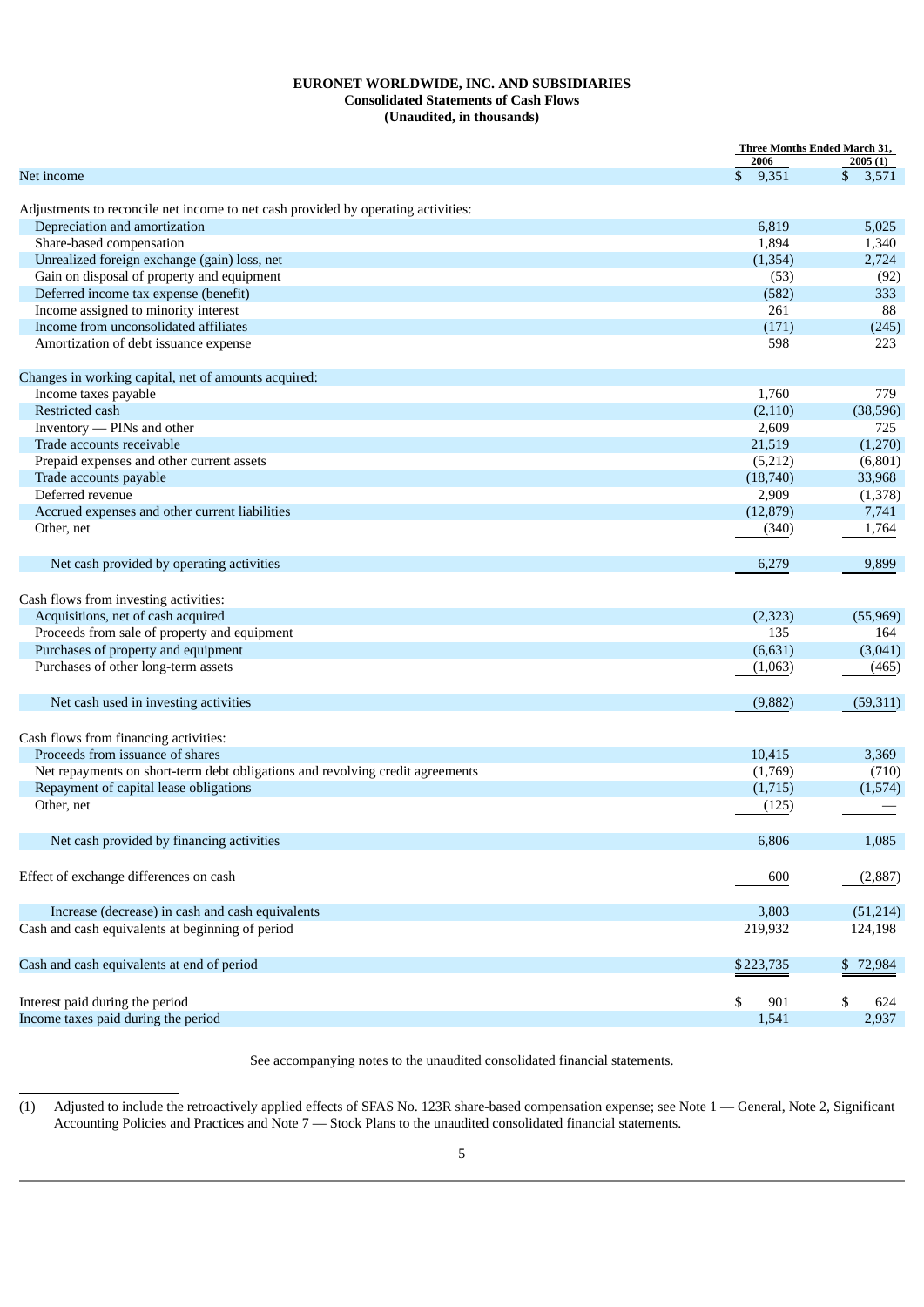# **EURONET WORLDWIDE, INC. AND SUBSIDIARIES NOTES TO THE UNAUDITED CONSOLIDATED FINANCIAL STATEMENTS**

#### **(1) GENERAL**

#### *Basis of Presentation*

The accompanying unaudited consolidated financial statements of Euronet Worldwide, Inc. and its subsidiaries ("Euronet" or the "Company") have been prepared from the records of the Company, in conformity with U.S. generally accepted accounting principles and pursuant to the rules and regulations of the Securities and Exchange Commission. In the opinion of management, such unaudited consolidated financial statements contain all adjustments (consisting of normal interim closing procedures) necessary to present fairly the financial position of the Company as of March 31, 2006 and the results of its operations and cash flows for the three-month periods ended March 31, 2006 and 2005.

The unaudited consolidated financial statements should be read in conjunction with the audited consolidated financial statements of Euronet for the year ended December 31, 2005, including the notes thereto, set forth in the Company's Form 10-K. Certain prior year amounts have been reclassified to conform to the current period consolidated financial statement presentation.

The Company adopted the provisions of Statement of Financial Accounting Standards ("SFAS") No. 123(R), "Share-Based Payment," ("SFAS No. 123R") on January 1, 2006. The Company elected to adopt SFAS No. 123R utilizing the modified retrospective application method and, accordingly, financial statement amounts for the prior periods presented in this Form 10-Q have been adjusted to reflect the fair value method of expensing prescribed by SFAS No. 123R. See Note 2 — Significant Accounting Policies and Practices and Note 7 — Stock Plans for further discussion.

The preparation of financial statements in conformity with U.S. generally accepted accounting principles requires management to make estimates and assumptions that affect the amounts reported in the consolidated financial statements and accompanying notes. Actual results could differ from those estimates. The results of operations for the three-month period ended March 31, 2006 are not necessarily indicative of the results to be expected for the full year ending December 31, 2006.

# **(2) SIGNIFICANT ACCOUNTING POLICIES AND PRACTICES**

# *Share-based compensation*

Effective January 1, 2006, the Company adopted the provisions of SFAS No. 123R, which is a revision of SFAS No 123, "Accounting for Stock-Based Compensation," and supersedes Accounting Principles Board ("APB") Opinion No. 25, "Accounting for Stock Issued to Employees." SFAS No. 123R requires the determination of the fair value of the share-based compensation at the grant date and the recognition of the related expense over the period in which the share-based compensation vests ("requisite service period"). The Company elected to adopt the modified retrospective application method as provided by SFAS No. 123R and, accordingly, financial statement amounts for the prior periods presented in this Form 10-Q have been adjusted to reflect the fair value method of expensing prescribed by SFAS No. 123R. The Company believes that this method achieves the highest level of clarity and comparability among the presented periods.

As a result of adopting SFAS No. 123R, the Company's deferred tax assets related to U.S. Federal and state net operating loss carryforwards, reported for U.S. GAAP purposes, and deferred compensation, increased by an estimated \$8.1 million as of December 31, 2005. The Company's initial estimate remains preliminary while management completes its analysis. However, since the Company records a valuation allowance for its entire U.S. net deferred tax asset position, upon adoption of SFAS No. 123R, the amount of net deferred tax assets did not, and is not expected to, change. The Company has chosen to use the Black-Scholes pricing model for the determination of fair value for future stock option grants. The amount of future compensation expense related to restricted share awards will continue to be based on the share price at the grant date. Share-based compensation expense is generally recognized as an expense of the Corporate division on a "straight-line" basis over the requisite service period. For awards with performance conditions, expense is recognized on a "graded attribution method." The graded attribution method results in expense recognition on a straight-line basis over the requisite service period for each separately vesting portion of an award, as if the award was, in-substance, multiple awards. See Note 7 — Stock Plans for further disclosure.

For a description of other significant accounting policies of the Company, see Note 3 to the Audited Consolidated Financial Statements as of and for the year ended December 31, 2005, set forth in the Company's Annual Report on Form 10-K.

# **(3) EARNINGS PER SHARE**

Basic earnings per share has been computed by dividing income available to common stockholders by the weighted average number of common shares outstanding during the respective period. Diluted earnings per share reflect the weighted-average shares outstanding during the respective period, after adjusting for the potential dilution upon the assumed conversion of the Company's convertible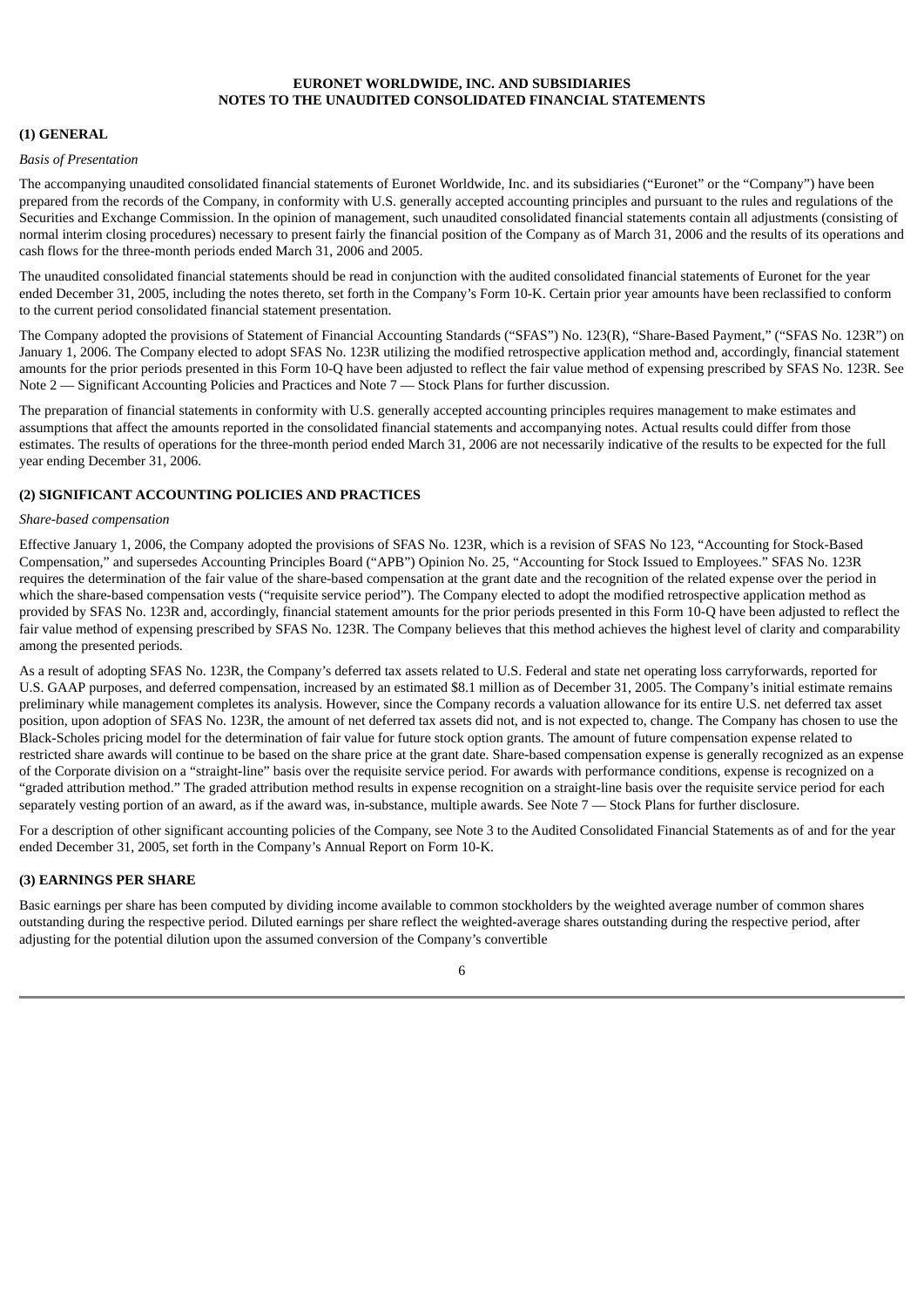debentures and options to purchase the Company's common stock. The following table provides a reconciliation of the weighted average number of common shares outstanding to the diluted weighted average number of common shares outstanding and a reconciliation of net income to net income available to common stockholders:

|                                                                            |            | Three Months Ended March 31, |
|----------------------------------------------------------------------------|------------|------------------------------|
| (dollar amounts in thousands)                                              | 2006       | 2005(1)                      |
| Basic weighted average shares outstanding                                  | 36,555,149 | 33,883,451                   |
| Additional shares from assumed conversion of 1.625% convertible debentures | 4,162,950  |                              |
| Incremental shares from assumed conversion of stock options (1)            | 1,545,111  | 2,215,909                    |
| Potentially diluted weighted average shares outstanding                    | 42,263,210 | 36,099,360                   |
| Net income                                                                 | 9.351      | 3,571<br>S                   |
| Add: interest expense of 1.625% convertible debentures                     | 797        |                              |
| Earnings available to common stockholders                                  | 10,148     | 3,571                        |

(1) As a result of the adoption of SFAS No. 123R, the computation of incremental shares from the assumed conversion of stock options changed. The amount previously reported for the three months ended March 31, 2005 was 2,645,291 incremental shares from the conversion of stock options.

For the three month period ended March 31, 2006, the average market price of Euronet common stock exceeded the exercise price of all stock options outstanding. For the three month period ended March 31, 2005, there were 125,000 options that had an exercise price in excess of the average market price of Euronet common stock.

The Company has \$140 million of 1.625% convertible debentures due 2024 and \$175 million of 3.50% convertible debentures due 2025 outstanding that, if converted, would have a potentially dilutive effect on the Company's stock. These debentures are convertible into 4.2 million shares of Common Stock for the \$140 million 1.625% issue, and 4.3 million shares of Common Stock for the \$175 million 3.50% issue, initially in December 2009 and October 2012, respectively, or earlier upon the occurrence of certain conditions. As required by EITF Issue No. 04-8, "The Effect of Contingently Convertible Debt on Diluted Earnings per Share," if dilutive, the impact of the contingently issuable shares must be included in the calculation of diluted net income per share under the "if-converted" method, regardless of whether the conditions upon which the debentures would be convertible into shares of the Company's Common Stock have been met. Under the if-converted method, the assumed conversion of the 1.625% convertible debentures was dilutive for the three months ended March 31, 2006 and anti-dilutive for the three months ended March 31, 2005. Accordingly, the impact has been included in the above computation of potentially diluted weighted average shares outstanding for the three months ended March 31, 2006 and excluded from the above computation for the three months ended March 31, 2005. Under the if-converted method, the assumed conversion of the 3.50% convertible debentures was anti-dilutive for the three months ended March 31, 2006 and, accordingly, the impact has been excluded from the above computation of potentially weighted average shares outstanding. The 3.50% convertible debentures were not outstanding for the three months ended March 31, 2005.

# **(4) ACQUISITIONS**

In accordance with SFAS No. 141, "Business Combinations," the Company allocates the purchase price of its acquisitions to the tangible assets, liabilities and intangible assets acquired based on estimated fair values. The excess purchase price over those fair values is recorded as goodwill. The fair value assigned to intangible assets acquired is supported by valuations using estimates and assumptions provided by management. For certain large or unique acquisitions management engaged an appraiser to assist in the valuation.

# **2006 Acquisitions:**

During the first quarter 2006, the Company completed the acquisition of the assets of Essentis Limited ("Essentis") for approximately \$3.2 million, which was comprised of \$0.9 million in cash and assumed liabilities of approximately \$2.3 million. Essentis is a U.K. company that owns a card issuing and merchant acquiring software package that will enhance Euronet's outsourcing and software offerings to banks. Essentis is reported in the Company's Software Solutions Segment. The Company's allocation of the purchase price to the fair values of acquired tangible and intangible assets is preliminary and remains so while management completes its valuation of the fair value of the net assets acquired. The following table summarizes the estimated allocation of the purchase price to the fair values of the acquired tangible and intangible assets at the acquisition date:

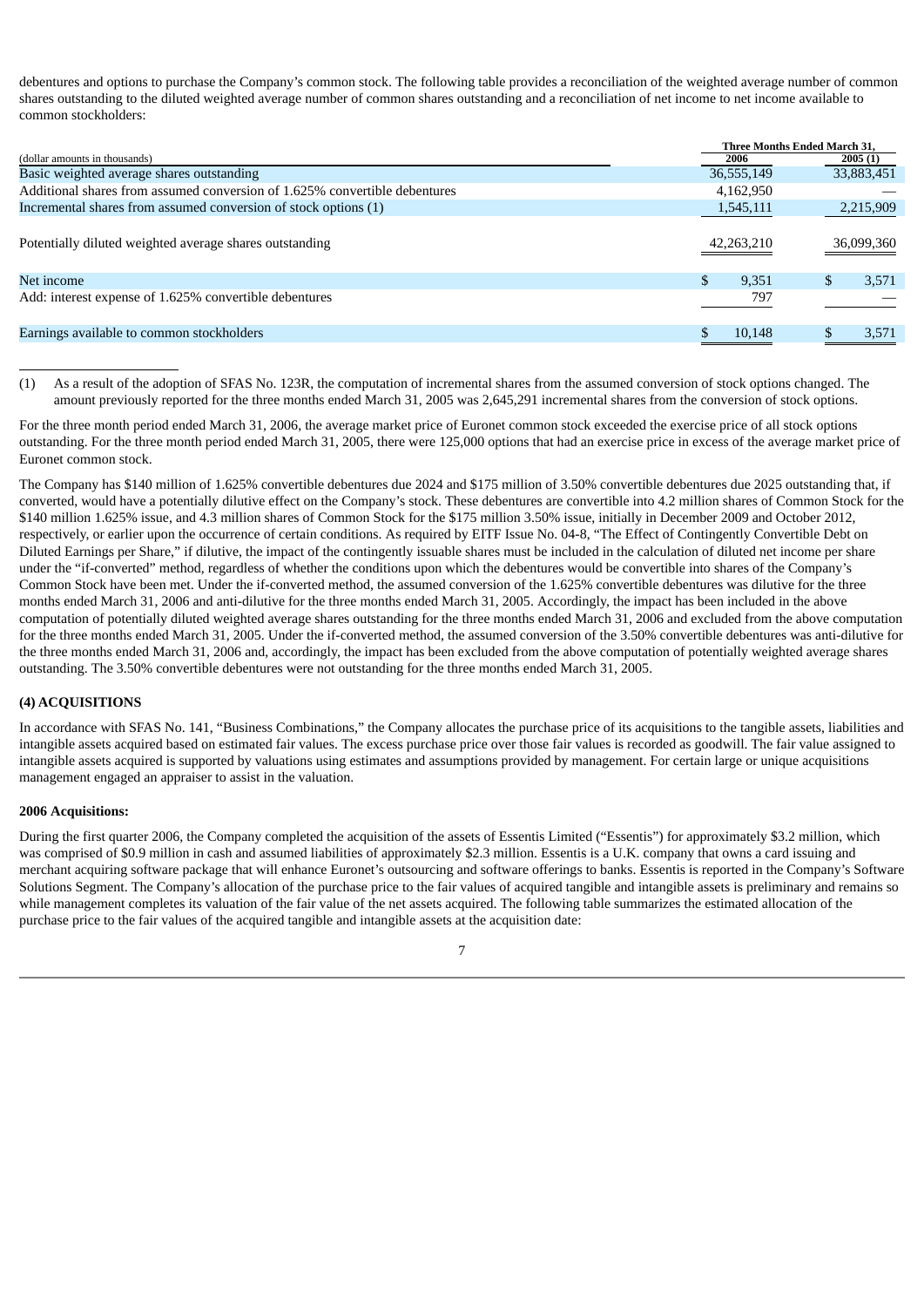| (dollar amounts in thousands) | Estimated<br>Life |       |
|-------------------------------|-------------------|-------|
| Property and equipment        | various           | 685   |
| Software                      | 5 years           | 2,500 |
| Assets acquired               |                   | 3,185 |

There are no potential additional purchase price or escrow arrangements associated with the Essentis acquisition.

## **2005 Acquisitions:**

During 2005, the Company completed seven acquisitions for an aggregate purchase price of approximately \$117.3 million. The Company's allocation of the purchase price to the fair values of acquired tangible and intangible assets for certain acquisitions are preliminary and remain so while management completes its valuation of the fair value of the net assets acquired. The following table summarizes the allocation of the purchase price, including \$2.9 million paid in prior years for acquisitions accounted for as step acquisitions, to the fair values of the acquired tangible and intangible assets at the acquisition dates.

|                               | <b>Estimated</b><br>Other |             |                     |             |  |
|-------------------------------|---------------------------|-------------|---------------------|-------------|--|
| (dollar amounts in thousands) | Life                      | Telerecarga | <b>Acquisitions</b> | Total       |  |
| Current assets                |                           |             | \$<br>3,841         | 3,841<br>\$ |  |
| Property and equipment        | various                   | 1,415       | 1,412               | 2,827       |  |
| <b>Customer relationships</b> | 8 or 9 years              | 10,295      | 14,816              | 25,111      |  |
| Software                      | 5 years                   | 655         | 900                 | 1,555       |  |
| Patent                        | 7 years                   |             | 1,699               | 1,699       |  |
| Trade name                    | 2 years                   | 254         |                     | 254         |  |
| Non-compete agreements        | 5 years                   | 147         |                     | 147         |  |
| Deferred income tax asset     |                           |             | 1,055               | 1,055       |  |
| Goodwill                      | Indefinite                | 42,144      | 51,713              | 93,857      |  |
| Assets acquired               |                           | 54,910      | 75,436              | 130,346     |  |
| <b>Current liabilities</b>    |                           |             | (590)               | (590)       |  |
| Deferred income tax liability |                           | (3,892)     | (5,619)             | (9,511)     |  |
| Net assets acquired           |                           | 51,018      | 69,227              | 120,245     |  |

#### *Acquisition of Telerecarga S.L.*

In March 2005, to supplement the Company's prepaid processing business in Spain, Euronet purchased 100% of the assets of Telerecarga S.L. ("Telerecarga"), a Spanish company that distributes prepaid mobile airtime and other prepaid products via Point of Sale ("POS") terminals throughout Spain. The purchase price of €38.1 million (approximately \$51.0 million) was settled through the assumption of €25.4 million (approximately \$34.0 million) in liabilities and cash payments of €12.7 million (approximately \$17.0 million).

#### *Other acquisitions*

During 2005, Euronet completed six other acquisitions described below for a total purchase price of \$66.3 million, comprised of \$39.6 million in cash, 754,589 shares of Euronet Common Stock, valued at \$19.5 million, \$4.9 million in liabilities assumed and a \$2.3 million accrual for contingent purchase price arrangements that will be settled in Euronet Common Stock. Additionally, the purchase price for acquisitions accounted for as step acquisitions, in accordance with SFAS No. 141, include \$2.9 million paid in prior years.

- **•** In December 2005, EFT Services Holding B.V. (a wholly-owned subsidiary of Euronet) purchased 6.25% of Euronet Services Private Limited, the Company's subsidiary in India ("Euronet India"), increasing its share ownership of Euronet India to 100%. Euronet India is included in the Company's EFT Processing Segment and, since the Company's ownership share previously exceeded 50%, has been a consolidated subsidiary since inception.
- **•** In two separate transactions; one in April 2005 and one in December 2005, EFT Services Holding B.V. (a wholly-owned subsidiary of Euronet) purchased an additional 64% of Europlanet a.d. ("Europlanet"), a Serbian company, increasing its share ownership in Europlanet to 100%. Europlanet is a debit card processor that owns, operates and manages a network of ATMs and POS terminals. Upon obtaining a controlling interest in April 2005, Euronet began consolidating Europlanet's financial position and results of operations. Euronet's \$0.2 million share of dividends declared prior to acquiring a controlling ownership share of Europlanet was recognized as income from unconsolidated affiliates during 2005.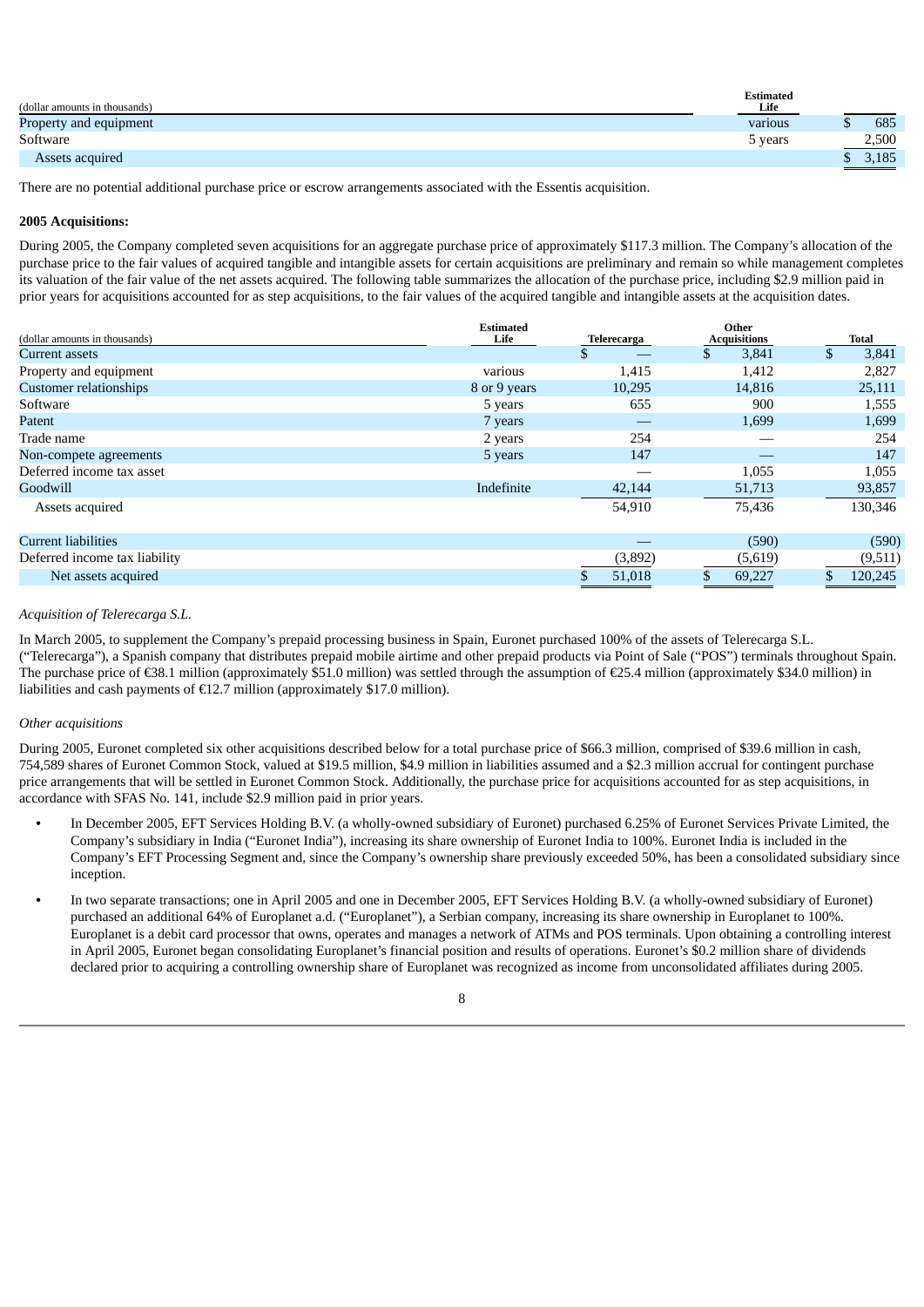- **•** In October 2005, Euronet EFT Services Hellas EPE (a wholly-owned subsidiary of Euronet) acquired all of the share capital of Instreamline S.A. ("Instreamline"), a Greek company that provides credit card and POS outsourcing services in addition to debit card and transaction gateway switching services in Greece and the Balkan region. Instreamline will complement the Company's EFT Processing Segment.
- **•** In May 2005, Euronet acquired all of the outstanding membership interests in Continental Transfer, LLC and a wholly-owned subsidiary, TelecommUSA, Limited ("TelecommUSA"), a company based in North Carolina. TelecommUSA provides money transfer services, primarily to consumers in the U.S. to destinations in Latin America, and bill payment services within the U.S. This acquisition launched the Company's money transfer and bill payment business.
- **•** In March 2005, to enhance the Company's U.S. prepaid processing business, PaySpot (a wholly-owned subsidiary of Euronet) purchased substantially all of the assets of Dynamic Telecom, Inc. ("Dynamic Telecom"), a company based in Iowa. Dynamic Telecom's distribution network in convenience store chains throughout the U.S. provides several types of prepaid products including wireless, long distance and gift cards via POS terminals.
- **•** In March 2005, the Company exercised its option to acquire an additional 41% of the shares of ATX Software, Ltd. ("ATX") and increased its share ownership in ATX to 51%. Euronet originally acquired a 10% share in ATX in May 2004. Euronet's \$0.1 million share of dividends declared prior to acquiring the additional 41% ownership share of ATX was recognized as income from unconsolidated affiliates during 2005. With the increase in ownership from 10% to 51%, Euronet now consolidates ATX's financial position and results of operations.

In connection with these six acquisitions, \$3.5 million in cash remains in escrow. This cash has been reflected in the purchase price allocations because the Company has determined beyond a reasonable doubt that the performance criteria will be met. There are additional contingent payments to be calculated based on certain performance criteria as specified in the purchase agreements. During the first quarter 2006, the Company recorded \$2.7 million in additional goodwill related to 2005 acquisitions because the amounts due under the contingent payment arrangements were either settled during the first quarter 2006 or the Company has determined a portion of the amount to be settled beyond a reasonable doubt. As of March 31, 2006, the Company estimates that remaining amounts due under these contingent payment arrangements could result in additional purchase price of up to approximately \$2.0 million. When determined beyond a reasonable doubt, additional payments will be recorded as goodwill. Additional payments, if any, will be settled in Euronet Common Stock.

# **Pro Forma results:**

The following unaudited pro forma financial information presents the condensed combined results of operations of Euronet for the three months ended March 31, 2006 and 2005, as if the acquisitions described above had occurred January 1, 2005. An adjustment was made to the combined results of operations, reflecting amortization of purchased intangible assets, net of tax, which would have been recorded if the acquisitions had occurred on January 1, 2005. The unaudited pro forma financial information is not intended to represent, or be indicative of, the consolidated results of operations or financial condition of Euronet that would have been reported had the acquisitions been completed as of the beginning of the periods presented. Moreover, the unaudited pro forma financial information should not be considered as representative of the future consolidated results of operations or financial condition of Euronet.

|                                               |           | <b>Pro Forma for the Three</b><br><b>Months Ended March 31,</b> |  |  |
|-----------------------------------------------|-----------|-----------------------------------------------------------------|--|--|
| (amounts in thousands, except per share data) | 2006      | 2005                                                            |  |  |
| <b>Revenues</b>                               | \$146,970 | \$130,972                                                       |  |  |
| Operating income                              | \$12,328  | \$10,953                                                        |  |  |
| Net income                                    | \$9,351   | \$3,651                                                         |  |  |
| Per share data:                               |           |                                                                 |  |  |
|                                               |           |                                                                 |  |  |
| Earnings per share-basic                      | 0.26      | 0.11                                                            |  |  |
| Earnings per share-diluted                    | 0.24      | 0.10                                                            |  |  |

# **(5) GOODWILL AND INTANGIBLE ASSETS**

Intangible assets are carried at amortized cost, and goodwill, which is not amortized, is carried at cost. Intangible assets and goodwill are evaluated for impairment annually or more frequently if there is an indication of impairment. Goodwill represents the excess of the purchase price of the acquired businesses over the fair value of the underlying net tangible and intangible assets acquired. A summary of intangible assets and goodwill activity for the three months ended March 31, 2006, is presented below: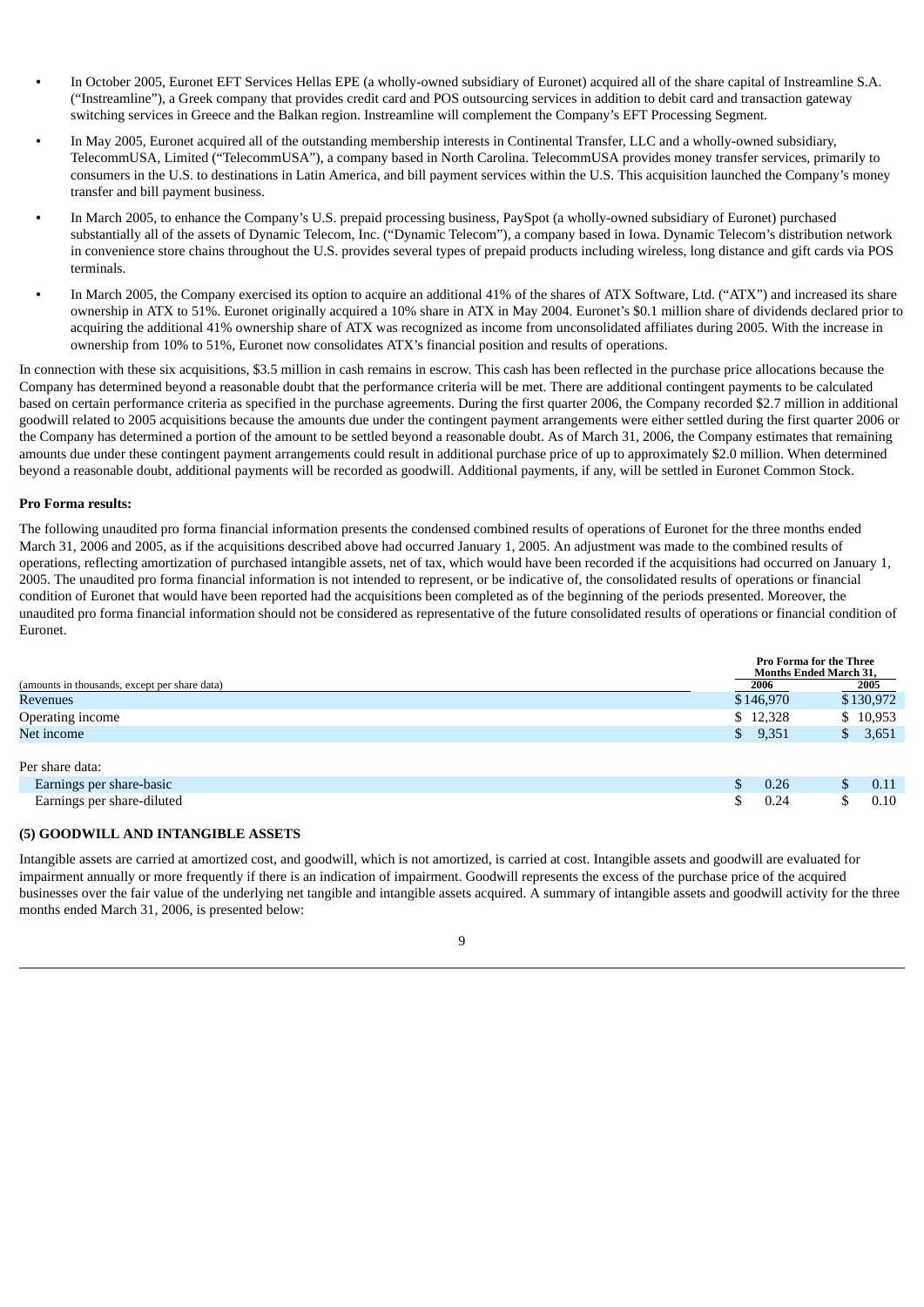| (in thousands):                                              | <b>Amortizable</b><br>Intangible<br>Assets | Goodwill  | Total<br>Intangible<br><b>Assets</b> |
|--------------------------------------------------------------|--------------------------------------------|-----------|--------------------------------------|
| Balance as of January 1, 2006                                | \$50,724                                   | \$267,195 | \$317,919                            |
| Increases (decreases):                                       |                                            |           |                                      |
| <b>Acquisition of Essentis</b>                               | 2,500                                      |           | 2,500                                |
| Earn-out payment related to Dynamic Telecom acquisition      |                                            | 2,250     | 2,250                                |
| Adjustments to other 2005 acquisitions                       | 345                                        | (616)     | (271)                                |
| Amortization                                                 | (2,054)                                    |           | (2,054)                              |
| Other (primarily changes in foreign currency exchange rates) | 314                                        | 330       | 644                                  |
| Balance as of March 31, 2006                                 | \$<br>51,829                               | \$269,159 | \$320,988                            |

Estimated annual amortization expense on intangible assets with finite lives, before income taxes, as of March 31, 2006 is expected to be \$8.4 million for 2006, \$8.2 million for 2007, \$8.0 million for 2008, \$7.9 million for 2009, \$7.7 million for 2010 and \$5.4 million for 2011.

# **(6) DEBT OBLIGATIONS**

A summary of the activity for the three months ended March 31, 2006 for all debt obligations is presented below:

| (in thousands)                          | <b>Revolving</b><br>Credit<br><b>Facilities</b> | Other Debt<br><b>Obligations</b> | Capital<br>Leases | 1.625%<br>Convertible<br><b>Debentures</b><br><b>Due 2024</b> | 3.50%<br>Convertible<br><b>Debentures</b><br><b>Due 2025</b> | <b>Total</b> |
|-----------------------------------------|-------------------------------------------------|----------------------------------|-------------------|---------------------------------------------------------------|--------------------------------------------------------------|--------------|
| Balance at January 1, 2006              | 7,343                                           | \$15,550                         | \$17,660          | \$140,000                                                     | \$175,000                                                    | \$355,553    |
|                                         |                                                 |                                  |                   |                                                               |                                                              |              |
| Increases (decreases):                  |                                                 |                                  |                   |                                                               |                                                              |              |
| Indebtedness incurred                   |                                                 |                                  | 4,475             |                                                               |                                                              | 4,475        |
| Repayments                              | (2,271)                                         | (993)                            | (2, 165)          |                                                               |                                                              | (5, 429)     |
| Capital lease interest accrued          | __                                              |                                  | 450               |                                                               |                                                              | 450          |
| Foreign exchange loss                   |                                                 | 47                               | 111               |                                                               |                                                              | 158          |
| Balance at March 31, 2006               | 5,072                                           | 14.604                           | 20,531            | 140,000                                                       | 175,000                                                      | 355,207      |
| $Less$ — current maturities             | (5,072)                                         | (11,223)                         | (6,000)           |                                                               |                                                              | (22, 295)    |
| Long-term obligations at March 31, 2006 |                                                 | 3,381                            | \$14,531          | \$140,000                                                     | \$175,000                                                    | \$332,912    |
|                                         |                                                 |                                  |                   |                                                               |                                                              |              |

As of March 31, 2006, there were stand-by letters of credit of \$5.8 million outstanding against the Company's revolving credit facilities.

# **(7) STOCK PLANS**

# *(a) Adoption of SFAS No. 123R*

As discussed in Note 1 and Note 2, the Company elected to adopt SFAS No. 123R under the modified retrospective application method applied to all periods for which SFAS No 123 was effective. Accordingly, financial statement amounts for the prior periods presented in this Form 10-Q have been adjusted to reflect the fair value method of expensing prescribed by SFAS No. 123R. The following table outlines the impact of adopting SFAS No. 123R on previously reported results: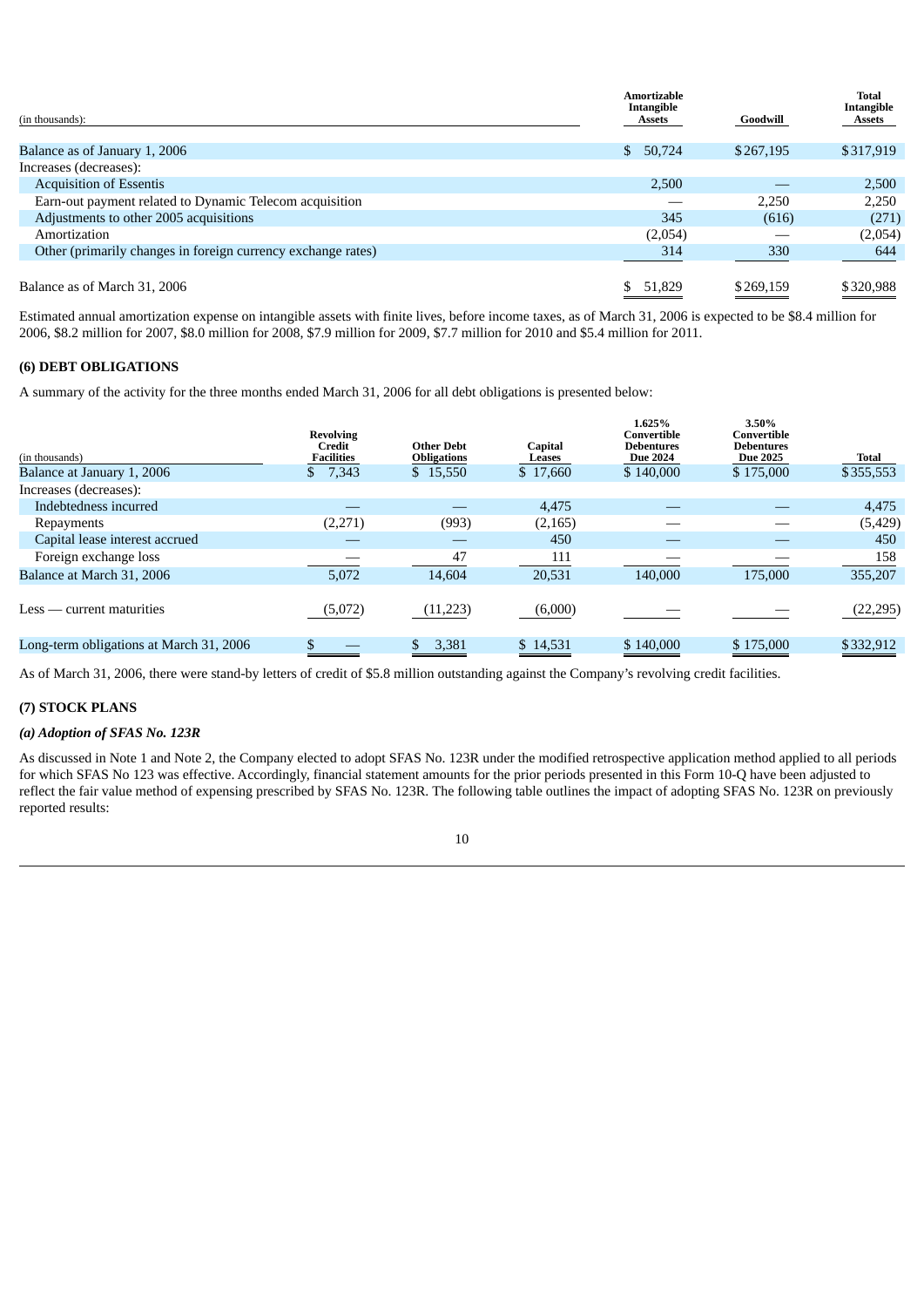| (in thousands, except per share data)            | <b>As Previously</b><br>Reported |            | <b>Impact of</b><br><b>Adoption</b> |  | <b>As Adjusted</b> |             |
|--------------------------------------------------|----------------------------------|------------|-------------------------------------|--|--------------------|-------------|
| For three months ended March 31, 2005:           |                                  |            |                                     |  |                    |             |
| Income before income taxes and minority interest | \$                               | 8,744      | (1,255)                             |  | \$                 | 7,489       |
| Net income                                       | \$                               | 4,826      | (1,255)                             |  | \$                 | 3,571       |
| Earnings per share:<br><b>Basic</b>              | \$                               | 0.14       | \$<br>(0.03)                        |  | \$                 | 0.11        |
| Diluted                                          | \$                               | 0.13       | \$<br>(0.03)                        |  | \$                 | 0.10        |
| As of December 31, 2005:                         |                                  |            |                                     |  |                    |             |
| Additional paid-in capital                       |                                  | \$ 279,307 | \$32,718                            |  |                    | \$ 312,025  |
| Accumulated deficit                              |                                  | (72,069)   | \$(32,718)                          |  |                    | \$(104,787) |

Changes to the Company's consolidated statement of cash flows for the three months ended March 31, 2005 for the adoption of SFAS No. 123R were limited to the impact on net income shown above and the offsetting adjustment for share-based compensation as a non-cash expense.

The Company's consolidated statements of income and comprehensive income includes \$1.9 million and \$1.3 million for the three-month periods ended March 31, 2006 and 2005, respectively, relating to share-based compensation, which was recorded as salaries and benefits expense. Of these amounts, less than \$0.1 million was recorded as expense of our business segments during the three months ended March 31, 2006 and 2005. The Company recorded a tax benefit of \$0.1 million during the three months ended March 31, 2006 for the portion of this expense that relates to foreign tax jurisdictions in which we expect to derive an income tax benefit. The Company did not record a tax benefit for the three months ended March 31, 2005.

# *(b) Stock options*

The Company has established, and shareholders have approved, a share compensation plan (the "SCP") that provides certain employees options to purchase shares of its Common Stock. These awards generally vest over periods ranging from three to five years from the date of grant and are generally exercisable during the shorter of a ten year term or the term of employment or consulting arrangements with the Company. As of March 31, 2006, the Company reserved 9,663,991 shares of Common Stock, of which 9,547,924 have been awarded to employees. Summary stock options activity is presented in the table below:

|                                | <b>Number of</b><br><b>Shares</b> | Weighted<br>Average<br>Exercise<br>Price | Weighted<br>Average<br>Remaining<br>Contractual<br>Term | Aggregate<br><b>Intrinsic</b><br>Value<br>(thousands) |
|--------------------------------|-----------------------------------|------------------------------------------|---------------------------------------------------------|-------------------------------------------------------|
| Outstanding at January 1, 2006 | 3,803,261                         | $\mathbb{S}^-$<br>11.91                  | 6.2 years                                               | \$60,439                                              |
| Exercised                      | (1, 144, 832)                     | 8.37                                     |                                                         | 26,991                                                |
| Forfeited                      | (45,730)                          | 20.90                                    |                                                         | 774                                                   |
| Outstanding at March 31, 2006  | 2,612,699                         | \$<br>13.41                              | 6.5 years                                               | \$63,793                                              |
| Exercisable at January 1, 2006 | 2,142,090                         | \$<br>8.75                               | 5.2 years                                               | \$40,807                                              |
| Exercisable at March 31, 2006  | 1,057,278                         | \$<br>9.14                               | 5.6 years                                               | \$30,336                                              |

There were no options granted during the three months ended March 31, 2006. The Company received cash of \$9.6 million in connection with stock options exercised during the three months ended March 31, 2006. As of March 31, 2006, unrecognized compensation expense related to nonvested stock options totaled \$6.1 million and will be recognized over the next 33 months, with an overall weighted average period of 1.1 years.

# *(c) Restricted stock*

The SCP also allows the Compensation Committee of the Board of Directors to make grants of restricted shares to certain current and prospective key employees, directors and consultants of the Company. Generally, awards of restricted stock vest over periods ranging from three to seven years. Awards vest based on achievement of time-based service conditions and certain awards can be accelerated upon the achievement of established milestones or vest based solely on the achievement of performance goals established by the Compensation Committee. The assumed annual forfeiture rate is 5%.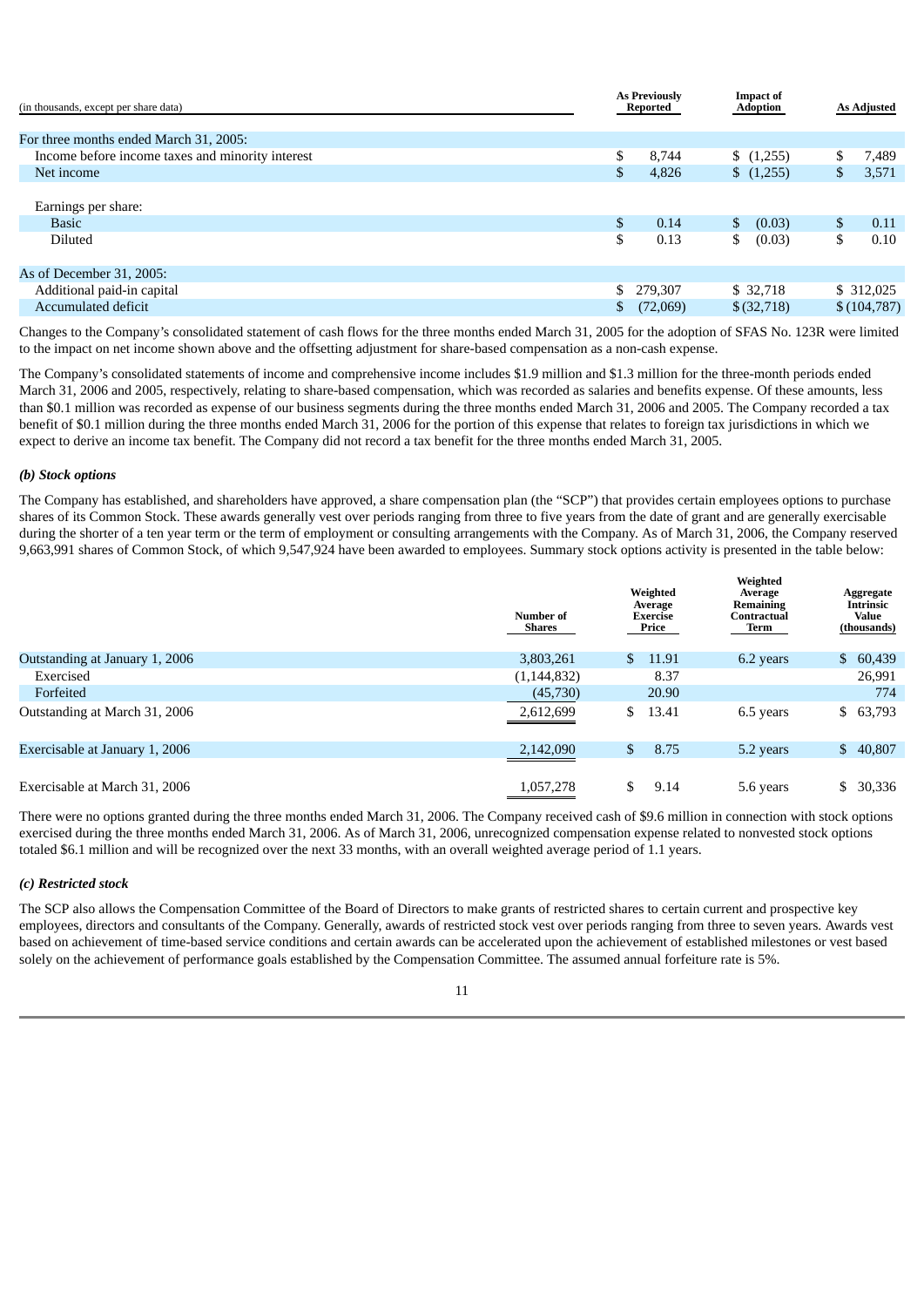During the three months ended March 31, 2006, 17,500 restricted shares were granted, 11,800 restricted shares were forfeited and 600 restricted shares vested. A summary of restricted stock outstanding as of March 31, 2006 is presented in the table below:

| (dollar amounts in thousands)                                         | Number of<br>Shares | Weighted<br>Average<br>Remaining<br><b>Vesting Period</b> | Aggregate<br><b>Intrinsic</b><br>Value | Unrecognized<br>Compensation<br>Cost on<br>Unvested<br>Shares |
|-----------------------------------------------------------------------|---------------------|-----------------------------------------------------------|----------------------------------------|---------------------------------------------------------------|
| Restricted stock vesting based on continued employment                | 301.200             | 6.0 years                                                 | \$11,394                               | \$8,064                                                       |
| Restricted stock vesting based on achievement of performance criteria | 239.263             | 6.2 years                                                 | \$9.051                                | \$5,638                                                       |

# *(d) Employee stock purchase plans*

In 2003, the Company established a qualified Employee Stock Purchase Plan (the "ESPP"), which allows qualified employees (as defined by the plan documents) to participate in the purchase of rights to purchase designated shares of the Company's Common Stock at a price equal to the lower of 85% of the closing price at the beginning or end of each quarterly offering period. The Company reserved 500,000 shares of Common Stock for purchase under the ESPP. Pursuant to the ESPP, during the three months ended March 31, 2006 the Company issued 15,313 rights to purchase shares of Common Stock at a price per share of \$24.06. The following table provides the fair value of the ESPP stock purchase rights during the three months ended March 31, 2006 with a description of the assumptions used to calculate the fair value using the Black-Scholes pricing model:

|                                         | <b>Three Months</b><br><b>Ended March 31,</b><br>2006 |
|-----------------------------------------|-------------------------------------------------------|
| Volatility                              | 34.7%                                                 |
| Risk-free interest rates                | 4.0%                                                  |
| Dividend yield                          | $0.0\%$                                               |
| Expected lives                          | 3 months                                              |
| Weighted-average fair value (per share) | \$4.86                                                |

# **(8) BUSINESS SEGMENT INFORMATION**

The Company operates in three principal business segments.

- 1) Through the EFT Processing Segment, the Company processes transactions for a network of ATMs and POS terminals across Europe, Asia and Africa. The Company provides comprehensive electronic payment solutions consisting of ATM network participation, outsourced ATM and POS management solutions and electronic recharge services (for prepaid mobile airtime purchases via ATM or directly from the handset).
- 2) Through the Prepaid Processing Segment, the Company provides prepaid processing, or top-up services, for prepaid mobile airtime and other prepaid products. The Company operates a network of POS terminals providing electronic processing of prepaid mobile airtime services in the U.S., Europe, Africa and Asia Pacific. This segment includes the results of Euronet Payments and Remittance, a licensed money transfer and bill payment company.
- 3) Through the Software Solutions Segment, the Company offers a suite of integrated electronic financial transaction ("EFT") software solutions for electronic payment and transaction delivery systems.

In addition, in its administrative division, "Corporate Services, Eliminations and Other," the Company accounts for non-operating results, certain intercompany eliminations and the costs of providing corporate and other administrative services to the three business segments. These services are not directly identifiable with the Company's business segments. Inter-segment transactions are not significant. Salaries and benefits expense related to sharebased compensation is generally recorded as a corporate expense.

The following tables present the segment results of the Company's operations for the three months ended March 31, 2006 and 2005: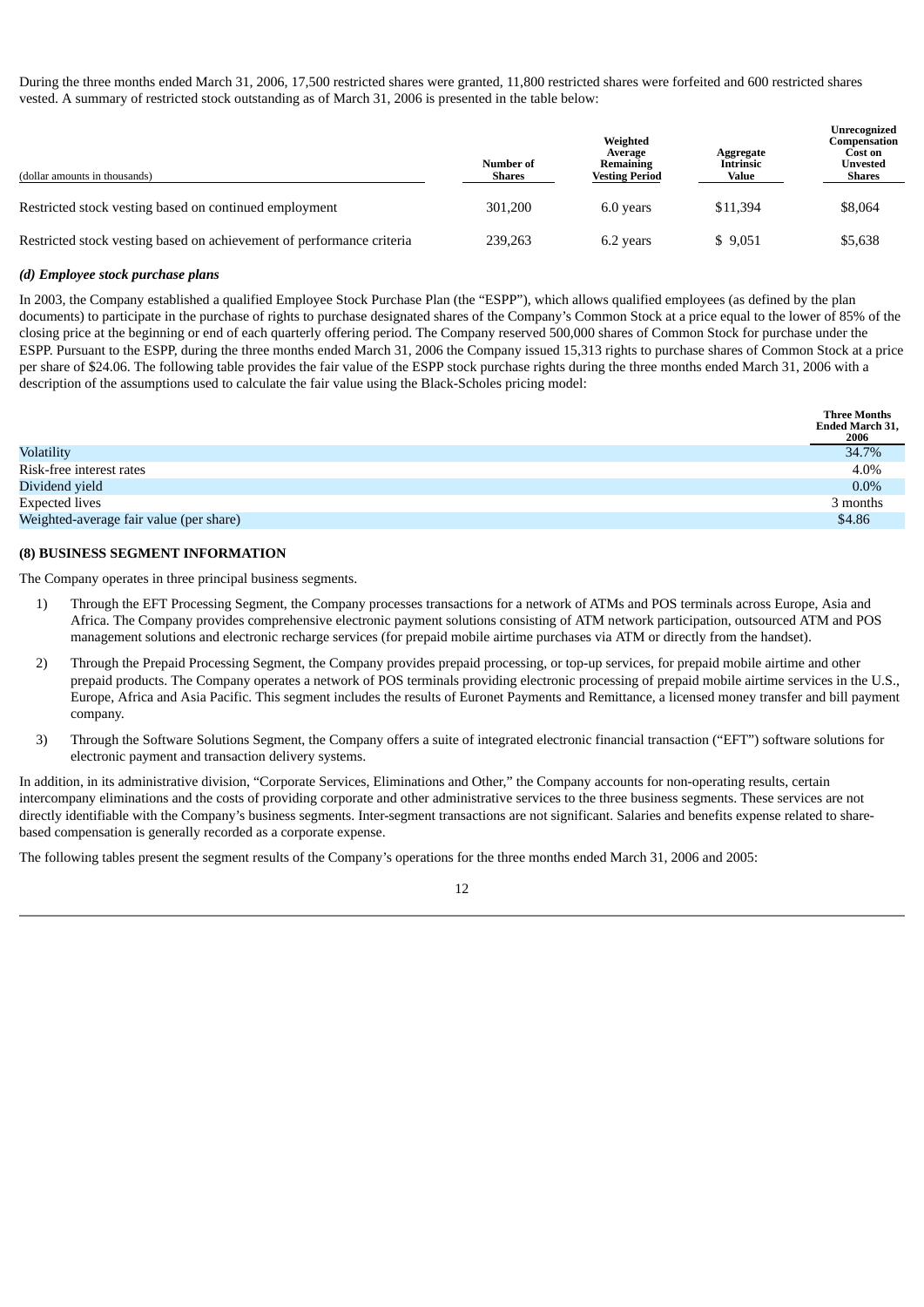|                                                |                          |                       | For the Three Months Ended March 31, 2006 |                                                            |                     |
|------------------------------------------------|--------------------------|-----------------------|-------------------------------------------|------------------------------------------------------------|---------------------|
| (in thousands)                                 | <b>EFT</b><br>Processing | Prepaid<br>Processing | <b>Software</b><br><b>Solutions</b>       | Corporate<br>Services,<br><b>Eliminations</b><br>and Other | <b>Consolidated</b> |
| Total revenues                                 | \$29,868                 | \$110,961             | \$6,154                                   | \$<br>(13)                                                 | \$146,970           |
| Operating expenses:                            |                          |                       |                                           |                                                            |                     |
| Direct operating costs                         | 12,426                   | 88,487                | 440                                       |                                                            | 101,353             |
| Salaries and benefits                          | 4,314                    | 6,284                 | 3,924                                     | 3,512                                                      | 18,034              |
| Selling, general and administrative            | 2,754                    | 3,846                 | 978                                       | 858                                                        | 8,436               |
| Depreciation and amortization                  | 2,945                    | 3,384                 | 447                                       | 43                                                         | 6,819               |
|                                                |                          |                       |                                           |                                                            |                     |
| Total operating expenses                       | 22,439                   | 102,001               | 5,789                                     | 4,413                                                      | 134,642             |
| Operating income (loss)                        | 7,429                    | 8,960                 | 365                                       | (4, 426)                                                   | 12,328              |
| Other income (expense):                        |                          |                       |                                           |                                                            |                     |
| Interest income                                | 62                       | 978                   | $\mathbf{1}$                              | 1,681                                                      | 2,722               |
| Interest expense                               | (643)                    | (366)                 |                                           | (2,588)                                                    | (3,597)             |
| Income (loss) from unconsolidated affiliates   | (179)                    | 350                   |                                           |                                                            | 171                 |
| Foreign exchange gain, net                     |                          |                       |                                           | 1,558                                                      | 1,558               |
| Total other income (expense)                   | (760)                    | 962                   |                                           | 651                                                        | 854                 |
| Income (loss) before income taxes and minority |                          |                       |                                           |                                                            |                     |
| interest                                       | \$<br>6,669              | \$<br>9,922           | \$<br>366                                 | \$<br>(3,775)                                              | 13,182<br>\$        |
| Total assets as of March 31, 2006              | \$130,560                | \$553,217             | \$13,694                                  | 193,206                                                    | 890,677<br>\$       |
|                                                |                          |                       | For the Three Months Ended March 31, 2005 |                                                            |                     |

| (in thousands)                                 | <b>EFT</b><br>Processing | Prepaid<br>Processing | <b>Software</b><br><b>Solutions</b> | Corporate<br>Services,<br><b>Eliminations</b><br>and Other (1) | Consolidated |
|------------------------------------------------|--------------------------|-----------------------|-------------------------------------|----------------------------------------------------------------|--------------|
| <b>Total revenues</b>                          | \$23,889                 | 89,381<br>\$          | \$<br>3,936                         | \$                                                             | \$117,206    |
| Operating expenses:                            |                          |                       |                                     |                                                                |              |
| Direct operating costs                         | 10,834                   | 71,279                | 259                                 |                                                                | 82,372       |
| Salaries and benefits                          | 3,703                    | 4,903                 | 2,127                               | 2,471                                                          | 13,204       |
| Selling, general and administrative            | 1,308                    | 3,120                 | 390                                 | 1,320                                                          | 6,138        |
| Depreciation and amortization                  | 2,465                    | 2,243                 | 282                                 | 35                                                             | 5,025        |
|                                                |                          |                       |                                     |                                                                |              |
| Total operating expenses                       | 18,310                   | 81,545                | 3,058                               | 3,826                                                          | 106,739      |
| Operating income (loss)                        | 5,579                    | 7,836                 | 878                                 | (3,826)                                                        | 10,467       |
| Other income (expense):                        |                          |                       |                                     |                                                                |              |
| Interest income                                | 46                       | 909                   |                                     | 252                                                            | 1,207        |
| Interest expense                               | (569)                    | (154)                 |                                     | (865)                                                          | (1,588)      |
| Income from unconsolidated affiliates          |                          | 113                   |                                     | 132                                                            | 245          |
| Foreign exchange loss, net                     |                          |                       |                                     | (2, 842)                                                       | (2, 842)     |
| Total other income (expense)                   | (523)                    | 868                   |                                     | (3, 323)                                                       | (2,978)      |
| Income (loss) before income taxes and minority |                          |                       |                                     |                                                                |              |
| interest                                       | 5,056<br>\$              | 8,704                 | 878<br>\$                           | \$<br>(7, 149)                                                 | 7,489        |
|                                                |                          |                       |                                     |                                                                |              |
| Total assets as of December 31, 2005           | \$124,772                | \$477,893             | 6,308<br>\$                         | 285,379                                                        | 894,352      |

(1) As discussed previously, in connection with the adoption of SFAS No. 123R, the Company adjusted its previously reported results to include the impact of share-based compensation expense.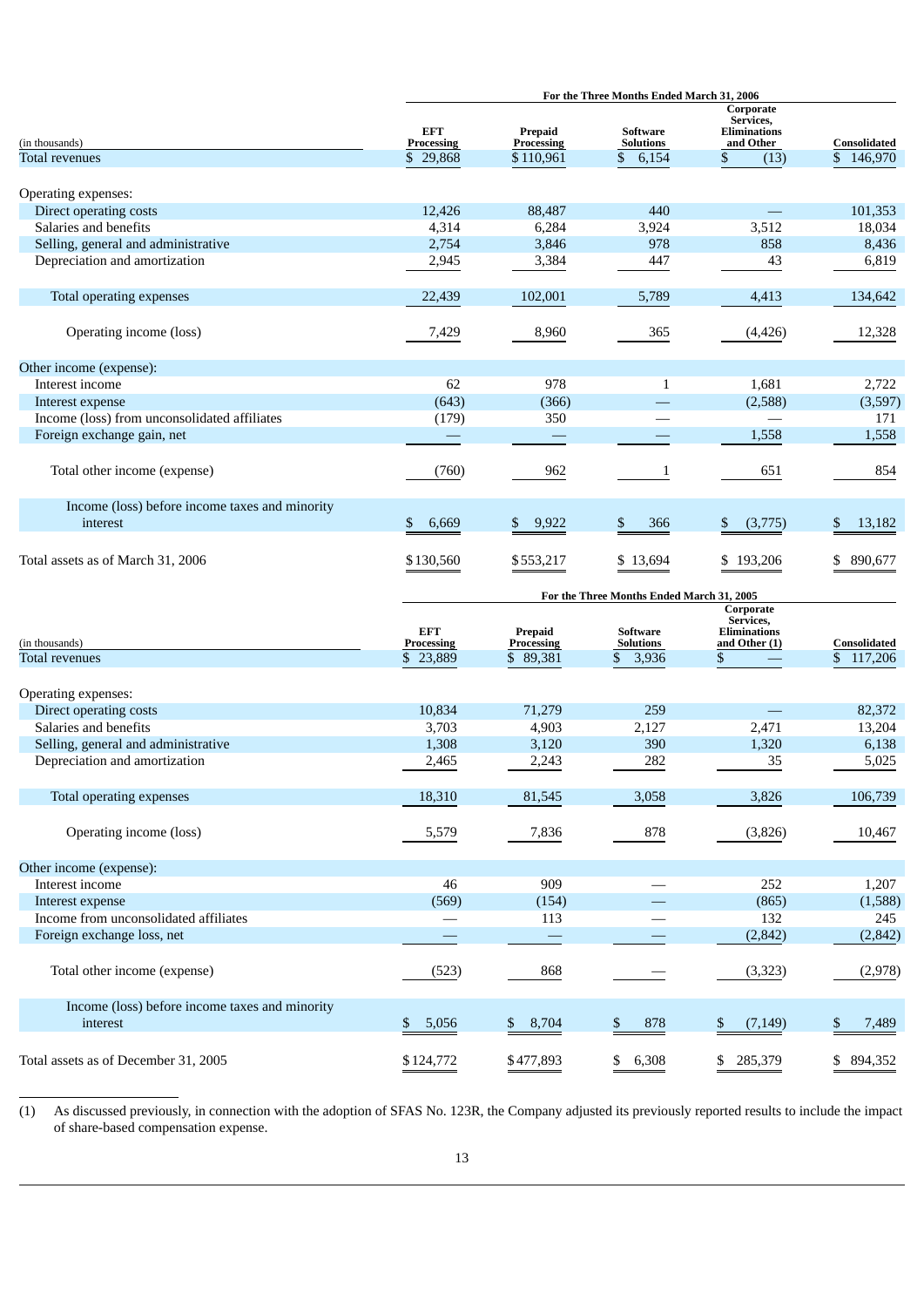# **(9) RELATED PARTY TRANSACTIONS**

See Note 4 — Acquisitions, for a description of notes payable, deferred payment and additional equity issued and contingently issuable to the former business owners (now Euronet shareholders) in connection with various acquisitions.

# **(10) CONTINGENCIES**

From time to time, the Company is a party to litigation arising in the ordinary course of its business.

During 2005, a former cash supply contractor in Central Europe (the "Contractor") claimed that the Company owed it approximately \$2.0 million for the provision of cash during the fourth quarter 1999 and first quarter 2000 that has not been returned. This claim, based on events that purportedly occurred over five years ago, was made more than a year after the Company had terminated its business with the Contractor and established a cash supply agreement with another supplier. In the first quarter 2006, the Contractor initiated legal action in Budapest, Hungary regarding the claim. Management expects the Company to prevail in defending itself in this matter and, accordingly has not recorded any liability or expense related to this claim. The Company will continue to monitor and assess this claim until ultimate resolution.

Currently, there are no other legal proceedings that management believes, either individually or in the aggregate, would have a material adverse effect upon the consolidated results of operations or financial condition of the Company.

# **(11) GUARANTEES**

As of March 31, 2006, the Company had \$28.0 million of bank guarantees issued on its behalf, of which \$17.0 million are collateralized by cash deposits held by the respective issuing banks.

Euronet Worldwide, Inc. regularly grants guarantees of the obligations of its wholly-owned subsidiaries. As of March 31, 2006, the Company had granted guarantees in the following amounts:

- **•** Cash in various ATM networks \$18.7 million over the terms of the cash supply agreements.
- **•** Vendor supply agreements \$17.9 million over the term of the vendor agreements.
- **•** Commercial obligations of the Company's Australian Prepaid Processing subsidiary, including PIN inventory held on consignment with our customers, to a maximum of approximately \$40 million.

From time to time, Euronet enters into agreements with unaffiliated parties that contain indemnification provisions, the terms of which may vary depending on the negotiated terms of each respective agreement. The amount of such obligations is not stated in the agreements. Our liability under such indemnification provision may be subject to time and materiality limitations, monetary caps and other conditions and defenses. Such indemnity obligations include the following:

- **•** In connection with the license of proprietary systems to customers, Euronet provides certain warranties and infringement indemnities to the licensee, which generally warrant that such systems do not infringe on intellectual property owned by third parties and that the systems will perform in accordance with their specifications;
- **•** Euronet has entered into purchase and service agreements with our vendors and into consulting agreements with providers of consulting services, pursuant to which the Company has agreed to indemnify certain of such vendors and consultants, respectively, against third-party claims arising from the Company's use of the vendor's product or the services of the vendor or consultant;
- **•** In connection with acquisitions and dispositions of subsidiaries, operating units and business assets, the Company has entered into agreements containing indemnification provisions, which can be generally described as follows: (i) in connection with acquisitions made by Euronet, the Company has agreed to indemnify the seller against third party claims made against the seller relating to the subject subsidiary, operating unit or asset and arising after the closing of the transaction, and (ii) in connection with dispositions made by Euronet, Euronet has agreed to indemnify the buyer against damages incurred by the buyer due to the buyer's reliance on representations and warranties relating to the subject subsidiary, operating unit or business assets in the disposition agreement if such representations or warranties were untrue when made;
- **•** Euronet has entered into agreements with certain third parties, including banks that provide fiduciary and other services to Euronet or to the Company's benefit plans. Under such agreements, the Company has agreed to indemnify such service providers for third party claims relating to the carrying out of their respective duties under such agreements; and
- **•** In connection with the Company's entry into the money transfer business, the Company has issued surety bonds in compliance with licensing requirements of those states.

To date, the Company is not aware of any significant claims made by the indemnified parties or parties to guarantee agreements with the Company and, accordingly, no liabilities were recorded as of March 31, 2006 and December 31, 2005.

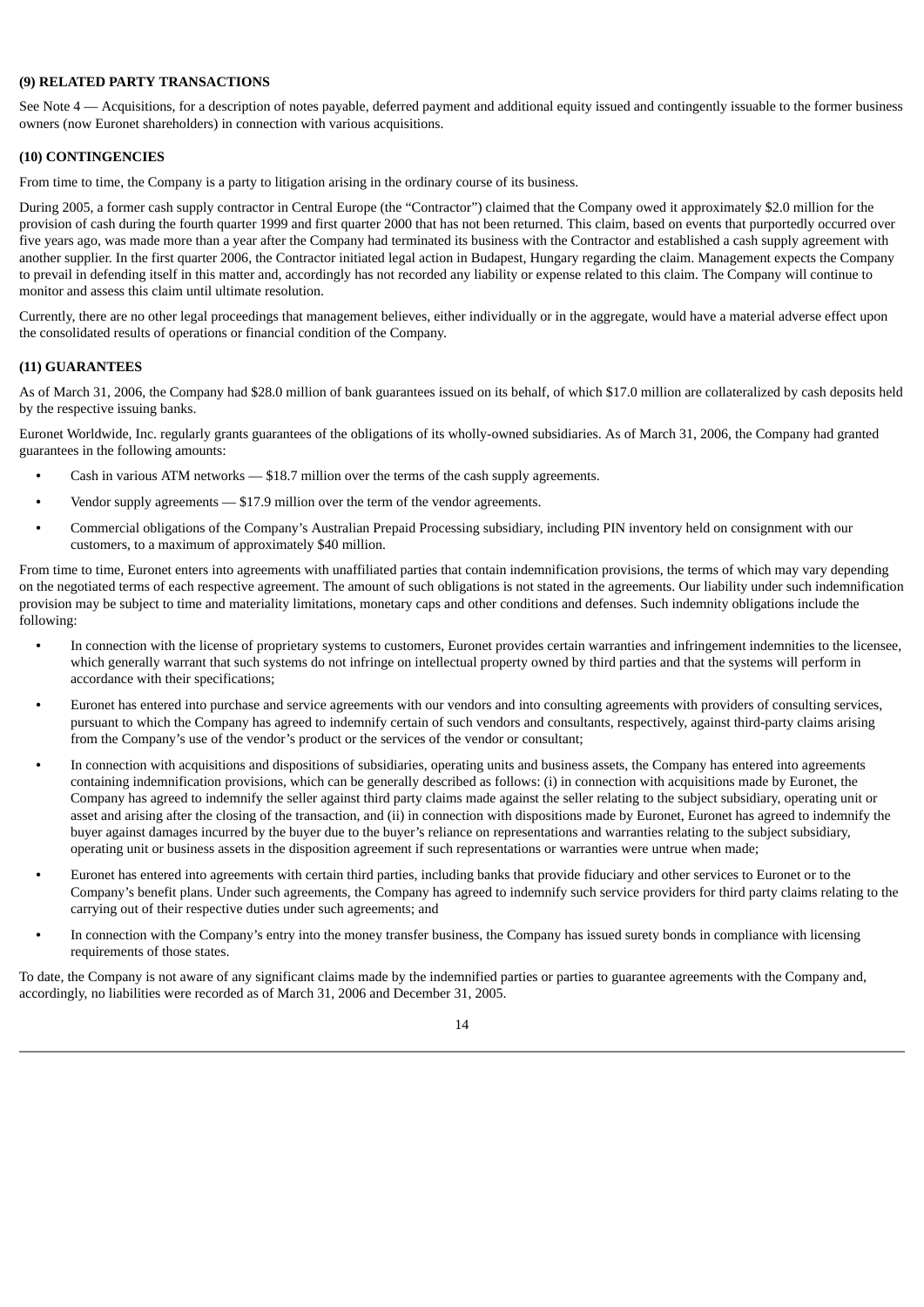## <span id="page-15-0"></span>**ITEM 2. MANAGEMENT'S DISCUSSION AND ANALYSIS OF FINANCIAL CONDITION AND RESULTS OF OPERATIONS**

#### **OVERVIEW**

# **COMPANY OVERVIEW, GEOGRAPHIC LOCATIONS AND PRINCIPAL PRODUCTS AND SERVICES**

Euronet Worldwide, Inc. ("Euronet" or the "Company") is a leading electronic transaction processor, offering ATM and POS outsourcing services, integrated electronic financial transaction ("EFT") software, network gateways and electronic prepaid top-up services to financial institutions, mobile operators and retailers, as well as electronic consumer money transfer and bill payment services. We operate the largest independent pan-European ATM network, the largest national shared ATM network in India, and we are one of the largest providers of prepaid mobile airtime processing.

We operate in three principal business segments:

- **•** An EFT Processing Segment, in which we process transactions for a network of 7,613 ATMs and more than 33,000 POS terminals across Europe, Asia and Africa. We provide comprehensive electronic payment solutions consisting of ATM network participation, outsourced ATM and POS management solutions, credit card outsourcing and electronic recharge services (for prepaid mobile airtime via an ATM or directly from the handset).
- **•** A Prepaid Processing Segment, through which we provide distribution of prepaid mobile airtime and other prepaid products and collections services for various prepaid products, cards and services. We operate a network of more than 242,000 POS terminals providing electronic processing of prepaid mobile airtime top-up services in the U.S., Europe, Africa and Asia Pacific. This segment also includes Euronet Payments and Remittance, Inc. ("Euronet Payments and Remittance"), which was formed upon the 2005 acquisition of TelecommUSA, and provides money transfer services to customers from the U.S. to destinations in Latin America and bill payment services to customers within the U.S.
- **•** A Software Solutions Segment, through which we offer a suite of integrated EFT software solutions for electronic payment and transaction delivery systems.

We have seven processing centers in Europe, two in Asia and two in the U.S., and we have 16 principal offices in Europe, four in the Asia-Pacific region, three in the U.S. and one in the Middle East. Our executive offices are located in Leawood, Kansas, USA. With approximately 84% of our revenues denominated in currencies other than the U.S. dollar, any significant changes in currency exchange rates will likely have a significant impact on our growth in revenues, operating income and diluted earnings per share (for more discussion, see Part II, Item 1A — Risk Factors and Item 7A — Quantitative and Qualitative Disclosure About Market Risk).

# **SOURCES OF REVENUES AND CASH FLOW**

Euronet earns revenues and income based on ATM management fees, transaction fees and commissions, professional services, software licensing fees and software maintenance agreements. Each business segment's sources of revenue are described below.

*EFT Processing Segment* — Revenue in the EFT Processing Segment, which represents approximately 20% of total consolidated revenue for the first quarter 2006, is derived from fees charged for transactions effected by cardholders on our proprietary network of ATMs, as well as fixed management fees and transaction fees we charge to banks for operating ATMs and processing credit cards under outsourcing agreements.

On our proprietary network, we generally charge fees for four types of ATM transactions: i) cash withdrawals, ii) balance inquiries, iii) transactions not completed because the relevant card issuer does not give authorization and iv) prepaid telecommunication recharges.

For the first quarter 2006, approximately 26% of total segment revenue was derived from ATMs we owned (excluding those leased by us in connection with outsourcing agreements, as discussed below) and the remainder was primarily derived from ATMs that we operate for banks on an outsourced basis. The percentage of revenues we generate from our proprietary network of ATMs has fallen significantly during the past three years. We believe this shift from a largely proprietary, Euronet-owned ATM network, to a greater focus on ATMs operated under outsourcing agreements will continue to provide lower total revenues, but higher marginal returns on investment. This is because we bear all costs of owning and operating ATMs on our proprietary network, including the capital investment represented by the cost of the ATMs themselves, whereas customer-owned ATMs operated under outsource service agreements require a nominal up-front capital investment because we do not purchase the ATMs. Additionally, in many instances operating costs are the responsibility of the owner and, therefore, recurring operating expenses per ATM are lower. In connection with certain long-term outsourcing agreements, we lease many of our ATMs under capital lease arrangements where, generally, we purchase a bank's ATMs, and simultaneously sell the ATMs (often to an entity related to the bank). We then lease back the ATMs for purposes of fulfilling the ATM outsourcing agreement with the bank. We fully recover the related lease costs from the bank under the outsourcing agreements. See "Comparison of Operating Results for the Three Months Ended March 31, 2006 and 2005 — EFT Processing Segment — Revenues" for further discussion.

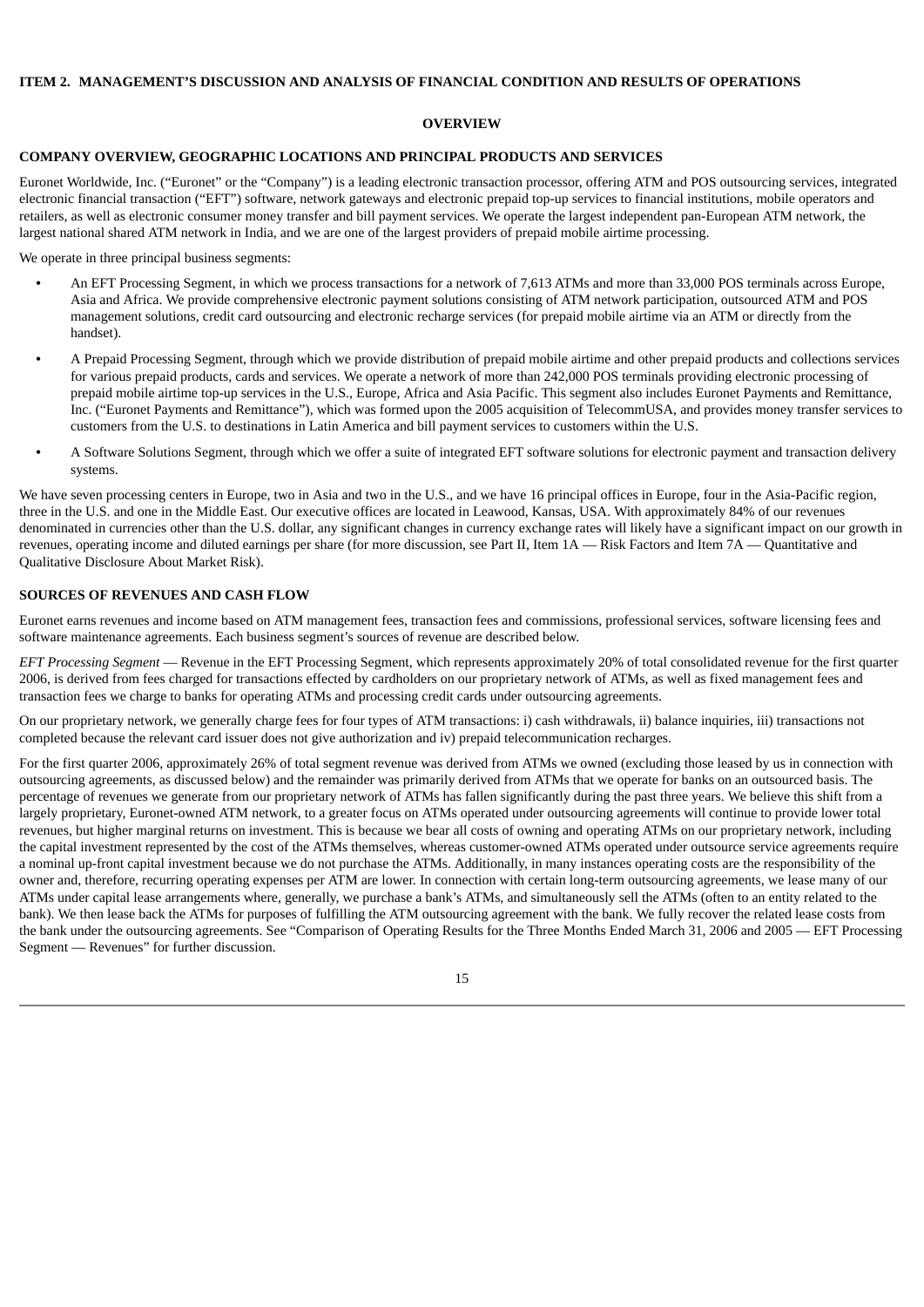*Prepaid Processing Segment* — Revenue in the Prepaid Processing Segment, which represents approximately 76% of total consolidated revenue for the first quarter 2006, is primarily derived from commissions or processing fees received from mobile and other telecommunication operators or from distributors of prepaid wireless products for the distribution and/or processing of prepaid mobile airtime and other telecommunication products. Due to certain provisions in our mobile phone operator agreements, the operators have the ability to reduce the overall commission paid on each top-up transaction. However, by virtue of our agreements with retailers (distributors where POS terminals are located) in certain markets, not all of these reductions are absorbed by us because we are able to pass a significant portion of the reductions to retailers. Accordingly, under certain retailer agreements, the effect is to reduce revenues and reduce our direct operating costs resulting in only a small impact on gross margin and operating income. In some markets, reductions in commissions can significantly impact our results as it may not be possible, either contractually or practically in the concerned market, to pass a reduction in commissions to the retailers. In Australia, certain retailers negotiate directly with the mobile phone operators for their own commission rates, which also limits our ability to pass through reductions in commissions.

Agreements with mobile operators are important to the success of our business. These agreements permit us to distribute prepaid mobile airtime to the mobile operators' customers. The loss of any agreements with mobile operators in any market could materially and adversely affect our results.

*Software Solutions Segment* — Revenue in the Software Solutions Segment, which represents 4% of total consolidated revenue for the first quarter 2006, is derived from licensing, professional services and maintenance fees for software and sales of related hardware. Software license fees are the initial fees we charge to license our proprietary application software to customers. Professional fees consist of charges for customization, installation and consulting services to customers. Software maintenance revenue represents the ongoing fees charged for maintenance and support for customers' software products. Hardware sales are derived from the sale of computer equipment necessary for the respective software solution.

In January 2006, we acquired the assets of Essentis Limited ("Essentis"), a U.K. company that owns a leading card issuing and merchant acquiring software package. The assets, primarily consisting of the software source code, were purchased out of an administrative proceeding for approximately \$3.2 million, including the assumption of certain liabilities. The Essentis software product allows us to add additional outsourcing and software offerings to banks. For further discussion, see Note 4 — Acquisitions to the Unaudited Consolidated Financial Statements. The results of Essentis are reported in the Software Solutions Segment and Part III, Item 1A — Risk Factors.

# **OPPORTUNITIES AND CHALLENGES**

Our expansion plans and opportunities are focused on five primary areas:

- **•** outsourced ATM and POS terminal management contracts;
- **•** transactions processed on our network of owned and operated ATMs;
- **•** our prepaid mobile airtime top-up processing services;
- **•** our money transfer and bill payment services; and
- **•** development of our credit and debit card outsourcing business.

*EFT Processing Segment* — The continued expansion and development of our ATM business will depend on various factors including the following:

- **•** the impact of competition by banks and other ATM operators and service providers in our current target markets;
- **•** the demand for our ATM outsourcing services in our current target markets;
- **•** the ability to develop products or services to drive increases in transactions;
- **•** the expansion of our various business lines in markets where we operate and in new markets;
- **•** entering into additional card acceptance and ATM management agreements with banks;
- **•** the ability to obtain required licenses in markets we intend to enter or expand services;
- **•** the availability of financing for expansion; and
- **•** the ability to efficiently install ATMs contracted under newly awarded outsourcing agreements.

We carefully monitor the revenue and transactional growth of our ATM networks in each of our markets, and we adjust our plans depending on local market conditions, such as variations in the transaction fees we receive, competition, overall trends in ATM-transaction levels and performance of individual ATMs.

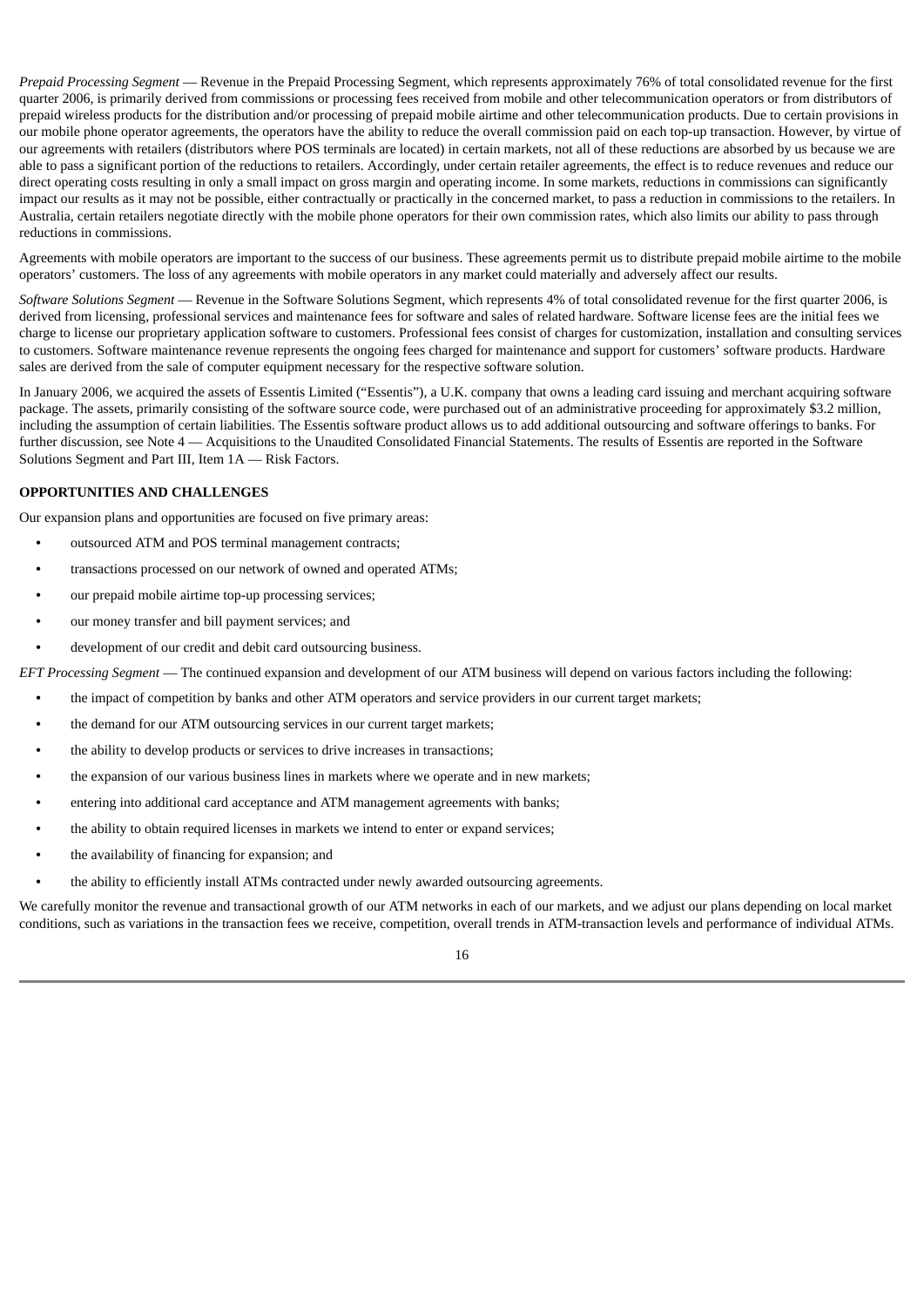We consistently evaluate and add prospects to our list of potential ATM outsource customers. However, we cannot predict the increase or decrease in the number of ATMs we manage under outsourcing agreements, because this depends largely on the willingness of banks to enter into outsourcing contracts with us. Due to the thorough internal reviews and extensive negotiations conducted by existing and prospective banking customers in choosing outsource vendors, the process of entering into or renewing outsourcing agreements can take approximately nine months to more than one year. The process is further complicated by the legal and regulatory considerations of local countries. These agreements tend to cover large numbers of ATMs, so significant increases and decreases in our pool of managed ATMs could result from signature or termination of these management contracts. Therefore, the timing of both current and new contract revenues is uncertain and unpredictable.

In January 2006, through Jiayintong (Beijing) Technology Development Co. Ltd., our 75% owned joint venture with Ray Holdings in China, we entered into an ATM outsourcing pilot agreement with Postal Savings and Remittance Bureau ("PSRB"), a financial institution located and organized in China. This pilot agreement makes us the first, and currently the only, provider of end-to-end ATM outsourcing services in China. Under the pilot contract, we have agreed to deploy and provide all of the day-to-day outsourcing services for a total of 90 ATMs in Beijing, Shanghai and Guandong, the three largest commercial centers in China. During the first quarter 2006, we successfully deployed 50 ATMs and we expect the remaining ATMs to become operational during the second quarter 2006. If this pilot agreement meets certain success criteria, we have agreed to take over additional existing ATMs and install new ATMs at PSRB's request. We have established a processing center in Beijing to drive these ATMs. Our future success in China will depend on our ability to be successful in this pilot agreement, the willingness of PSRB to outsource additional ATMs to us and our ability to take over and install additional ATMs as required by the agreement. While we believe that we have the proper resources and skills in place to be successful, there can be no assurance that we will be successful in the pilot agreement or that we will be successful in our ability to take over existing ATMs or install new ATMs as expected by PSRB. Start up costs for this joint venture have been expensed as incurred.

*Prepaid Processing Segment* — We currently offer prepaid mobile phone top-up services in the U.S., Europe, Africa and Asia Pacific, money transfer services to customers from the U.S. to destinations in Latin America, and bill payment services to customers in the U.S. and Poland. We plan to expand our top-up business in these and other markets by taking advantage of our existing expertise together with relationships with mobile phone operators and retailers. We plan to expand our card-based money transfer and bill payment services by offering the product on many of our existing POS terminals in the U.S. and internationally.

Expansion will depend on various factors, including, but not necessarily limited to, the following:

- **•** the ability to negotiate new agreements for other markets with mobile phone operators, agent banks and retailers;
- **•** the continuation of the conversion trend from scratch card solutions to electronic processing solutions for prepaid mobile airtime among mobile phone users and the continued use of third party providers such as ourselves to supply this service;
- **•** the development of mobile phone networks in these markets and the increase in the number of mobile phone users;
- **•** the continuation of the trend of increased use of electronic money transfer and bill payment among immigrant workers and the unbanked population in our markets;
- **•** the overall pace of growth in the prepaid mobile phone market;
- **•** our market share of the retail distribution capacity;
- **•** the level of commission that is paid to the various intermediaries in the prepaid mobile airtime distribution chain;
- **•** our ability to obtain money transfer licenses to operate in many of the states within the U.S. and internationally;
- **•** the ability to rapidly maximize the number of agents and retailers who sell our card-based money transfer and bill payment product in the U.S. and internationally; and
- **•** the availability of financing for further expansion.

In mature markets, such as the U.K., Australia and Ireland, the conversion from scratch cards to electronic forms of distribution is either complete or nearing completion. Because of this factor we are likely to cease experiencing the organic increases in the number of transactions per terminal that we have experienced historically. Also in mature markets, competition among prepaid distributors results in the reduction of commissions and margins paid by mobile operators, as well as retailer churn. The combined impact of these factors in developed markets is a flattening of growth in the revenues and profits that we earn. In other markets in which we operate, such as Poland, Germany, Spain and the U.S., many of the factors that may contribute to rapid growth (conversion from scratch cards to electronic distribution, growth in the prepaid market, expansion of our network of retailers and access to all mobile operators' products) remain present.

Growth in our money transfer and bill payment services business, Euronet Payments and Remittance, will be driven by the continuation of global worker migration patterns; our ability to manage rapid growth; our ability to maximize the opportunity to sell our card-based product over our existing POS terminals in the U.S. and internationally; and our ability to obtain licenses to operate in many of the states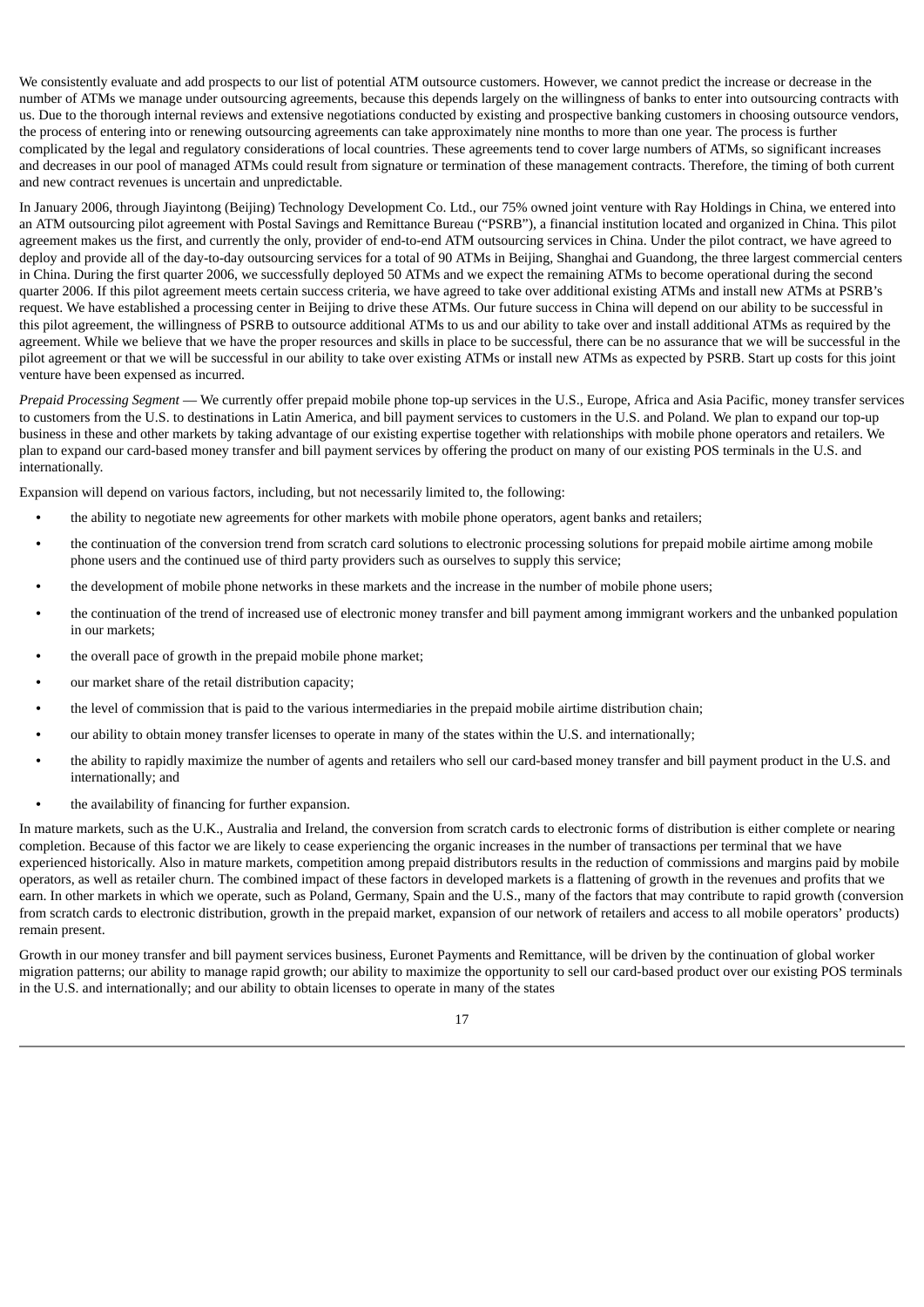within the U.S. as well as other countries. While we are currently focused on the U.S. and Latin America market, we plan to expand our money transfer services to other markets. We are focusing on increasing our sending locations in existing licensed states and obtaining licenses to operate in other key states. Through March 31, 2006, we expanded these operations from the original three states into six additional states and have 13 more states where licenses are pending approval. Expansion of our money transfer business internationally will require resolution of numerous licensing and regulatory issues in each market we intend to develop and no assurance can be given that these issues will be resolved.

*Software Solutions Segment* — Software products are an integral part of our product lines, and our investment in research, development, delivery and customer support reflects our ongoing commitment to an expanded customer base. We have been able to enter into agreements under which we use our software in lieu of cash as our initial capital contributions to new transaction processing joint ventures. Such contribution sometimes permits us to enter new markets without significant capital investment. Additionally, this segment supports our EFT Processing Segment and is a valuable element of our overall business strategy. The competitive factors in the Software Solutions business include price, technology development and the ability of software systems to interact with other leading products. Our success is dependent on our ability to design and implement software applications. Technical disruptions or errors in these systems could have a material adverse impact on our revenue and financial results. We also recently expanded the Software Solutions Segment with the January 2006 acquisition of Essentis, a U.K. company that owns a leading card issuing and merchant acquiring software package. This acquisition will allow us to offer additional outsourcing and software products to banks. We expect Essentis to incur operating losses for 2006 totaling approximately \$1.5 million to \$2.0 million.

*Corporate Services, Eliminations and Other* — In addition to operating in our principal business segments described above, our division, "Corporate Services, Elimination and Other" includes non-operating results, certain inter-segment eliminations and the cost of providing corporate and other administrative services to the business segments, including share-based compensation expense related to most option and restricted stock grants. These services are not directly identifiable with our business segments.

We evaluate performance of our segments based on income or loss from continuing operations before income taxes, foreign exchange gain (loss), minority interest and other nonrecurring gains and losses. The impact of share-based compensation is recorded as an expense of the Corporate Services division, with certain limited exceptions related to grants of restricted stock to key members of management that vest based on the achievement of performance criteria by our subsidiaries.

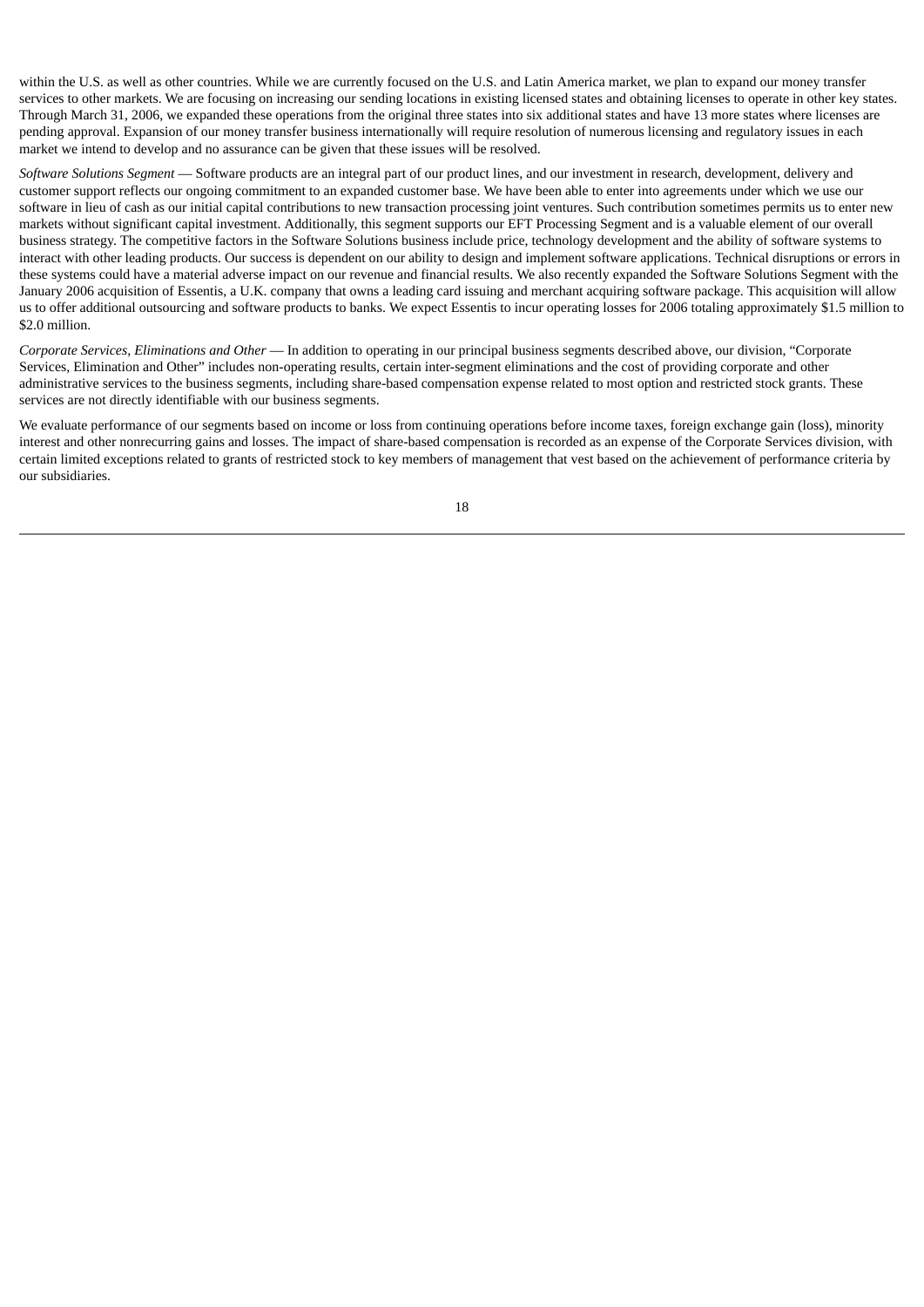# **SEGMENT SUMMARY RESULTS OF OPERATIONS**

Revenue and operating income by segment revenue for the three months ended March 31, 2006 and 2005 are summarized in the tables below:

|                                            |           | <b>Revenues for the three months</b><br>ended March 31, |                                         |                                   |
|--------------------------------------------|-----------|---------------------------------------------------------|-----------------------------------------|-----------------------------------|
| (dollar amounts in thousands)              | 2006      | 2005                                                    | Increase<br>(Decrease)<br><b>Amount</b> | Increase<br>(Decrease)<br>Percent |
| <b>EFT Processing</b>                      | \$29,868  | \$23,889                                                | 5,979<br>S.                             | 25%                               |
| <b>Prepaid Processing</b>                  | 110,961   | 89,381                                                  | 21,580                                  | 24%                               |
| <b>Software Solutions</b>                  | 6,154     | 3,936                                                   | 2,218                                   | 56%                               |
| Total                                      | 146,983   | 117,206                                                 | 29,777                                  | 25%                               |
| Corporate services, eliminations and other | (13)      |                                                         | (13)                                    | n/m                               |
| Total                                      | \$146,970 | \$117,206                                               | \$29,764                                | 25%                               |

n/m — Not meaningful.

|                                            | <b>Operating Income for the three</b><br>months ended March 31. |                        | <b>Year-over-Year Change</b>                   |                                   |
|--------------------------------------------|-----------------------------------------------------------------|------------------------|------------------------------------------------|-----------------------------------|
| (dollar amounts in thousands)              | 2006                                                            | 2005(1)                | <b>Increase</b><br>(Decrease)<br><b>Amount</b> | Increase<br>(Decrease)<br>Percent |
| <b>EFT Processing</b>                      | \$<br>7,429                                                     | 5,579<br><sup>\$</sup> | \$<br>1,850                                    | 33%                               |
| Prepaid Processing                         | 8,960                                                           | 7,836                  | 1,124                                          | 14%                               |
| <b>Software Solutions</b>                  | 365                                                             | 878                    | (513)                                          | (58%)                             |
| Total                                      | 16,754                                                          | 14,293                 | 2,461                                          | 17%                               |
| Corporate services, eliminations and other | (4, 426)                                                        | (3,826)                | (600)                                          | (16%)                             |
| Total                                      | \$12,328                                                        | \$10,467               | \$<br>1,861                                    | 18%                               |

(1) As discussed in the Notes to the Unaudited Consolidated Financial Statements, we adopted the provisions of Statement of Financial Accounting Standards ("SFAS") No. 123(R), "Share-Based Payment," ("SFAS No. 123R") on January 1, 2006. We elected to adopt the modified retrospective application method as provided by SFAS No. 123R and, accordingly, financial statement amounts for the prior periods presented in this Form 10-Q have been adjusted to reflect the fair value method of expensing prescribed by SFAS No. 123R. See Note 1 — General, Note 2 — Significant Accounting Policies and Practices and Note 7 — Stock Plans to the Unaudited Consolidated Financial Statements for further discussion.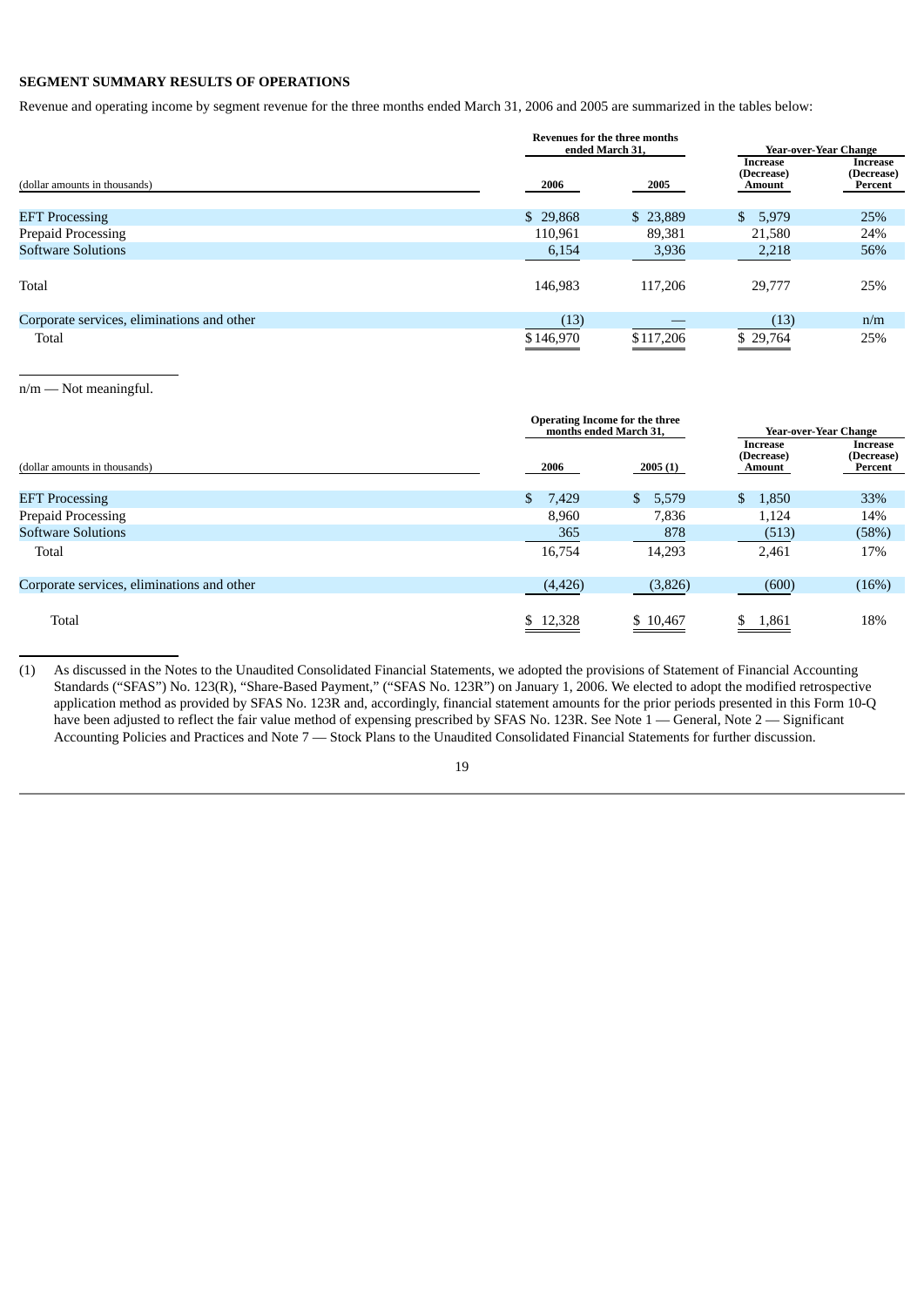# **COMPARISON OF OPERATING RESULTS FOR THE THREE MONTHS ENDED MARCH 31, 2006 AND 2005**

# **EFT PROCESSING SEGMENT**

The following table presents the results of operations for the three months ended March 31, 2006 and 2005 for our EFT Processing Segment:

|                                     | <b>Results for the Three</b><br><b>Months Ended March 31,</b> |          | <b>Year-over-Year Change</b> |                     |
|-------------------------------------|---------------------------------------------------------------|----------|------------------------------|---------------------|
| (dollar amounts in thousands)       | 2006                                                          | 2005     | <b>Increase</b><br>Amount    | Increase<br>Percent |
| Total revenues                      | \$29,868                                                      | \$23,889 | 5,979<br>\$                  | 25%                 |
|                                     |                                                               |          |                              |                     |
| Operating expenses:                 |                                                               |          |                              |                     |
| Direct operating costs              | 12,426                                                        | 10,834   | 1,592                        | 15%                 |
| Salaries and benefits               | 4,314                                                         | 3,703    | 611                          | 17%                 |
| Selling, general and administrative | 2,754                                                         | 1,308    | 1,446                        | 111%                |
| Depreciation and amortization       | 2,945                                                         | 2,465    | 480                          | 19%                 |
| Total operating expenses            | 22,439                                                        | 18,310   | 4,129                        | 23%                 |
| Operating income                    | 7,429<br>S.                                                   | \$5,579  | 1,850<br>S.                  | 33%                 |
| Transactions processed (millions)   | 103.1                                                         | 77.3     | 25.8                         | 33%                 |
| ATMs as of March 31                 | 7,613                                                         | 6,201    | 1,412                        | 23%                 |
| Average ATMs                        | 7,394                                                         | 6,042    | 1,352                        | 22%                 |

#### *Impact of fluctuations in foreign currency exchange rates*

For the first quarter 2006, the U.S. dollar was stronger against most of the currencies of markets in which we operated than during the first quarter 2005. Thus, this fluctuation in foreign currency exchange rates had the effect of reducing revenues, operating expenses and operating income when compared to the first quarter 2005. For the EFT Processing Segment, the U.S. dollar strengthened against foreign currencies where we operated at rates ranging from approximately 1% to 14%. This change resulted in decreased revenues of approximately \$1.9 million and decreased operating income of approximately \$0.5 million, when compared to the first quarter 2005. To avoid repetition, our discussion below is limited to operational items impacting changes in our results of operations with the understanding that the exchange rate fluctuation is also a significant factor.

#### *Revenues*

Our revenue for the first quarter 2006 increased from the first quarter 2005 primarily due to increases in the number of ATMs operated and, for owned ATMs, the number of transactions processed. Additionally, the first quarter 2006 includes the results of Instreamline and Europlanet. Instreamline was acquired in October 2005 and provides credit card and POS outsourcing services and transaction gateway switching services in Greece and the Balkan region. Our ownership in Europlanet was increased through two transactions; one in April 2005, in which we increased our ownership from 36% to 66%; and one in December 2005, in which we acquired the final 34% ownership. Europlanet provides debit card processing services and manages a network of ATMs and POS terminals in Serbia.

Revenue per average ATM was \$4,039 for the first quarter 2006, compared to \$3,954 for the first quarter 2005 and revenue per transaction was \$0.29 for the first quarter 2006 compared to \$0.31 for the first quarter 2005. The decrease in revenue per transaction is mainly the result of a continued shift from owning ATMs to managing them under outsourcing agreements. Under outsourcing agreements, we primarily earn revenue based on fixed recurring monthly management fee, with less dependence on transaction-based fees because incremental transactions have little impact on the fixed or variable costs of managing ATMs. Therefore, an overall increase in the number of transactions processed on ATMs that are managed under outsourcing agreements generally does not generate commensurate increases in revenues. We believe this shift from a largely proprietary, Euronet-owned ATM network to operating ATMs under outsourcing arrangements has provided, and will continue to provide, higher marginal returns on investment. While expansion of our network of owned ATMs is not one of our strategic initiatives, if opportunities were available to us, we would consider increasing future capital expenditures to expand this network in new or existing markets.

Of total segment revenue for the first quarter 2006, 26% was from ATMs we owned and 74% was from outsourcing services, compared to 30% and 70%, respectively, for the first quarter 2005.

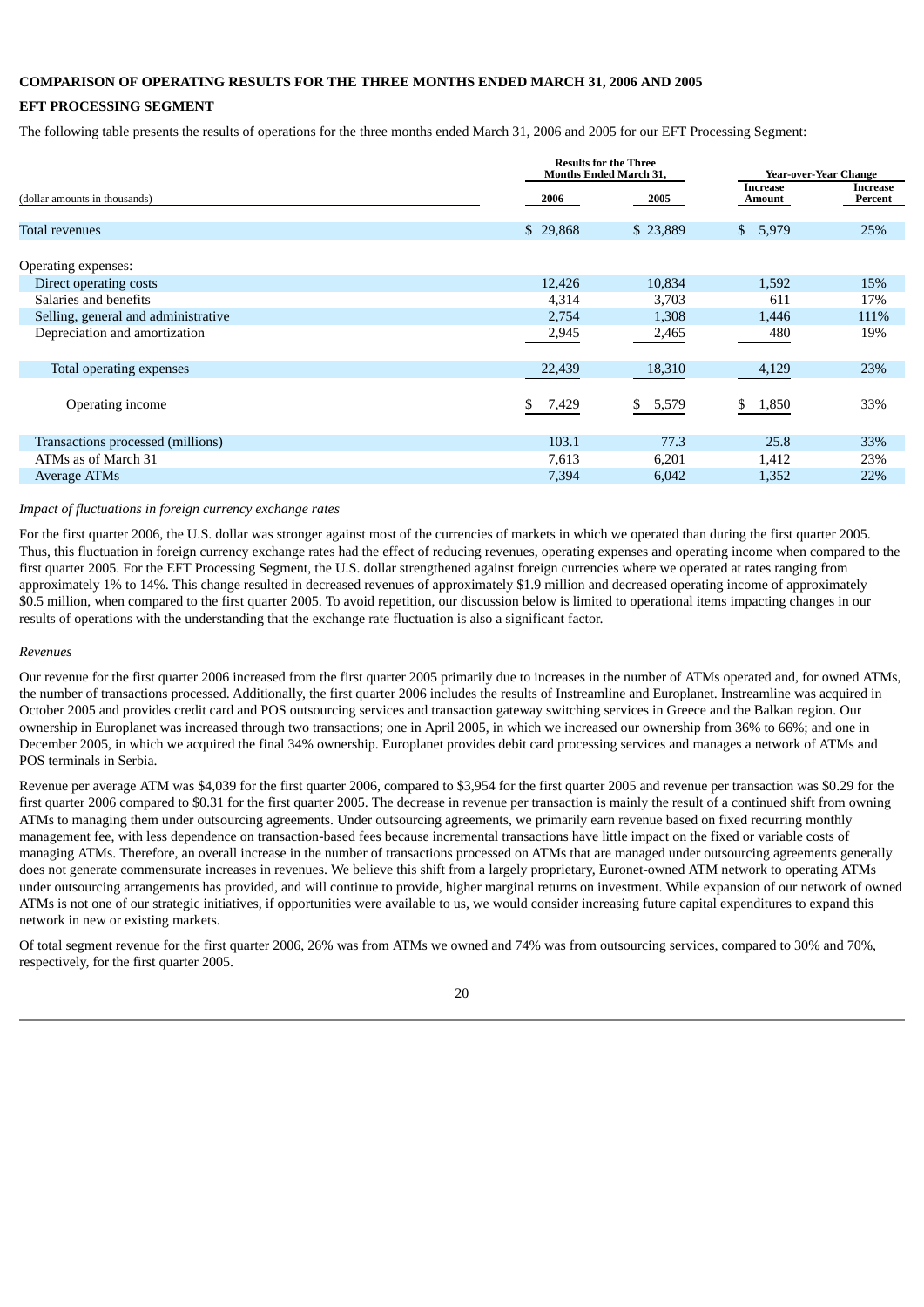#### *Direct operating costs*

Direct operating costs consist primarily of site rental fees, cash delivery costs, cash supply costs, maintenance, insurance, telecommunications and the cost of data center operations-related personnel, as well as the processing centers' facility related costs and other processing center related expenses.

The increase in direct operating cost for the first quarter 2006 compared to the first quarter 2005 is attributed to the increase in the number of ATMs under operation. Direct operating costs decreased to 42% of revenues for the first quarter 2006, compared to 45% of revenues for the first quarter 2005. This reduction resulted from operating a greater percentage of outsourced ATMs, for which direct costs per ATM, and on a per transaction basis, are lower than the existing installed base of ATMs, together with leveraging the fixed and semi-fixed data center costs.

#### *Gross margin*

Gross margin, which is revenue less direct operating costs, increased to \$17.4 million for the first quarter 2006 from \$13.1 million for the first quarter 2005. Gross margin per average ATM was \$2,359 for the first quarter 2006, an increase compared to \$2,161 for the first quarter 2005. The increase in gross margin per average ATM is largely the result of increasing transactions for owned ATMs and related fees from the installed ATM base, together with the leveraged effect of adding additional ATM outsourcing revenues and profits to a direct cost structure that is more fixed than variable with transactional volume.

Gross margin per transaction was \$0.17 for both the first quarter 2006 and 2005. Of first quarter 2006 total segment gross margin, approximately 22% was from ATMs we owned and 78% was from outsourcing services, compared to 27% and 73%, respectively, for the first quarter 2005. The changes are the result of increasing our outsourcing of ATMs and not expanding our ownership of ATMs.

#### *Salaries and benefits*

The increase in salaries and benefits for the first quarter 2006 compared to the first quarter 2005 is primarily due to the acquisitions of Instreamline and Europlanet, staffing costs to expand in emerging markets such as India and China, and general merit increases awarded to employees. Certain staffing increases were also necessary due to the larger number of ATMs under operation and transactions processed. These expenses as a percentage of revenue, however, continued to trend downward for the first quarter 2006 decreasing to 14%, compared to 16% for the first quarter 2005. This decrease as a percentage of revenue reflects increased leverage and scalability in our markets.

#### *Selling, general and administrative*

Similar to the increase in salaries and benefits, the increase in selling, general and administrative expenses for the first quarter 2006, compared to the first quarter 2005 is also due primarily to the acquisitions of Instreamline and Europlanet and staffing costs to expand in emerging markets such as India and China. As a percentage of revenue, these costs were 9% of revenue for the first quarter 2006, compared to 5% of revenue for the first quarter 2005. Offsetting these costs for the first quarter 2005 was \$0.5 million for an insurance recovery. This insurance recovery related to a loss recorded in the fourth quarter 2003 on certain ATM disbursements resulting from a card association's change in their data exchange format. Adjusting for this recovery, selling, general and administrative expenses as a percentage of revenue for the first quarter 2005 would have been 8%. The remaining increase as a percentage of revenue is primarily the result of costs incurred in connection with our expansion into China, where revenues for the first quarter 2006 were minimal.

#### *Depreciation and amortization*

The increase in depreciation and amortization expense from the first quarter 2005 to the first quarter 2006 is due to depreciation on additional ATMs under capital lease arrangements related to outsourcing agreements in India and depreciation and intangible amortization related to the acquisitions of Instreamline and Europlanet. As a percentage of revenue, these expenses were flat at 10% of revenue for both the first quarter 2006 and 2005. Approximately \$0.3 million of depreciation and amortization for the first quarter 2006 represents amortization of acquired intangible assets related to the acquisitions of Instreamline and Europlanet. We expect that depreciation expense as a percentage of revenue, exclusive of amortization of acquired intangible assets, will continue to decrease as more ATMs reach the end of their depreciable lives (and ATMs are not replaced), and we continue to increase the number of ATMs that we operate under ATM management agreements rather than as owner/operators.

#### *Operating income*

The increase in operating income for the segment is generally the result of increased revenue, and the related gross margins, from new ATM outsourcing and network participation agreements and the impact of the acquisitions of Instreamline and Europlanet, combined with leveraging certain management cost structures. Operating income as a percentage of revenue was 25% for the first quarter 2006, compared to 23% for the first quarter 2005. Operating income per transaction was unchanged at \$0.07 for the first quarters of 2006 and 2005. Operating income per average ATM was \$1,005 for the first quarter 2006, compared to \$923 for the first quarter 2005. The

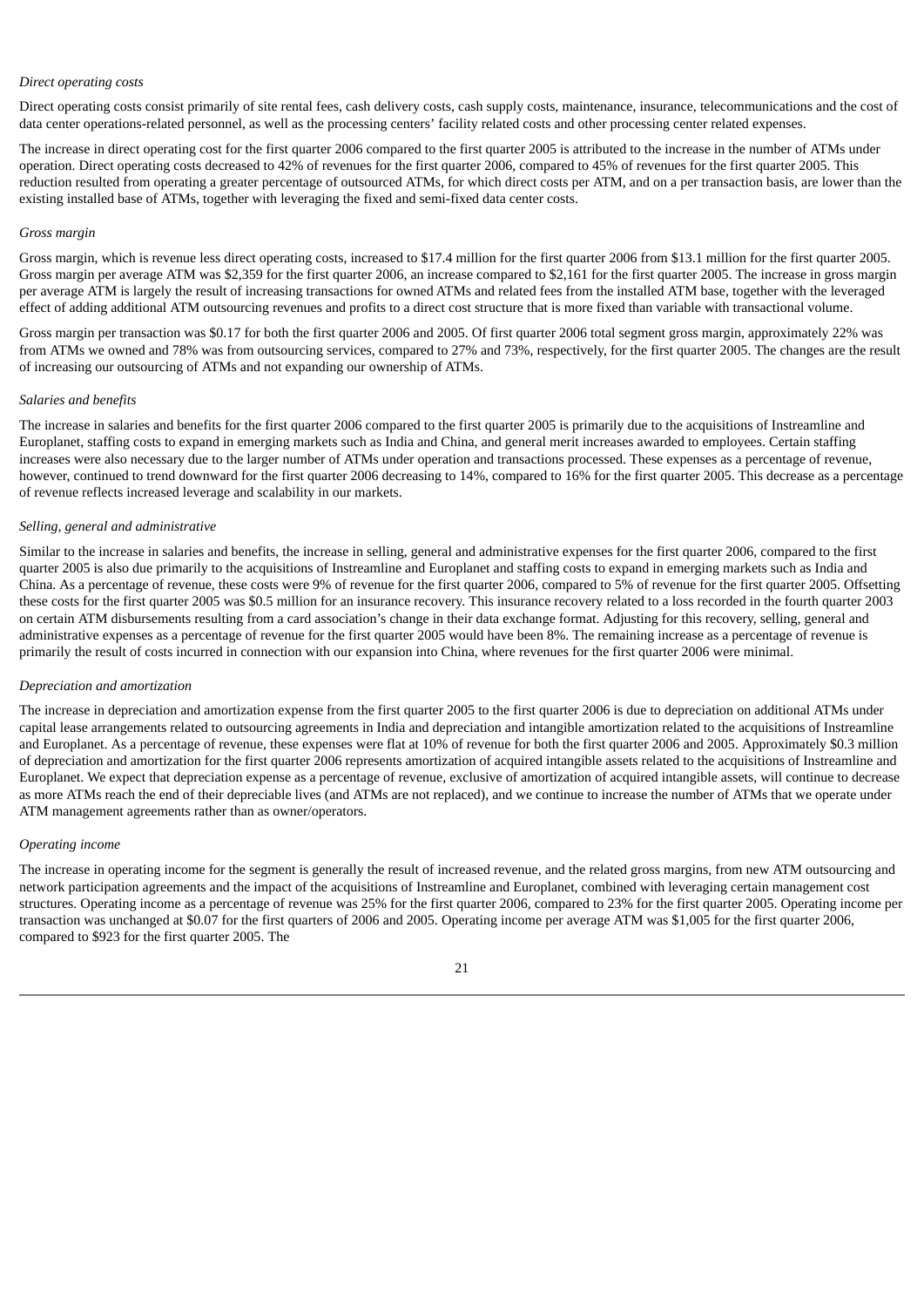continuing increases in operating income as a percentage of revenue and per ATM is due to increased leverage and scalability in our markets, as well as the continuing migration toward operating ATMs under outsourcing agreements rather than ownership arrangements. Additionally, operating income for the first quarter 2006 includes a net operating loss of \$0.6 million related to our 75% owned joint venture in China. We expect to generate total operating losses in China for 2006 of approximately \$1.5 million to \$2.0 million as we continue to focus on expansion in this market.

# **PREPAID PROCESSING SEGMENT**

Due to the rapid growth of this segment, the following discussion and analysis will focus on comparisons of both actual results for the first quarter 2006 and first quarter 2005 and, as appropriate, pro forma results prepared as if all acquisitions had taken place as of January 1, 2005. Our pro forma data is only adjusted for the timing of acquisitions and does not include adjustments for costs related to integration activities, cost savings or synergies that have or may be achieved by the combined businesses. In the opinion of management, this information is neither indicative of what our results would have been had we operated these businesses since January 1, 2005, nor is it indicative of our future results.

| (dollar amounts in thousands)       |             | <b>Results for the Three Months</b><br><b>Ended March 31.</b> | <b>Year-over-Year Change</b> |                     |
|-------------------------------------|-------------|---------------------------------------------------------------|------------------------------|---------------------|
|                                     | 2006        | 2005                                                          | Increase<br>Amount           | Increase<br>Percent |
| <b>Total revenues</b>               | \$110,961   | \$89,381                                                      | \$21,580                     | 24%                 |
| Operating expenses:                 |             |                                                               |                              |                     |
| Direct operating costs              | 88,487      | 71,279                                                        | 17,208                       | 24%                 |
| Salaries and benefits               | 6,284       | 4,903                                                         | 1,381                        | 28%                 |
| Selling, general and administrative | 3,846       | 3,120                                                         | 726                          | 23%                 |
| Depreciation and amortization       | 3,384       | 2,243                                                         | 1,141                        | 51%                 |
|                                     |             |                                                               |                              |                     |
| Total operating expenses            | 102,001     | 81,545                                                        | 20,456                       | 25%                 |
|                                     |             |                                                               |                              |                     |
| Operating income                    | 8,960<br>\$ | \$<br>7,836                                                   | \$<br>1,124                  | 14%                 |
|                                     |             |                                                               |                              |                     |
| Transactions processed (millions)   | 96.4        | 67.2                                                          | 29.2                         | 43%                 |

|                                     | Pro Forma                                                     |             |                                  |                                          |  |
|-------------------------------------|---------------------------------------------------------------|-------------|----------------------------------|------------------------------------------|--|
|                                     | <b>Results for the Three Months</b><br><b>Ended March 31,</b> |             | Year-over-Year Change            |                                          |  |
| (dollar amounts in thousands)       | 2006                                                          | 2005        | Increase<br>(Decrease)<br>Amount | <b>Increase</b><br>(Decrease)<br>Percent |  |
| <b>Total revenues</b>               | \$110,961                                                     | \$98,316    | \$12,645                         | 13%                                      |  |
| Operating expenses:                 |                                                               |             |                                  |                                          |  |
| Direct operating costs              | 88,487                                                        | 77,215      | 11,272                           | 15%                                      |  |
| Salaries and benefits               | 6,284                                                         | 5,769       | 515                              | 9%                                       |  |
| Selling, general and administrative | 3,846                                                         | 3,867       | (21)                             | (1%)                                     |  |
| Depreciation and amortization       | 3,384                                                         | 2,951       | 433                              | 15%                                      |  |
| Total operating expenses            | 102,001                                                       | 89,802      | 12,199                           | 14%                                      |  |
| Operating income                    | 8,960<br>\$.                                                  | 8,514<br>\$ | 446                              | 5%                                       |  |

# *Impact of fluctuations in foreign currency exchange rates*

For the first quarter 2006, the U.S. dollar was stronger against most of the currencies of markets in which we operated than during the first quarter 2005. Thus, this fluctuation in foreign currency exchange rates had the effect of reducing revenues, operating expenses and operating income when compared to the first quarter 2005. For the Prepaid Processing Segment, the U.S. dollar strengthened against

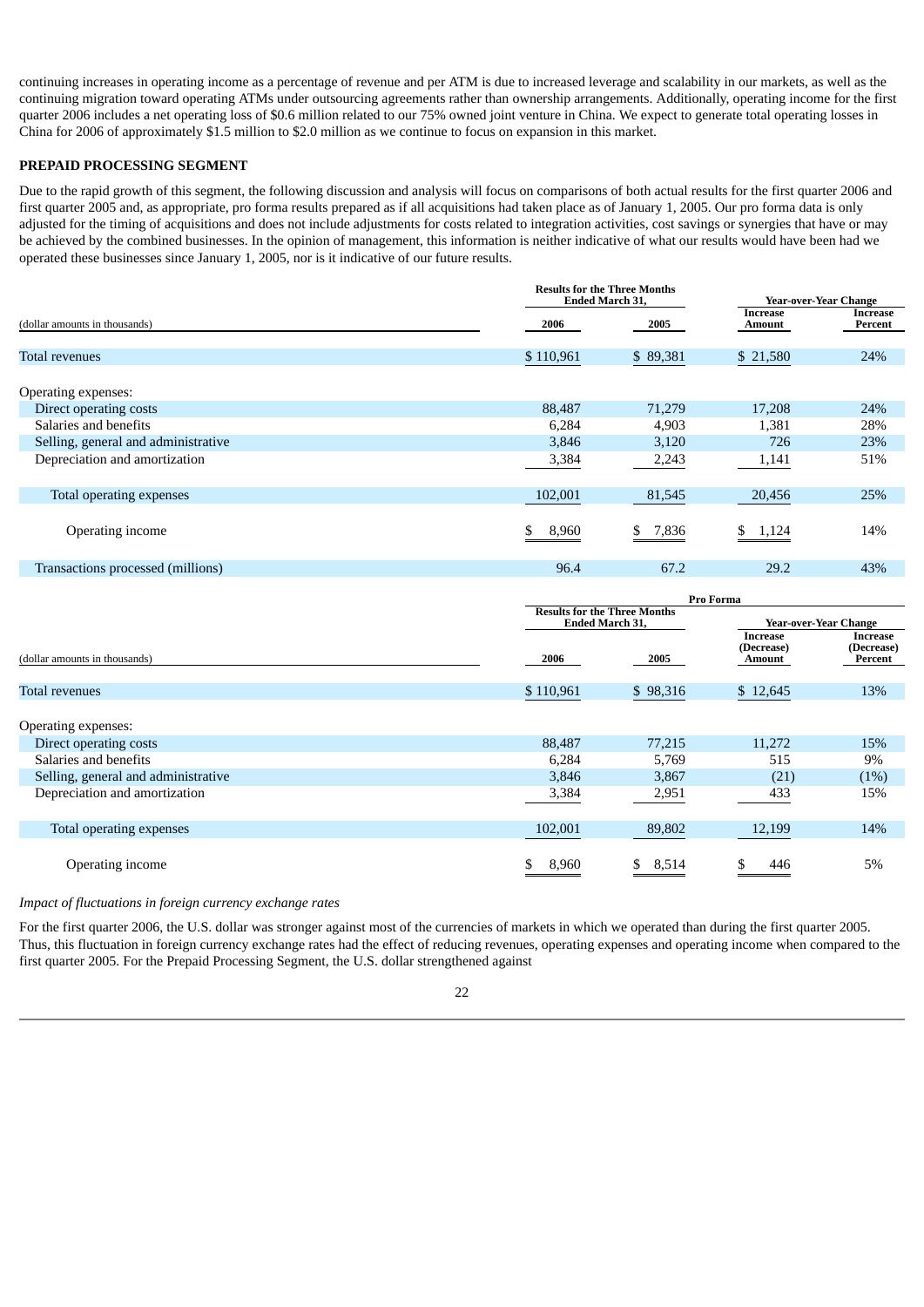foreign currencies where we operated at rates ranging from 3% to 9%. This change resulted in decreased revenues of approximately \$6.7 million and decreased operating income of \$0.7 million, when compared to the first quarter 2005. To avoid repetition, our discussion below is limited to operational items impacting changes in our results of operations with the understanding that the exchange rate fluctuation is also a significant factor.

#### *Revenues*

The increase in revenues for the first quarter 2006 compared to the first quarter 2005 was generally attributable to the increase in total transactions processed, in part as a result of the full year effects of 2005 acquisitions. Transaction growth also reflects growth from existing operations and from our subsidiaries subsequent to the date of acquisition. In mature markets, such as the U.K. and Australia, we expect revenue growth to slow substantially because conversion from scratch cards to electronic top-up is approaching completion and certain mobile operators and retailers are driving competitive reductions in pricing and margins. We expect most of our revenue growth for 2006 and beyond to be derived from developing markets or markets in which there is organic growth in the prepaid sector overall, from continued conversion from scratch cards to electronic top-up from additional products sold over the base of prepaid processing terminals and, possibly, acquisitions. On a pro forma basis, revenues for the first quarter 2006 increased over the first quarter 2005 by \$12.6 million as a result of the addition of POS terminals throughout all of our markets, and increased volumes driven by mobile operators shifting from scratch card distribution to electronic distribution.

Revenue per transaction was \$1.15 for the first quarter 2006, compared to \$1.33 for the first quarter 2005. Approximately half of this decrease is due to fluctuations in foreign currency exchange rates discussed above. These foreign currency exchange rate fluctuations affect the amount of revenues recorded without having any impact on the number of transactions processed. The other half of the decrease in revenue per transaction is due to our expansion into markets such as Spain, Germany and Poland where we earn less revenue per transaction but are able to keep a greater percentage of the commission, thus having little, if any, impact on gross margin. Additionally, our ATX subsidiary, which was acquired at the end of the first quarter 2005, provides only transaction processing services without direct costs and other operating costs associated with installing and managing terminals; therefore, the revenue we recognize from these transactions is less than one-tenth of that recognized on average transactions, but with virtually no costs.

#### *Direct operating costs*

Direct operating costs in the Prepaid Processing Segment include the commissions we pay to retail merchants for the distribution and sale of prepaid mobile airtime and other prepaid products, as well as communication and paper expenses required to operate POS terminals. Because of their nature, these expenditures generally fluctuate directly with revenues and processed transactions. However, direct costs as a percentage of revenue are slightly higher in our mature markets, such as the U.K. and Australia. These higher costs were mostly offset in the first quarter 2006 by lower direct costs as a percentage of revenue in other markets and by ATX. As discussed above, ATX is a transaction processor, with very few direct costs and, accordingly, a high gross margin percentage.

#### *Gross margin*

Gross margin, which represents revenue less direct costs, increased by \$4.4 million, or 24%, to \$22.5 million for the first quarter 2006, compared to \$18.1 million for the first quarter 2005. This increase is correlated to the increase in revenues. Gross margin per transaction was \$0.23 for the first quarter 2006, compared to \$0.27 per transaction for the first quarter 2005. Gross margin as a percentage of revenue was 20% for both periods presented. As discussed under "direct operating costs" above, reduced margins in our mature markets, such as the U.K. and Australia, have been largely offset by higher margins in other markets, as well as the effects of ATX.

#### *Salaries and benefits*

Salaries and benefits remained relatively flat at 5.7% of revenue for the first quarter 2006, compared to 5.5% of revenue for the first quarter 2005. First quarter 2006 salaries and benefits includes approximately \$0.4 million, or 0.4% of revenues, incurred in connection with the second quarter 2005 addition of Euronet Payments and Remittance, our money transfer and bill payment subsidiary.

#### *Selling, general and administrative*

Selling, general and administrative expenses were 3.5% of revenue for both the first quarter 2006 and 2005. First quarter 2006 selling, general and administrative expenses include \$0.3 million costs incurred in connection with the second quarter 2005 addition of Euronet Payments and Remittance.

#### *Depreciation and amortization*

Depreciation and amortization expense primarily represents amortization of acquired intangibles and the depreciation of POS terminals we install in retail stores. As a percentage of revenues, depreciation and amortization was 3.0% for the first quarter 2006 and 2.5% for the first quarter 2005. This increase is due to higher depreciation and amortization expense as a percentage of revenue related to our

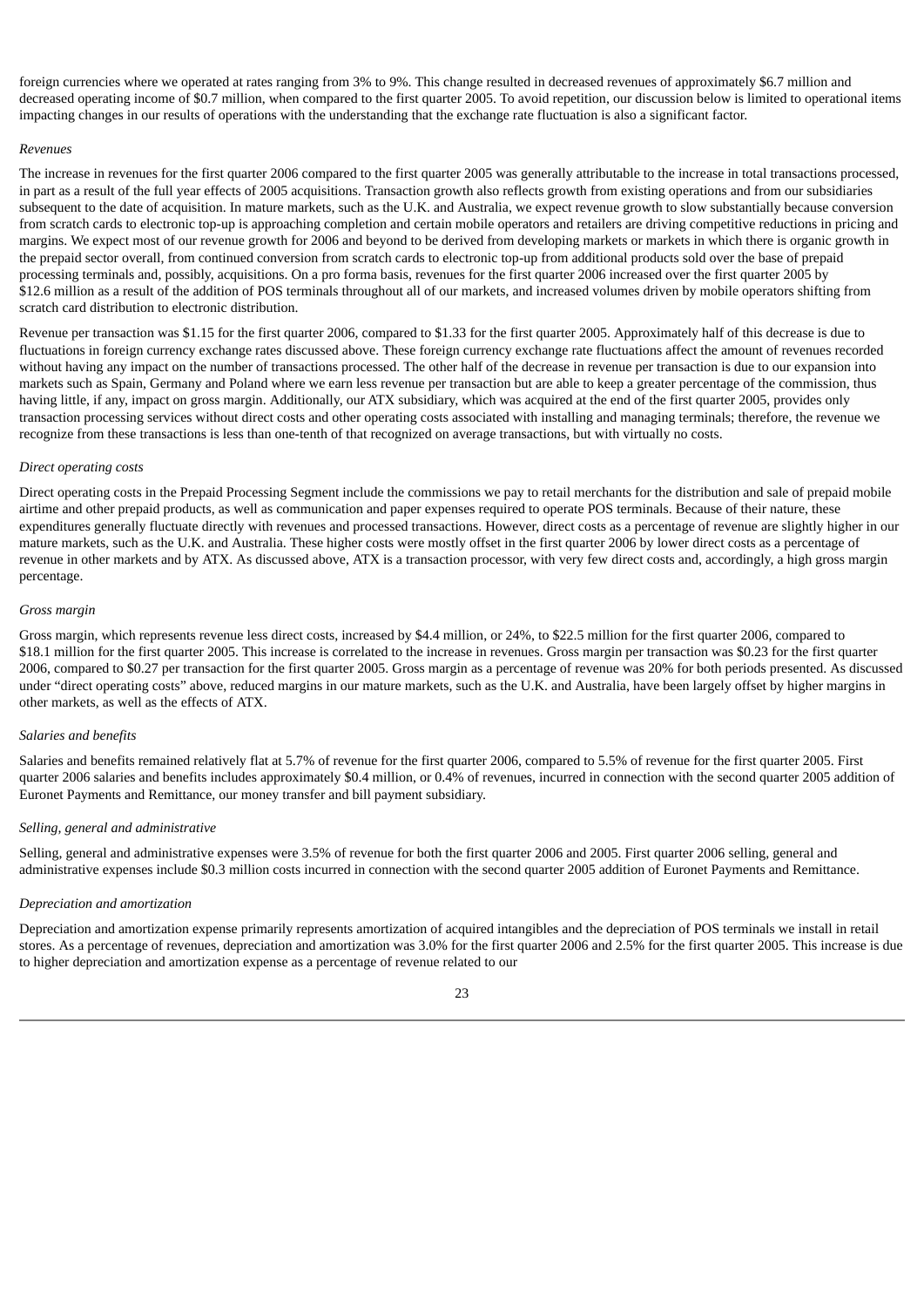subsidiaries in the U.S., Spain and Poland, some of which were acquired or established during 2005, because each of these entities owns a majority of its POS terminals.

# *Operating income*

The improvement in operating income for the first quarter 2006 over the first quarter 2005 was due to the significant growth in revenues and transactions processed, together with contributions from our 2005 acquisitions. Operating income for the first quarter 2006 includes approximately \$0.6 million in operating losses related to Euronet Payments and Remittance, which was acquired in the second quarter 2005. Operating income as a percentage of revenues decreased to 8.1% for the first quarter 2006, from 8.8% for the first quarter 2005 and per transaction decreased to \$0.09 for the first quarter 2006, from \$0.12 in the first quarter 2005. Pro forma operating margin percentage decreased to 8.1% for the first quarter 2006, compared to 8.7% for the first quarter 2005. These decreases are due to our focus on expansion in the U.S. and Poland, and costs incurred in connection with the expansion of Euronet Payments and Remittance. We expect to incur total operating losses for 2006 of approximately \$1.5 million to \$2.0 million related to Euronet Payments and Remittance.

# **SOFTWARE SOLUTIONS SEGMENT**

The following table presents the results of operations for the three months ended March 31, 2006 and 2005 for the Software Solutions Segment:

|                                     | <b>Results for the Three Months</b><br><b>Ended March 31,</b> | Year-over-Year Change |                                  |                                          |
|-------------------------------------|---------------------------------------------------------------|-----------------------|----------------------------------|------------------------------------------|
| (dollar amounts in thousands)       | 2006                                                          | 2005                  | Increase<br>(Decrease)<br>Amount | <b>Increase</b><br>(Decrease)<br>Percent |
| <b>Total revenues</b>               | 6,154<br>\$                                                   | 3,936<br>\$           | 2,218<br>\$                      | 56%                                      |
| Operating expenses:                 |                                                               |                       |                                  |                                          |
| Direct operating costs              | 440                                                           | 259                   | 181                              | 70%                                      |
| Salaries and benefits               | 3,924                                                         | 2,127                 | 1,797                            | 84%                                      |
| Selling, general and administrative | 978                                                           | 390                   | 588                              | 151%                                     |
| Depreciation and amortization       | 447                                                           | 282                   | 165                              | 59%                                      |
| Total operating expenses            | 5,789                                                         | 3,058                 | 2,731                            | 89%                                      |
| Operating income                    | 365                                                           | 878<br>\$.            | (513)<br>S.                      | (58%)                                    |

#### *Revenues, operating expenses and operating income*

The increases in revenue and operating expenses for the first quarter 2006 compared to the first quarter 2005 were due to the January 2006 acquisition of Essentis (See Note 4 — Acquisitions to the Unaudited Consolidated Financial Statements for further discussion). Essentis contributed \$2.8 million in revenue and \$2.9 million in operating expenses for the first quarter 2006.

Operating income was \$0.4 million for the first quarter 2006 compared to \$0.9 million for the first quarter 2005. The decrease was the result the Essentis acquisition and reduced revenue from license and services in the first quarter 2006.

# *Software sales backlog*

As of March 31, 2006, we had a contract backlog of approximately \$6.7 million, compared to approximately \$4.1 million as of March 31, 2005. Such backlog represents software sales based on signed contracts under which we continue to have performance milestones before the sale will be complete. We recognize revenue on a percentage of completion method, based on certain milestone conditions, for our software solutions. As a result, we have not recognized all the revenue associated with these sales contracts. We expect to complete our milestones under these contracts within one year at which time we will fully recognize this revenue. We cannot give assurances that the milestones under the contracts will be completed within one year or that we will be able to recognize the related revenue within the one-year period.

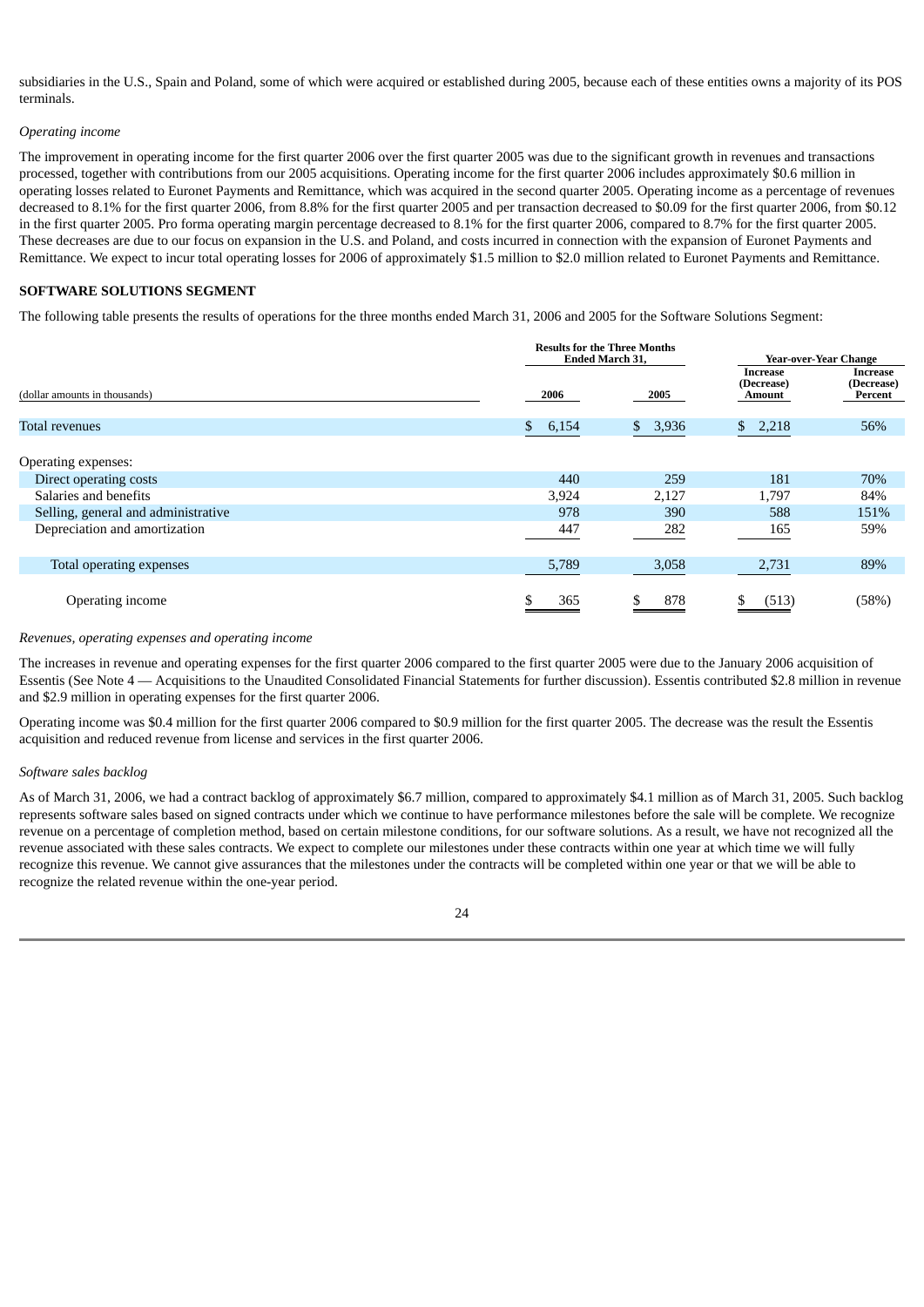# **CORPORATE SERVICES AND OTHER**

The following table presents the operating expenses for the three months ended March 31, 2006 and 2005 for Corporate Services:

|                                     | <b>Results for the Three Months</b><br><b>Ended March 31.</b> |         | Year-over-Year Change            |                                   |
|-------------------------------------|---------------------------------------------------------------|---------|----------------------------------|-----------------------------------|
| (dollar amounts in thousands)       | 2006                                                          | 2005(1) | Increase<br>(Decrease)<br>Amount | Increase<br>(Decrease)<br>Percent |
| Salaries and benefits               | 3,512<br>SS.                                                  | \$2,471 | 1,041<br>S.                      | 42%                               |
| Selling, general and administrative | 858                                                           | 1,320   | (462)                            | (35%)                             |
| Depreciation and amortization       | 43                                                            | 35      |                                  | 23%                               |
| Total operating expenses            | 4,413                                                         | \$3,826 | 587                              | 15%                               |

(1) As discussed previously, in connection with the adoption of SFAS No. 123R, the Company adjusted its previously reported results to include the impact of share-based compensation expense. As a result of the adjustment, an additional \$1.3 million in expense related to stock options was included in salaries and benefits for the first quarter 2005 in the table above.

#### *Corporate operating expenses*

The increase in total operating expenses for Corporate Services is primarily attributable to additional expense recorded for share-based compensation in the first quarter 2006 compared to the first quarter 2005. Share-based compensation expense for the first quarter 2006 was \$1.9 million, compared to \$1.3 million for the first quarter 2005. The first quarter 2006 share-based compensation expense is comprised of \$1.0 million related to the unvested portion of stock options granted prior to 2005 and \$0.9 million related to restricted stock awards granted during 2005. The first quarter 2005 share-based compensation expense is primarily related to the adjustment for stock option expense discussed above. The increase of \$0.6 million for the first quarter 2006 compared to the first quarter 2005 is due mainly to: i) \$0.4 million in additional expense due to changes in the accounting treatment for performance-based restricted stock awards that require expense to be recognized over a "graded" attribution schedule, rather than a "straight-line" attribution schedule, resulting in more expense in the early years of an award; and ii) \$0.2 million in additional expense due to awards to additional employees throughout our existing businesses resulting from acquisitions and overall Company growth.

The remaining increase in corporate operating expenses is due to increased salaries in benefits expense resulting from overall Company growth, partially offset by lower professional fees related to acquisition analysis during the first quarter 2006 compared to the first quarter 2005.

#### *Interest income*

Interest income increased to \$2.7 million for the first quarter 2006 from \$1.2 million for the first quarter 2005. The increase was primarily due to the interest earned on the unused proceeds from the \$175 million October 2005 convertible debt issuance and unused cash flow from operations.

#### *Interest expense*

Interest expense increased to \$3.6 million for the first quarter 2006 from \$1.6 million for the first quarter 2005 as a result of the October 2005 issuance of \$175 million in convertible debt. Our weighted average interest rate was approximately 4% for both the first quarter 2006 and first quarter 2005.

#### *Net foreign exchange gain (loss)*

Foreign currency denominated assets and liabilities give rise to foreign exchange gains and losses as a result of U.S. dollar to local currency exchange movements. We recorded net foreign exchange gains of \$1.6 million for the first quarter 2006, compared to net foreign exchange losses of \$2.8 million for the first quarter 2005. Exchange gains and losses that result from re-measurement of certain assets and liabilities are recorded in determining net income. A significant portion of our assets and liabilities are denominated in euros, British pounds, and other currencies. The foreign exchange gain or loss recorded is a result of the net receivable or payable position of our foreign-currency based subsidiaries, together with the fluctuation in foreign exchange rates. We attempt to match local currency receivables and payables, thereby minimizing exposure to foreign currency fluctuations.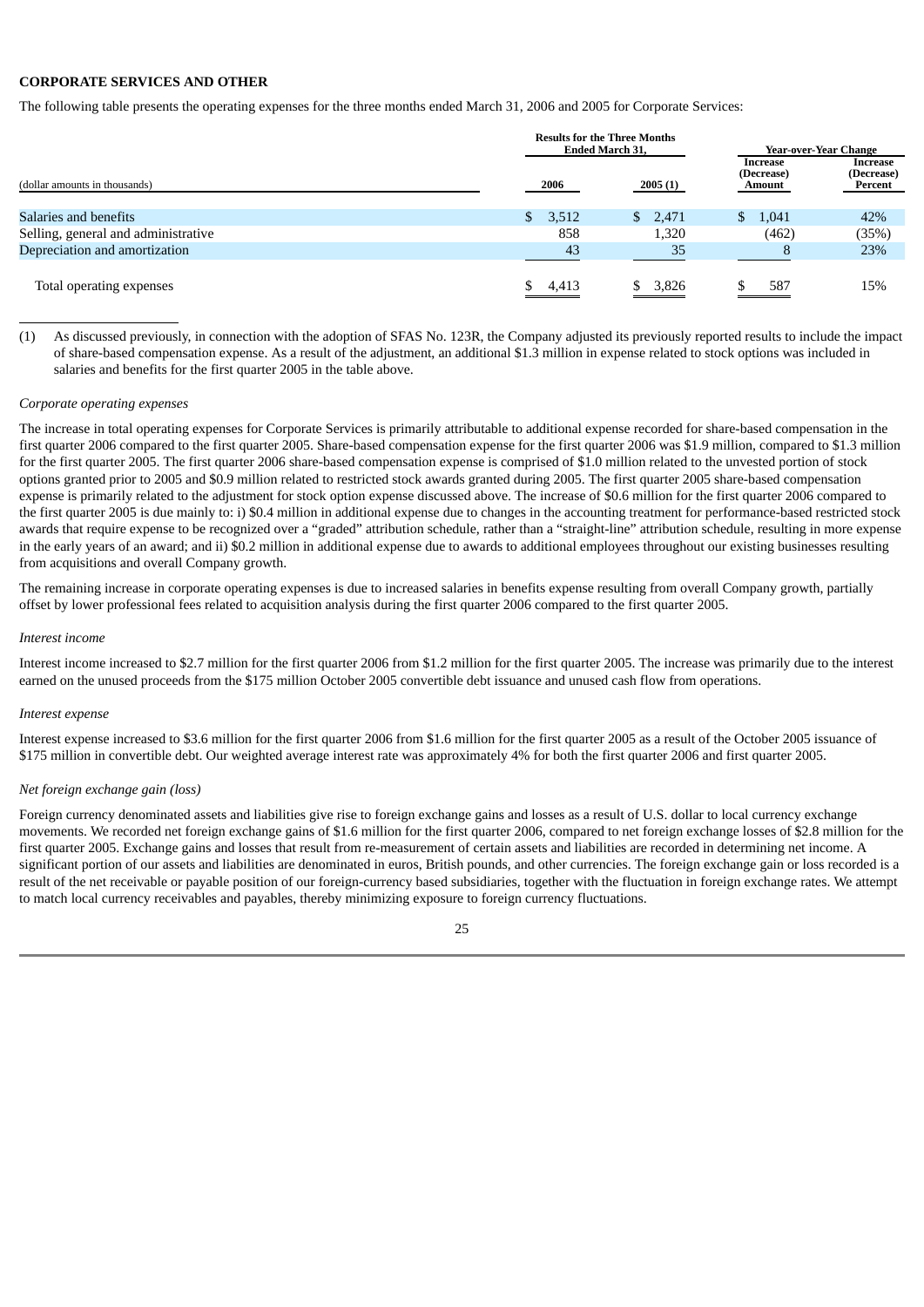#### *Income tax expense*

Income tax expense was \$3.6 million for the first quarter 2006, compared to \$3.8 million for the first quarter 2005. Our effective tax rate on pretax income from continuing operations was 27% and 51%, for the first quarter 2006 and first quarter 2005, respectively. Since we are in a net operating loss position for our U.S. operations and, accordingly, have valuation allowances to reserve for net deferred tax assets, we do not currently recognize the tax benefit or expense associated with foreign currency exchange gains or losses, as well as share-based compensation expense incurred by our U.S. entities. Additionally, foreign currency exchange gains and losses represent a significant permanent difference for purposes of calculating book tax expense for certain of our foreign holding companies. Excluding foreign currency gains and losses from pre-tax income, our effective tax rate was 31% for the first quarter 2006, compared to 37% for the first quarter 2005.

The substantial decrease in the year-over-year effective tax rates, excluding foreign currency gains and losses, was largely attributable to the increased profitability of individual companies located in lower than average tax rate jurisdictions, particularly Hungary, Poland, Serbia, and Romania, together with increasing operating profits in countries with remaining net operating loss carryforwards, particularly the U.S. and Poland.

We determine income tax expense and remit income taxes based upon enacted tax laws and regulations applicable in each of the taxing jurisdictions where we conduct business. Based on our interpretation of such laws and regulations, and considering the evidence of available facts and circumstances and baseline operating forecasts, we have accrued the estimated tax effects of certain transactions, business ventures, contractual and organizational structures, projected business unit performance, and the estimated future reversal of timing differences. Should a taxing jurisdiction change its laws and regulations or dispute our conclusions, or should management become aware of new facts or other evidence that could alter our conclusions, the resulting impact to our estimates could have a material adverse effect to our consolidated financial statements.

#### *Net income*

We recorded net income of \$9.4 million for the first quarter 2006, compared to \$3.6 million for the first quarter 2005. As more fully discussed above, the increase of \$5.8 million for the first quarter 2006 over the first quarter 2005 was the result of an increase in operating income of \$1.9 million, improvement in the amount of foreign exchange gain/loss recorded of \$4.4 million and a decrease in income tax expense of \$0.3 million. These improvements in net income were partially offset by a decrease in equity from unconsolidated subsidiaries of \$0.1 million, an increase in net interest expense of \$0.5 million and an increase in net income attributable to the minority interest shareholders of our non-wholly owned, consolidated subsidiaries of \$0.2 million.

#### **LIQUIDITY AND CAPITAL RESOURCES**

#### *Working capital*

As of March 31, 2006, we had working capital, which is the difference between total current assets and total current liabilities, of \$202.7 million, compared to working capital of \$181.6 million as of December 31, 2005. Our ratio of current assets to current liabilities was 1.69 at March 31, 2006, compared to 1.55 as of December 31, 2005. This improvement is primarily due to the first quarter 2006 operating cash flows, without significant investments in acquisitions or purchases of property and equipment during the quarter. Working capital is also impacted by changes in foreign currency exchange rates as further discussed in Item 3 — Quantitative and Qualitative Disclosures About Market Risk.

#### *Operating cash flows*

Cash flows provided by operating activities decreased to \$6.3 million for the first quarter 2006, compared to \$9.9 million for the first quarter 2005. The decrease from the first quarter 2005 is due primarily to fluctuations in working capital associated with the timing of the settlement process with the mobile operators in our Prepaid Processing Segment subsidiaries.

## *Investing activity cash flow*

Cash flows used in investing activities were \$9.9 million for the first quarter 2006, compared to \$59.3 million for the first quarter 2005. Our first quarter 2006 investing activities consist of \$1.8 million in cash paid related to the acquisition of Essentis, \$0.9 million of which represents cash paid in settlement of assumed liabilities, and \$0.5 million in dividends to the former owners of Europlanet related to their share of 2005 results. Additionally, cash outflows for purchases of property and equipment and other investing activities totaled \$6.6 million. Our investing activities for the first quarter 2005 were \$56.0 million for the acquisition of Telerecarga, Movilcarga, ATX, as well as the earn-out payment to the former owners of Transact. Our fixed asset purchases for the first quarter 2005 totaled \$3.0 million.

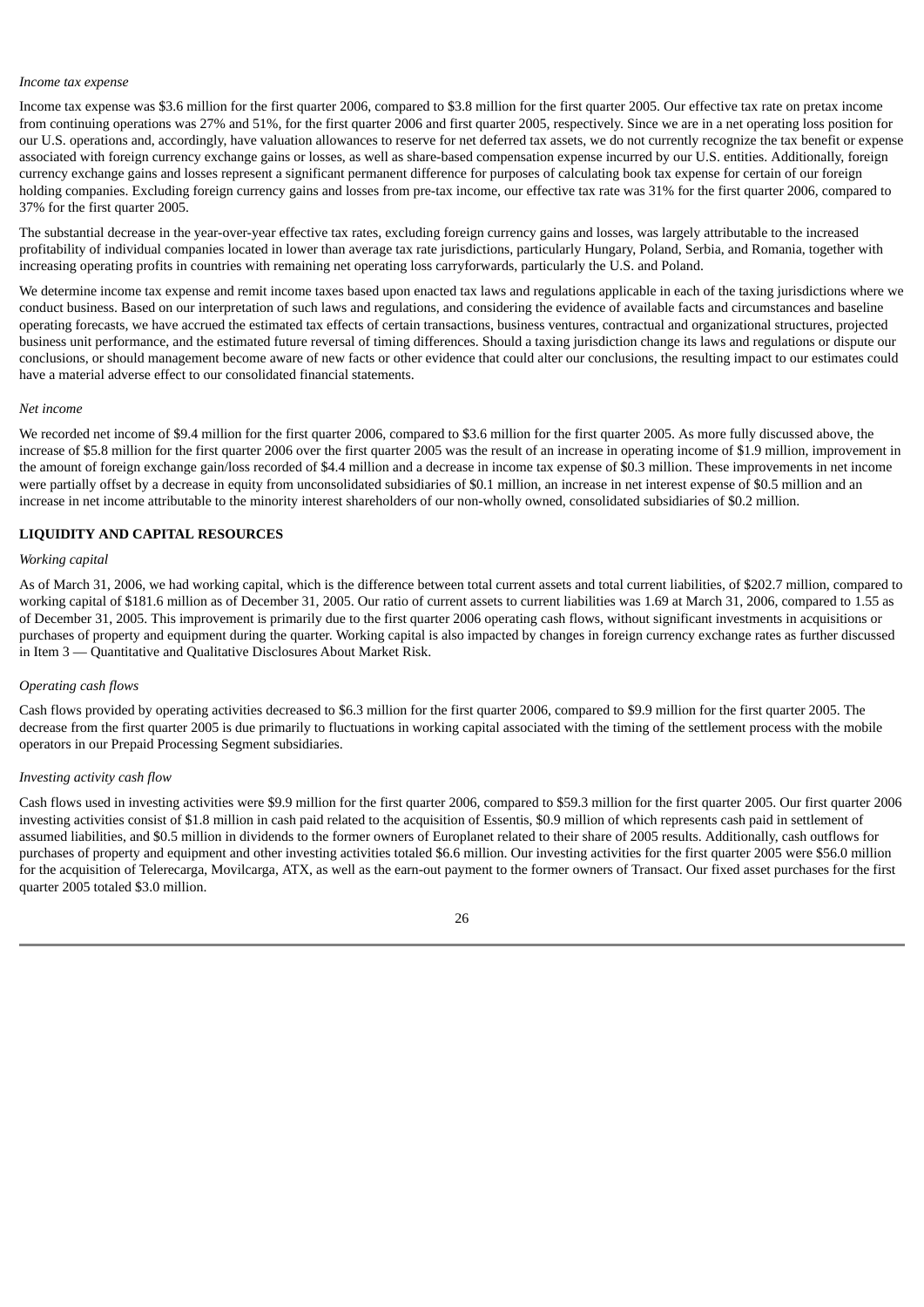# *Financing activity cash flows*

Cash flows provided by financing activities were \$6.8 million for the first quarter 2006, compared to \$1.1 million for the first quarter 2005. Our financing activities for the first quarter 2006 consisted primarily of proceeds from the exercise of stock options and employee share purchases of \$10.4 million, partially offset by repayments of short-term borrowings and payments on capital lease obligations totaling \$3.5 million. Financing activity for the first quarter 2005 represented proceeds from the exercise of stock options and employee share purchases of \$3.4 million, partially offset by repayments of obligations under short-term borrowings and capital leases totaling \$2.3 million. The increase in proceeds from the exercise of stock options for the first quarter 2006 compared to the first quarter 2005 was due to the exercise of a number of stock options during the first quarter 2006 that were nearing the end of their ten year expiration, combined with the impact of our Common Stock trading at or near historical highs.

Expected future financing and investing cash requirements primarily depend on our acquisition activity and the related financing needs.

#### *Other sources of capital*

Convertible debt — We have \$315 million in convertible debt, consisting of two issues. The first issue represents \$140 million in principal amount of 1.625% Convertible Senior Debentures Due 2024 having an interest rate of 1.625% and convertible into a total of 4.2 million shares of Euronet Common Stock. The debentures may not be redeemed for five years but are redeemable at any time thereafter at par. Holders of the debentures have the option to require us to purchase their debentures at par on December 15, 2009, 2014 and 2019, and upon a change in control of the Company. The second issue represents \$175 million in principal amount of 3.50% Convertible Debentures Due 2025 having an annual interest rate of 3.50% and convertible into a total of 4.3 million shares of Euronet Common Stock. The debentures may not be redeemed for seven years but are redeemable at par at any time thereafter. Holders of the debentures have the option to require us to purchase their debentures at par on October 15, 2012, 2015 and 2020, or upon a change in control of the Company. When due, these debentures can be settled in cash or Euronet Common Stock, at our option, at predetermined conversion rates.

Credit agreements and short-term debt obligations — As of March 31, 2006, we have borrowings of \$5.1 million, included in short-term debt obligations, and stand-by letters of credit totaling \$5.8 million outstanding against our \$50 million revolving credit agreements; the remaining \$39.1 million was available for borrowing. Other short-term debt obligations consist primarily of credit lines, overdraft facilities and short-term loans to support ATM cash needs and supplement short-term working capital requirements. As of March 31, 2006, we had \$11.2 million in other short-term debt obligations borrowed by our subsidiaries in Greece, India, Spain and the Czech Republic. Borrowings against our credit agreements and short-term debt obligations are being used to fund short-term working capital requirements.

Our Prepaid Processing Segment subsidiaries in Spain enter into agreements with financial institutions to receive cash in advance of collections on customers' accounts. These arrangements can be with or without recourse and the financial institutions charge the Spanish subsidiaries transaction fees and/or interest in connection with these advances. Cash received can be up to 40 days prior to the customer invoice due dates. Accordingly, the Spanish subsidiaries remain obligated to the banks on the cash advances until the underlying account receivable is ultimately collected. Where the risk of collection remains with Euronet, the receipt of cash continues to be carried on the consolidated balance sheet in each of trade accounts receivable and accrued expenses and other current liabilities. As of March 31, 2006, we have \$1.4 million recorded under these arrangements.

We believe that the short-term debt obligations can be refinanced at terms acceptable to us. However, if acceptable refinancing options are not available, we believe that amounts due under these obligations can be funded through cash generated from operations, together with cash on hand.

#### *Other uses of capital*

Payment obligations related to acquisitions — As provided in our asset purchase agreement with the sellers of the assets of Dynamic Telecom, during the first quarter 2006, we recorded additional goodwill of \$2.3 million in anticipation of the payment of an earn-out obligation based on the achievement of certain performance criteria. This earn-out must be settled in Euronet Common Stock and, therefore, was recorded as an increase to additional paid-in capital as of March 31, 2006. This \$2.3 million represents the portion of the earn-out that has been determined beyond a reasonable doubt, however, it is possible that the ultimate earn-out obligation could result in up to approximately \$2.0 million in additional purchase price that will be recorded as additional goodwill when determined beyond a reasonable doubt.

We also have other potential contingent obligations estimated to total between \$8.0 million and \$12.0 million to the former owners of the net assets of Movilcarga. This obligation has not been recorded in the accompanying consolidated financial statements because the final amounts cannot be estimated beyond a reasonable doubt.

Leases — We lease ATMs and other property and equipment under capital lease arrangements that expire between 2006 and 2011. The leases bear interest between 2.5% and 12.5% per year. As of March 31, 2006, we owed \$20.5 million under these capital lease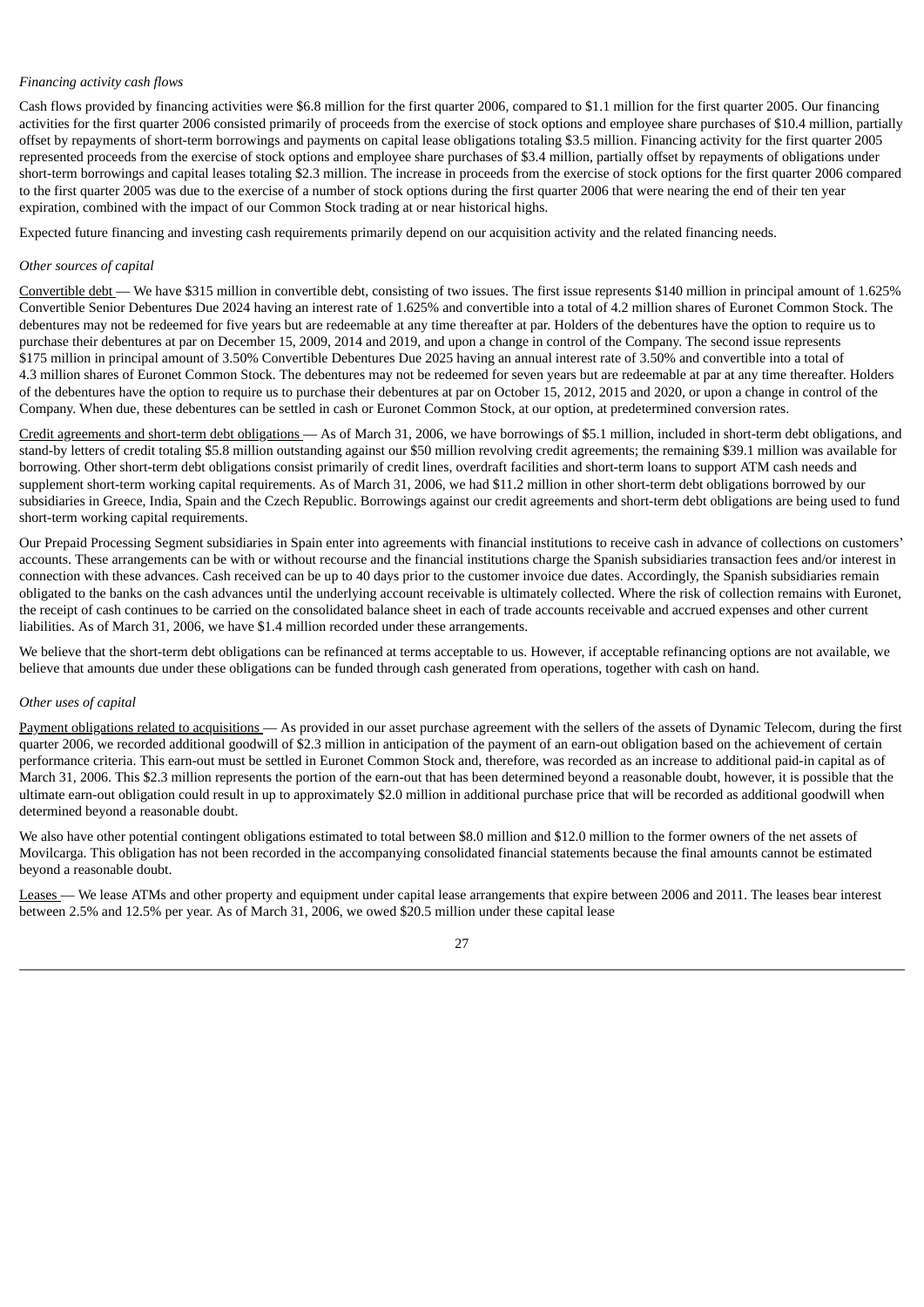arrangements. The majority of these lease agreements are entered into in connection with long-term outsourcing agreements where, generally, we purchase a bank's ATMs and simultaneously sell the ATMs to an entity related to the bank and lease back the ATMs for purposes of fulfilling the ATM outsourcing agreement with the bank. We fully recover the related lease costs from the bank under the outsourcing agreements. Generally, the leases may be canceled without penalty upon reasonable notice in the unlikely event the bank or we were to terminate the related outsourcing agreement. We expect that, if terms were acceptable, we would acquire more ATMs from banks under such outsourcing and lease agreements.

Capital expenditures and needs — Total cash capital expenditures for the first quarter 2006 were \$6.6 million and we expect total capital expenditures to be approximately \$30 million to \$35 million for the full year 2006. These capital expenditures are primarily for the purchase of ATMs to meet contractual requirements in Poland and India, the purchase and installation ATMs in key under-penetrated markets, the purchase of POS terminals for the Prepaid Processing Segment and office and data center computer equipment and software. We expect approximately \$15.0 million of the capital expenditures will be covered through capital leases in conjunction with ATM outsourcing agreements where we already have signed agreements with banks. The balance of these capital expenditures will be funded through cash generated from operations, together with cash on hand.

In the Prepaid Processing Segment, approximately 74,000 of the more than 242,000 POS devices that we operate are Company owned, with the remaining terminals being operated as integrated cash register devices of our major retail customers or owned by the retailers. As our Prepaid Processing Segment expands, we will continue to add terminals in certain independent retail locations at a price of approximately \$300 per terminal. We expect the proportion of owned terminals to total terminals operated to remain relatively constant.

We are required to maintain ATM hardware for Euronet-owned ATMs and software for all ATMs in our network in accordance with certain regulations and mandates established by local country regulatory and administrative bodies as well as EMV. Accordingly, we expect additional capital expenditures over the next few years to maintain compliance with these regulations and/or mandates. While we do not currently have plans to increase capital expenditures to expand our network of owned ATMs, we expect that if strategic opportunities were available to us, we would consider increasing future capital expenditures to expand this network in new or existing markets. Upgrades to our ATM software and hardware were required in 2005 to meet EMV mandates such as Triple DES (Data Encryption Standard) and "micro—chip" card technology for smart cards. We completed a plan for implementation and delivery of the hardware and software modifications; the remaining capital expenditures necessary to complete these upgrade requirements are estimated to be approximately \$4.0 million.

At current and projected cash flow levels, we anticipate that our cash generated from operations, together with cash on hand and amounts available under our recently amended revolving credit agreements and other existing financing will be sufficient to meet our debt, leasing, acquisition earn-out and capital expenditure obligations. If our cash is insufficient to meet these obligations, we will seek to refinance our debt under terms acceptable to us. However, we can offer no assurances that we will be able to obtain favorable terms for the refinancing of any of our debt or obligations.

#### *Contingencies*

During 2005, a former cash supply contractor in Central Europe (the "Contractor") claimed that the Company owed it approximately \$2.0 million for the provision of cash during the fourth quarter 1999 and first quarter 2000 that has not been returned. This claim, based on events that purportedly occurred over five years ago, was made more than a year after the Company had terminated its business with the Contractor and established a cash supply agreement with another supplier. In the first quarter 2006, the Contractor initiated legal action in Budapest, Hungary regarding the claim. Management expects the Company to prevail in defending itself in this matter and, accordingly has not recorded any liability or expense related to this claim. The Company will continue to monitor and assess this claim until ultimate resolution.

From time to time, we are a party to litigation arising in the ordinary course of business. Currently, there are no other contingencies that we believe, either individually or in the aggregate, would have a material adverse effect upon our consolidated results of operations or financial condition.

#### *Other trends and uncertainties*

Euronet Payments and Remittance, Inc. — During 2005 we acquired TelecommUSA, now Euronet Payments and Remittance. In connection with the expected future expansion of our card-based money transfer and bill payment product through our existing POS terminals, we expect to incur potentially significant costs for technical development and marketing. Through March 31, 2006, we have incurred approximately \$0.1 million in costs for this expansion, and expect to incur approximately \$0.4 million over the next 12-18 months, most of which has been or will be capitalized and amortized over the assets' estimated useful lives. We also expect to incur total operating losses of approximately \$1.5 million to \$2.0 million during 2006 related to our money transfer and bill payment business. During the first quarter 2006, we recorded \$0.6 million in losses related to this business. These losses may increase as we begin expanding the money transfer and bill payment products internationally.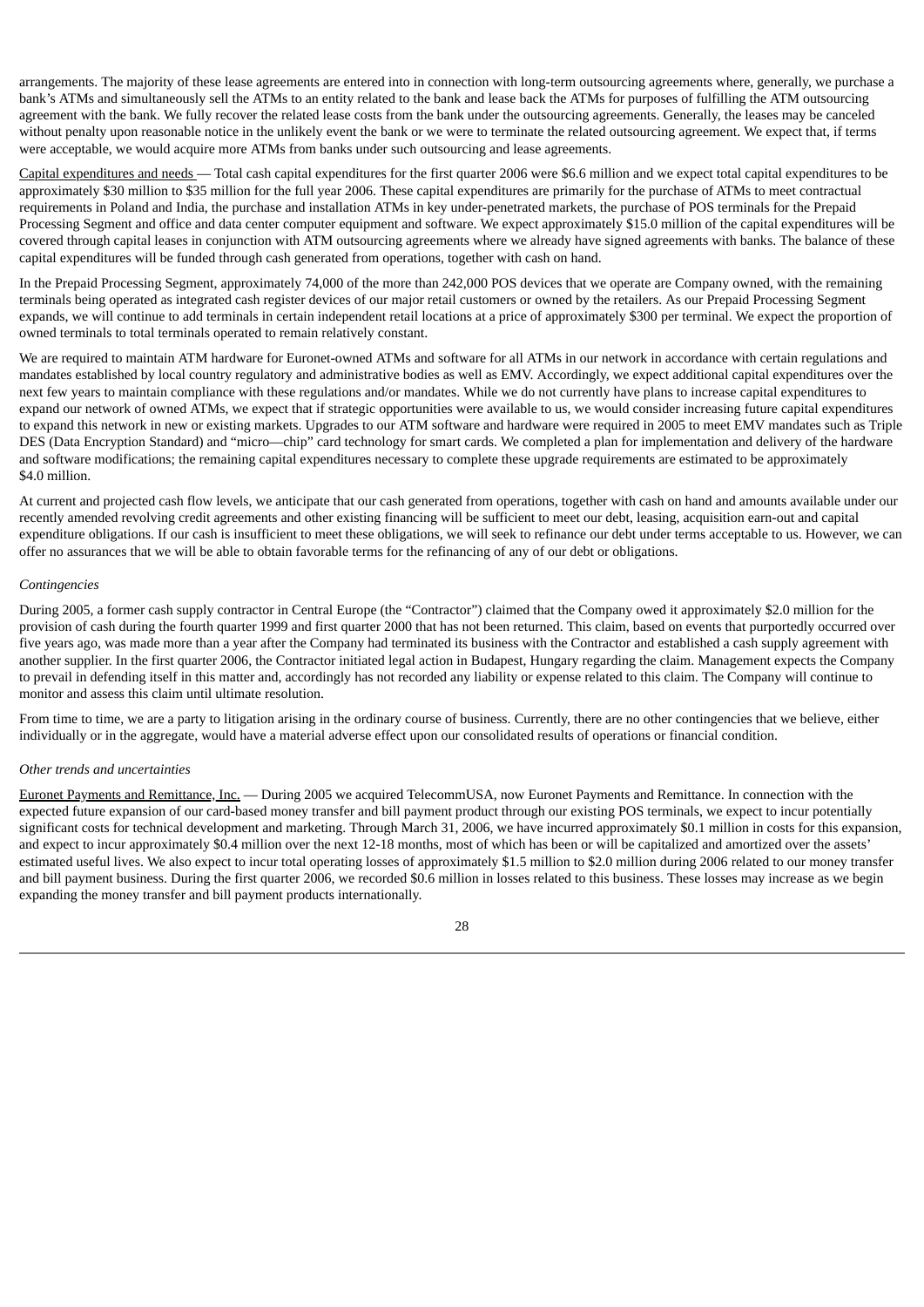EFT Processing Segment expansion in China — In January 2006, through Jiayintong (Beijing) Technology Development Co. Ltd., our 75% owned joint venture with Ray Holdings in China, we entered into an ATM outsourcing pilot agreement with Postal Savings and Remittance Bureau ("PSRB") a financial institution located and organized in China. Under the pilot agreement we have agreed to deploy and provide all of the day-to-day outsourcing services for a total of 90 ATMs in Beijing, Shanghai and Guandong, the three largest commercial centers in China. During the first quarter 2006, we successfully deployed 50 ATMs and we expect the remaining ATMs to become operational during the second quarter 2006. If this pilot agreement meets certain success criteria, we have agreed to take over additional existing ATMs and install new ATMs, at PSRB's request. We have established a processing center in Beijing to drive these ATMs. During 2006, we expect the joint venture to incur total operating losses of approximately \$1.5 million to \$2.0 million during 2006.

Prepaid Processing agreements in Spain — When we acquired our Spanish prepaid subsidiaries, we entered into agreements through May 2006 with a major mobile operator under which the subsidiaries received a preferred, exclusive distributor commission on sales of prepaid mobile airtime. The preferential commission arrangements are set contractually to expire in May 2006 and are not expected to be extended. As allowed under our contracts with retailers, we expect to pass through a portion of our reduction in commission to the retailers and other distributors by paying a lower distribution commission. The actual impact of this reduction in commission is difficult to estimate because it will depend upon the amount of the reduction we can reasonably pass on to retailers and the rate of the increase in our revenues from other distributors, both of which are hard to assess. We currently estimate the negative impact to be \$0.4 million for the second quarter, but expect this amount to increase in the third and fourth quarters. Moreover, we are also in discussions with two other mobile operators to commence distribution of their prepaid phone time and expect commissions from the sale of their product to partially offset this reduction when distribution commences in the second quarter 2006.

EFT Processing Segment contract extension — We have certain EFT Processing customers under contracts that extend through 2008 and 2009 that we may decide to extend for several years beyond their original terms and possibly gain commitments for incremental volumes, in return for granting certain incentives. We expect that any such incentives would result in a decrease in operating profit margin associated with these contracts.

## *Inflation and functional currencies*

Generally, the countries in which we operate have experienced low and stable inflation in recent years. Therefore, the local currency in each of these markets is the functional currency. Although Croatia has maintained relatively stable inflation and exchange rates, the functional currency of our Croatian subsidiary is the U.S. dollar due to the significant level of U.S. dollar denominated revenues and expenses. Due to these factors, we do not believe that inflation will have a significant effect on our results of operations or financial position. We continually review inflation and the functional currency in each of the countries where we operate.

#### **OFF BALANCE SHEET ARRANGEMENTS**

We regularly grant guarantees of the obligations of our wholly-owned subsidiaries and we sometimes enter into agreements with unaffiliated parties that contain indemnification provisions, the terms of which may vary depending on the negotiated terms of each respective agreement. Our liability under such indemnification provision may be subject to time and materiality limitations, monetary caps and other conditions and defenses. As of March 31, 2006, there were no material changes from the disclosure in our Annual Report on Form 10-K for the year ended December 31, 2005. To date, we are not aware of any significant claims made by the indemnified parties or parties to guarantee agreements with us and, accordingly, no liabilities have been recorded as of March 31, 2006.

#### **BALANCE SHEET ITEMS**

#### *Cash and cash equivalents*

Cash and cash equivalents increased to \$223.7 million at March 31, 2006 from \$219.9 million at December 31, 2005. This slight increase is due to cash flows from operating activities of \$6.3 million, cash flows from financing activities of \$6.8 million and the effect of exchange differences on cash of \$0.6 million, offset by cash used for investing activities of \$9.9 million. Cash flows used in investing activities primarily represent purchases of property and equipment, the acquisition of Essentis and additional payments to the former owners of Europlanet. Cash flows from financing activities primarily represent proceeds from the exercise of stock options and employee share purchases, offset by repayments on our short-term debt obligations. For more information, see the Unaudited Consolidated Statement of Cash Flows for the three months ended March 31, 2006.

#### *Restricted cash*

Restricted cash increased slightly to \$76.0 million at March 31, 2006 from \$73.9 million at December 31, 2005, and primarily represents \$57.3 million held in trust and/or cash held on behalf of others in connection with the administration of the customer collection and vendor remittance activities in the Prepaid Processing Segment. Amounts collected from customers that are due to the mobile operators are deposited into a restricted cash account held by our Prepaid Processing Segment subsidiaries on behalf of the mobile operators for which we process transactions. These balances are used in connection with the administration of customer collection and vendor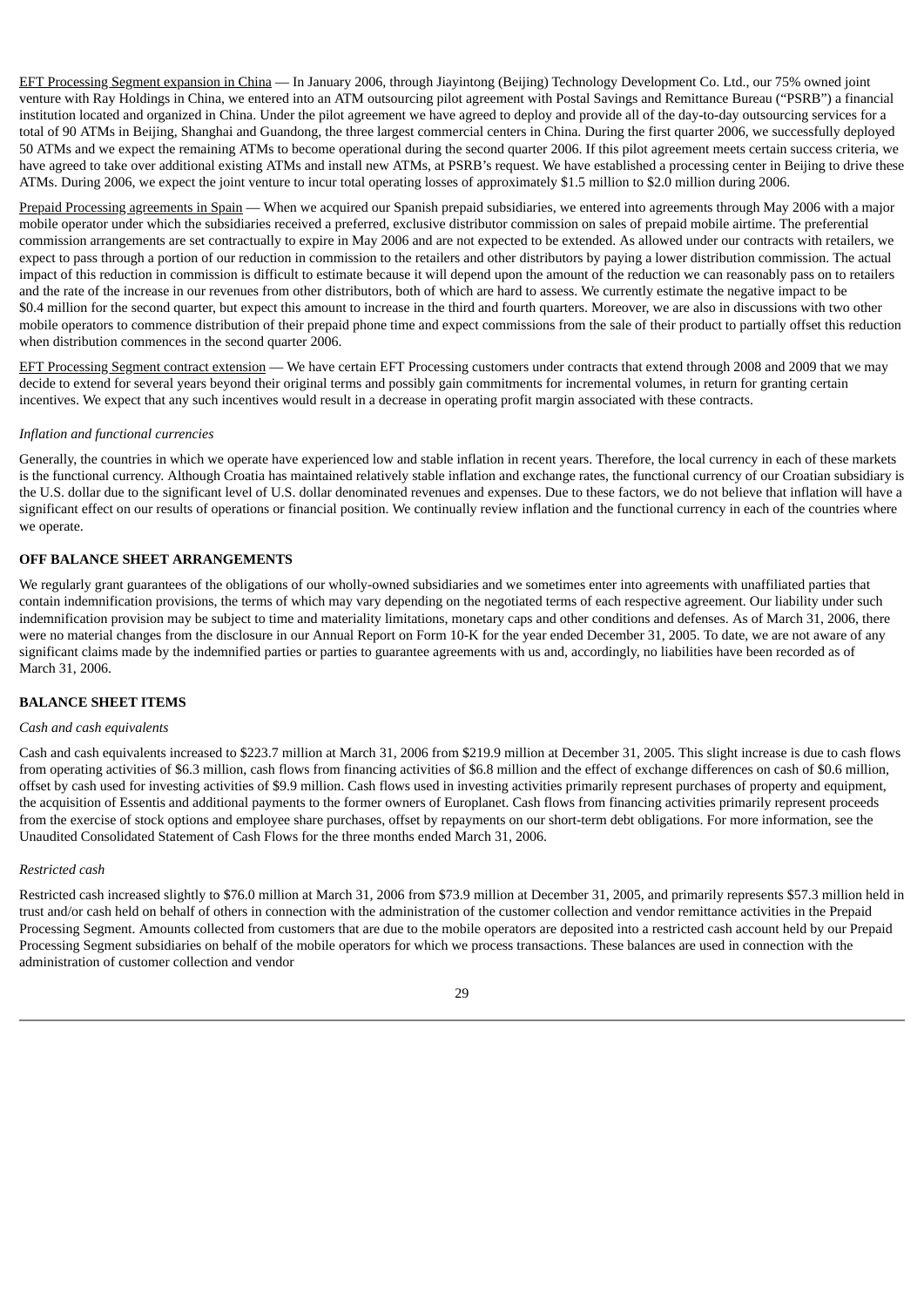remittance activities and can fluctuate significantly based on the timing of the settlement process for our Prepaid Processing Segment subsidiaries. The remaining balances of restricted cash represent primarily collateral on bank guarantees and ATM network cash.

#### *Inventory — PINs and other*

Inventory — PINs and other decreased slightly to \$22.9 million at March 31, 2006 from \$25.6 million at December 31, 2005. Inventory — PINs and other includes prepaid personal identification number ("PIN") inventory for prepaid mobile airtime purchases related to the Prepaid Processing Segment, primarily in the U.S., Poland and New Zealand, and to a lesser extent, the U.K. and Germany. This category also includes smaller amounts for POS terminals, mobile phone handsets and ATMs held for sale. The decrease from December 31, 2005 is primarily the result of higher than normal levels of PIN inventory resulting from bulk PIN purchases in Poland near the end of 2005. We generally sell our PIN inventory within a very short timeframe, thereby limiting our exposure to overall reductions in the market value of PINs or other obsolescence issues.

#### *Trade accounts receivable, net*

Net trade accounts receivables decreased to \$145.4 million at March 31, 2006 from \$166.5 million at December 31, 2005. The primary component of our trade accounts receivable represents amounts to be collected on behalf of mobile operators for the full value of the prepaid mobile airtime sold in connection with the growing Prepaid Processing Segment. Generally, these balances are collected and remitted to the mobile operators within two weeks. The slight decrease is primarily due to the timing of the settlement process with mobile operators for our Prepaid Processing Segment subsidiaries, as well as the impact of seasonality.

#### *Prepaid expenses and other current assets*

Prepaid expenses and other current assets increased to \$27.5 million as of March 31, 2006 from \$21.2 million as of December 31, 2005. The increase in this balance is primarily the result of the timing of prepaid expenses across all of our operations. The largest component of this balance is amounts recorded for our net Value Added Tax ("VAT") receivable related to certain European subsidiaries. The balance of net VAT receivable as of March 31, 2006 was \$12.7 million, compared to \$14.1 million as of December 31, 2005.

#### *Net property and equipment*

Net property and equipment increased to \$50.4 million as of March 31, 2006 from \$44.9 million as of December 31, 2005. Of this \$5.5 million increase, \$2.5 million is due to the acquisition of Essentis in January 2006 and the identification of assets under capital lease arrangements at Instreamline. We also recorded capital additions of \$7.4 million during the quarter, and depreciation and amortization of \$4.5 million. The majority of the capital additions were ATMs in Poland, POS terminals in the U.S. and additions of computer equipment and software for our Budapest processing center. The remaining increase of \$0.1 million increase was due to the impact of fluctuations in exchange rates relative to the U.S. dollar during the first quarter 2006.

#### *Goodwill and intangible assets*

Net intangible assets and goodwill increased to \$321.0 million as of March 31, 2006 from \$317.9 million as of December 31, 2005 due primarily to the acquisition of Essentis and the earn-out for the Dynamic Telecom acquisition during the first quarter 2006. The following table summarizes the activity for the three months ended March 31, 2006:

| (in thousands):                                              | <b>Amortizable</b><br>Intangible<br><b>Assets</b> | Goodwill  | Total<br>Intangible<br>Assets |
|--------------------------------------------------------------|---------------------------------------------------|-----------|-------------------------------|
| Balance as of January 1, 2006                                | 50,724<br>$\mathbb{S}^-$                          | \$267,195 | \$317,919                     |
| Increases (decreases):                                       |                                                   |           |                               |
| <b>Acquisition of Essentis</b>                               | 2.500                                             |           | 2,500                         |
| Earn-out payment related to Dynamic Telecom acquisition      |                                                   | 2.250     | 2,250                         |
| Adjustments to other 2005 acquisitions                       | 345                                               | (616)     | (271)                         |
| Amortization                                                 | (2,054)                                           |           | (2,054)                       |
| Other (primarily changes in foreign currency exchange rates) | 314                                               | 330       | 644                           |
| Balance as of March 31, 2006                                 | 51,829                                            | \$269,159 | \$320,988                     |

#### *Trade accounts payable*

Accounts payable decreased to \$185.8 million at March 31, 2006 from \$202.7 million at December 31, 2005. The primary component of our trade accounts payable represents payables to mobile operators in connection with the timing of the settlement process for the growing

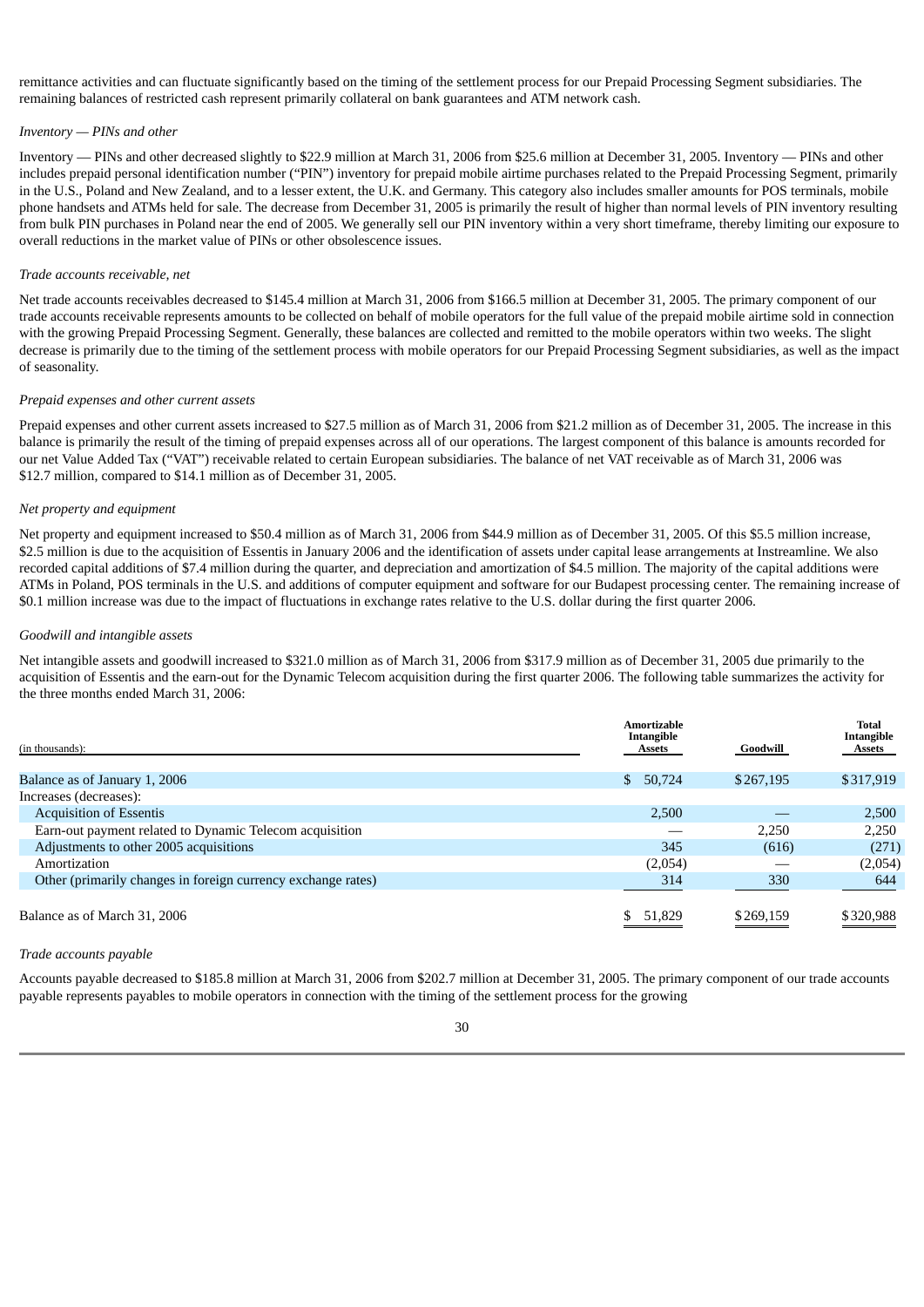Prepaid Processing Segment. Of this decrease, \$10.6 million was due to the timing of settlements for PIN inventory at the end of 2005, with the remaining decrease due mainly to the timing of the settlement process with mobile operators, as well as the impact of seasonality.

#### *Accrued expenses and other current liabilities*

Accrued expenses and other current liabilities decreased to \$63.1 million at March 31, 2006 from \$77.1 million at December 31, 2005. The March 31, 2006 balance includes increased accrued liabilities of \$2.1 million for interest related to our convertible debentures and \$1.9 million in additional accruals related to the January 2006 acquisition of Essentis. Offsetting this increase is the inclusion in the December 31, 2005 balance of \$3.2 million in accruals for the purchase of the remaining 6.25% ownership share of our subsidiary in India and the remaining 34% of our subsidiary in Serbia, Europlanet, that were settled during the first quarter 2006. The remaining decrease of \$14.8 million is primarily due the timing of the settlement process with mobile operators in our Prepaid Processing Segment subsidiaries in the U.K., Australia and New Zealand, as well as the impact of seasonality.

#### *Income taxes payable*

Income taxes payable increased to \$10.2 million at March 31, 2006 from \$8.2 million at December 31, 2005. This increase relates to difference between the timing of accruals for income taxes payable and the related tax payments. The amount of income tax payments that we make in certain jurisdictions is based on our profitability for 2005, while our accruals for income taxes are based on estimated profitability for the current year. Since the profitability of our operations is generally expected to increase for 2006 as compared to 2005, accruals for income taxes exceeded amounts paid during the first quarter 2006.

#### *Deferred revenue*

Deferred revenue increased to \$10.3 million as of March 31, 2006 from \$8.0 million as of December 31, 2005. The increase is due to the January 2006 acquisition of Essentis, a U.K.-based software solutions company that sells a leading card issuing and merchant acquiring software package. Deferred revenue generally results from unearned software maintenance that is billed in advance and from reaching contractual billing milestones ahead of earnings recognition for certain agreements. Deferred revenue primarily relates to our Software Solutions Segment and to the EFT Segment where contractual pre-payments are collected from customers in advance of providing services.

#### *Debt and capital lease obligations*

As of March 31, 2006, total indebtedness decreased to \$355.2 million from \$355.6 million as of December 31, 2005. A summary of the activity in our debt obligations for the three months ended March 31, 2006 is as follows:

| (in thousands)                          | <b>Revolving</b><br>Credit<br><b>Facilities</b> | Other Debt<br><b>Obligations</b> | <b>Capital Leases</b> | 1.625%<br>Convertible<br><b>Debentures</b><br><b>Due 2024</b> | 3.50%<br>Convertible<br><b>Debentures</b><br><b>Due 2025</b> | Total     |
|-----------------------------------------|-------------------------------------------------|----------------------------------|-----------------------|---------------------------------------------------------------|--------------------------------------------------------------|-----------|
| Balance at January 1, 2006              | 7,343                                           | \$15,550                         | 17,660                | \$140,000                                                     | \$175,000                                                    | \$355,553 |
| Increases (decreases):                  |                                                 |                                  |                       |                                                               |                                                              |           |
| Indebtedness incurred                   |                                                 |                                  | 4,475                 |                                                               |                                                              | 4,475     |
| Repayments                              | (2,271)                                         | (993)                            | (2, 165)              |                                                               |                                                              | (5, 429)  |
| Capital lease interest accrued          |                                                 |                                  | 450                   |                                                               |                                                              | 450       |
| Foreign exchange loss                   |                                                 | 47                               | 111                   |                                                               |                                                              | 158       |
| Balance at March 31, 2006               | 5,072                                           | 14,604                           | 20,531                | 140,000                                                       | 175,000                                                      | 355,207   |
| $Less$ — current maturities             | (5,072)                                         | (11,223)                         | (6,000)               |                                                               |                                                              | (22, 295) |
| Long-term obligations at March 31, 2006 |                                                 | 3,381                            | 14,531                | \$140,000                                                     | \$175,000                                                    | \$332,912 |

#### *Total stockholders' equity*

Total stockholders' equity increased to \$229.7 million at March 31, 2006 from \$206.4 million at December 31, 2005. This \$23.3 million increase is the result of:

- **•** \$9.4 million in net income for the first quarter 2006;
- **•** \$2.3 million recorded for the Dynamic Telecom earn-out;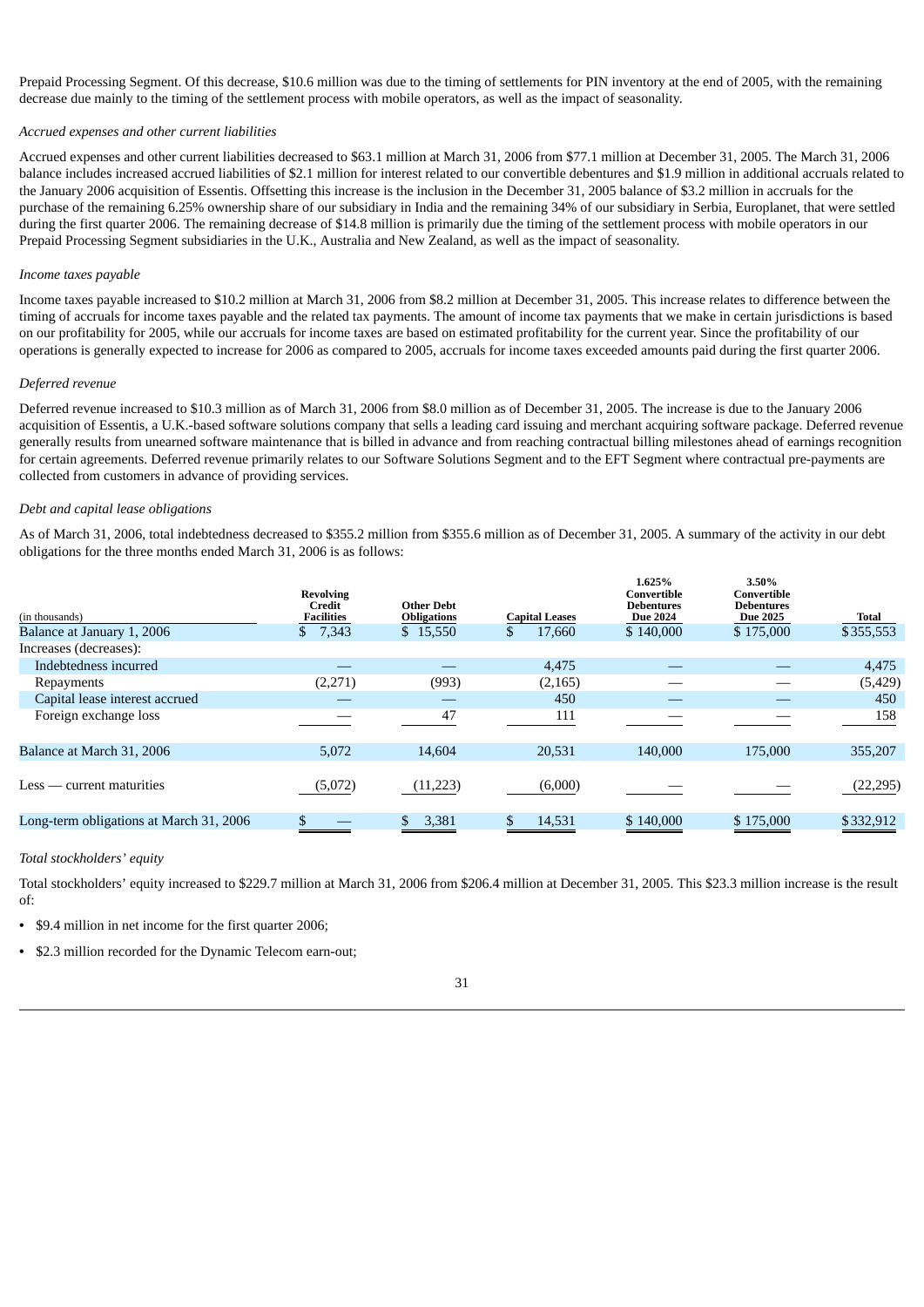- **•** \$10.4 million from stock issued under employee stock plans;
- **•** \$1.9 million in share-based compensation;
- **•** offset by \$0.6 million increase in accumulated other comprehensive loss.

As discussed in the Notes to the Unaudited Consolidated Financial Statements, we adopted the provisions of SFAS No. 123R on January 1, 2006. We elected to adopt SFAS No. 123R utilizing the modified retrospective application method as provided by SFAS No. 123R and, accordingly, financial statement amounts for the prior periods presented in this Form 10-Q have been adjusted to reflect the fair value method of expensing prescribed by SFAS No. 123R. See Note 1 — General, Note 2 — Significant Accounting Policies and Practices and Note 7 — Stock Plans to the Unaudited Consolidated Financial Statements for further discussion. These adjustments included an increase of \$32.7 million to the January 1, 2006 balance of additional paid-in capital and an offsetting increase of \$32.7 million to the January 1, 2006 balance of our accumulated deficit, for the amount of share based compensation relating to the years 1996 through 2005. Total stockholders' equity was not impacted by these adjustments.

# **FORWARD-LOOKING STATEMENTS**

This document contains statements that constitute forward-looking statements within the meaning of section 27A of the Securities Act and section 21E of the U.S. Securities Exchange Act of 1934. All statements other than statements of historical facts included in this document are forward-looking statements, including statements regarding the following:

- **•** trends affecting our business plans, financing plans and requirements;
- **•** trends affecting our business;
- **•** the adequacy of capital to meet our capital requirements and expansion plans;
- **•** the assumptions underlying our business plans;
- **•** business strategy;
- **•** government regulatory action;
- **•** technological advances; and
- **•** projected costs and revenues.

Although we believe that the expectations reflected in these forward-looking statements are reasonable, we can give no assurance that these expectations will prove to be correct. Forward-looking statements are typically identified by the words believe, expect, anticipated, intend, estimate and similar expressions.

Investors are cautioned that any forward-looking statements are not guarantees of future performance and involve risks and uncertainties. Actual results may materially differ from those in the forward-looking statements as a result of various factors, including, but not limited to, those referred to above and as set forth and more fully described in Part II, Item 1A — Risk Factors.

# <span id="page-32-0"></span>**ITEM 3. QUANTITATIVE AND QUALITATIVE DISCLOSURES ABOUT MARKET RISK**

#### *Foreign currency exchange rate risk*

For the three months ended March 31, 2006, 84% of our revenues were generated in non-U.S. dollar countries compared to 86% for the three months ended March 31, 2005. This slight decrease as compared to prior year is due to increased revenues of our U.S.-based Prepaid Processing Segment operations. We expect to continue generating a significant portion of our revenues in countries with currencies other than the U.S. dollar.

We are particularly vulnerable to fluctuations in exchange rates of the U.S. dollar to the euro, Australian dollar, Hungarian forint, Polish zloty, the British pound and the Indian rupee and estimate that a 10% depreciation in these foreign currency exchange rates would have the combined effect on reported net income and working capital of a \$3.1 million decrease. A 10% appreciation in these foreign currency exchange rates would have the combined effect on reported net income and working capital of a \$3.1 million increase. This effect was estimated by segregating revenues, expenses and working capital by currency and applying a 10% currency depreciation and appreciation to the non-U.S. dollar amounts. We believe this quantitative measure has inherent limitations and does not take into account any governmental actions or changes in either customer purchasing patterns or our financing or operating strategies.

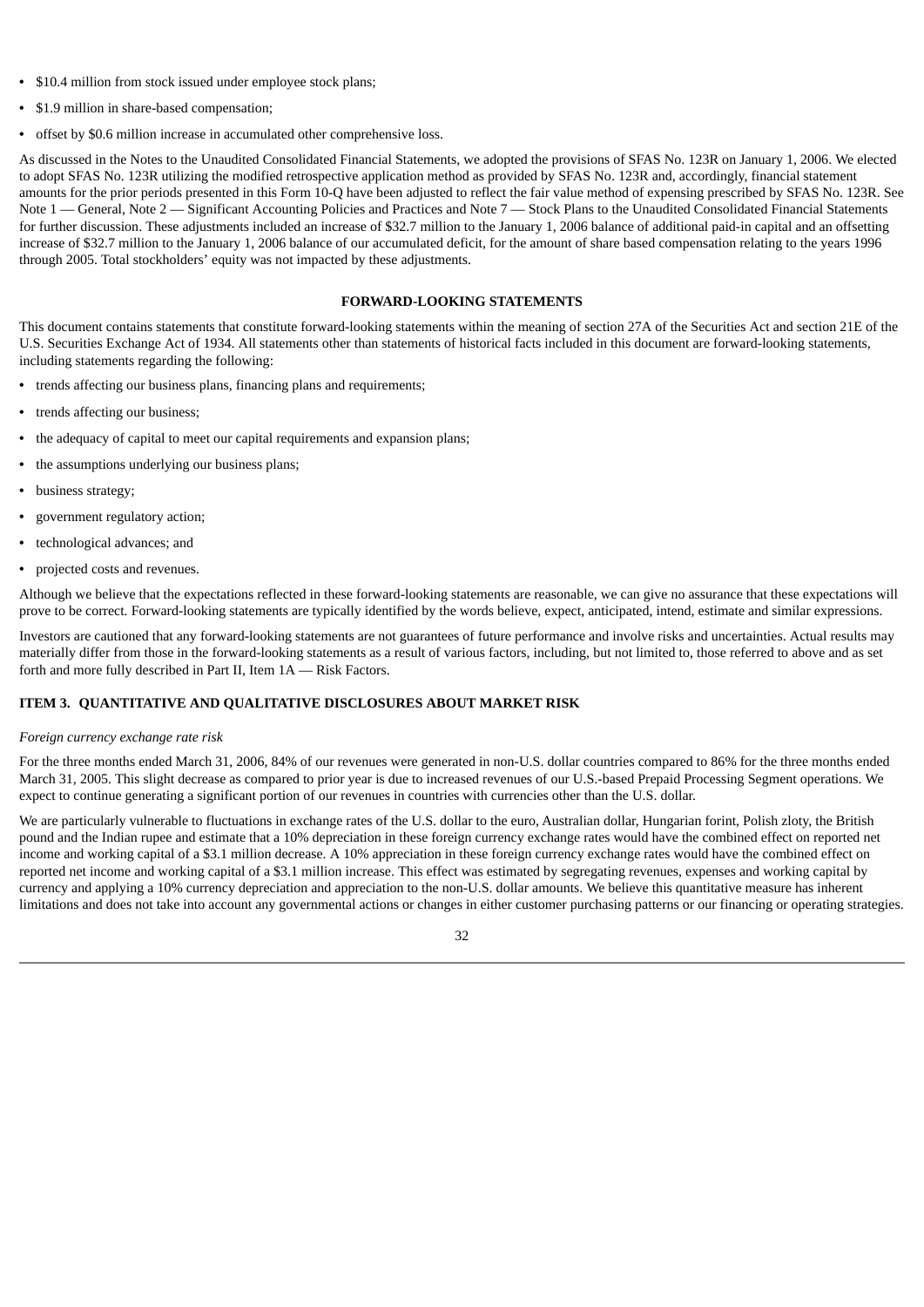As a result of continued European economic convergence, including the increased influence of the euro as opposed to the U.S. dollar on the Central European currencies, we expect that the currencies of the markets where we invest will fluctuate less against the euro and the British pound than against the dollar.

We are also exposed to foreign currency exchange rate risk in our money transfer subsidiary, Euronet Payments and Remittance, that was acquired during the second quarter 2005. This portion of our business is currently insignificant; however, we expect that it will grow rapidly. A majority of this business involves receiving and disbursing different currencies, in which we receive a foreign currency spread based on the difference between buying currency at wholesale exchange rates and selling the currency to consumers at retail exchange rates. This spread provides some protection against currency fluctuations that occur while we are holding the foreign currency. Additionally, our exposure to changes in foreign currency exchange rates is limited by the fact that disbursement occurs for the majority of transactions shortly after they are initiated.

#### *Interest rate risk*

As of March 31, 2006, we do not have significant exposure to interest rate volatility. Of the total outstanding debt of \$355.2 million, approximately 89% relates to contingent convertible debentures having fixed coupon rates. Our \$175 million contingent convertible debentures, issued in October 2005, accrue interest at a rate of 3.50% per annum. The \$140 million contingent convertible debentures, issued in December 2004, accrue interest at a rate of 1.625% per annum. Interest expense, including amortization of deferred debt issuance costs, for these contingent convertible debentures is expected to total approximately \$10.1 million per year, or a weighted average interest rate of 3.2% annually.

The remaining 11% of total debt outstanding relates to debt obligations and capitalized leases with fixed payment and interest terms that expire between 2006 and 2011. We also have \$50 million in revolving credit facilities that accrue interest at variable rates. Should we borrow the full \$50 million available under the revolving credit facility, in addition to approximately \$14.6 million borrowed under other debt arrangements as of March 31, 2006, and maintain the balance for a full year, a 1% increase in the applicable interest rate would result in additional interest expense to the Company of approximately \$0.6 million.

# <span id="page-33-0"></span>**ITEM 4. CONTROLS AND PROCEDURES**

We maintain disclosure controls and procedures (as defined in Rules 13a-15(e) and 15d-15(e) under the Exchange Act) that are designed to ensure that information required to be disclosed in our reports under the Exchange Act is recorded, processed, summarized and reported within the time periods specified in the rules and forms of the SEC, and that such information is accumulated and communicated to our management, including its Chief Executive Officer and Chief Financial Officer, as appropriate, to allow timely decisions regarding required disclosures. Any controls and procedures, no matter how well designed and operated, can provide only reasonable assurance of achieving the desired control objectives.

Our executive management, including our Chief Executive Officer and Chief Financial Officer, evaluated the effectiveness of the design and operation of our disclosure controls and procedures as of March 31, 2006. Based on this evaluation, our Chief Executive Officer and Chief Financial Officer have concluded that the design and operation of these disclosure controls and procedures were effective as of such date.

# **CHANGE IN INTERNAL CONTROLS**

<span id="page-33-1"></span>There has been no change in our internal control over financial reporting during the three months ended March 31, 2006 that has materially affected, or is reasonably likely to materially affect, our internal control over financial reporting.

# **PART II—OTHER INFORMATION**

# <span id="page-33-2"></span>**ITEM 1. LEGAL PROCEEDINGS**

The Company is from time to time a party to litigation arising in the ordinary course of its business.

During 2005, a former cash supply contractor in Central Europe (the "Contractor") claimed that the Company owed it approximately \$2.0 million for the provision of cash during the fourth quarter 1999 and first quarter 2000 that has not been returned. This claim, based on events that purportedly occurred over five years ago, was made more than a year after the Company had terminated its business with the Contractor and established a cash supply agreement with another supplier. In the first quarter 2006, the Contractor initiated legal action in Budapest, Hungary regarding the claim. Management expects the Company to prevail in defending itself in this matter and, accordingly has not recorded any liability or expense related to this claim. The Company will continue to monitor and assess this claim until ultimate resolution.

Currently, there are no other legal proceedings that management believes, either individually or in the aggregate, would have a material adverse effect upon the consolidated results of operations or financial condition of the Company.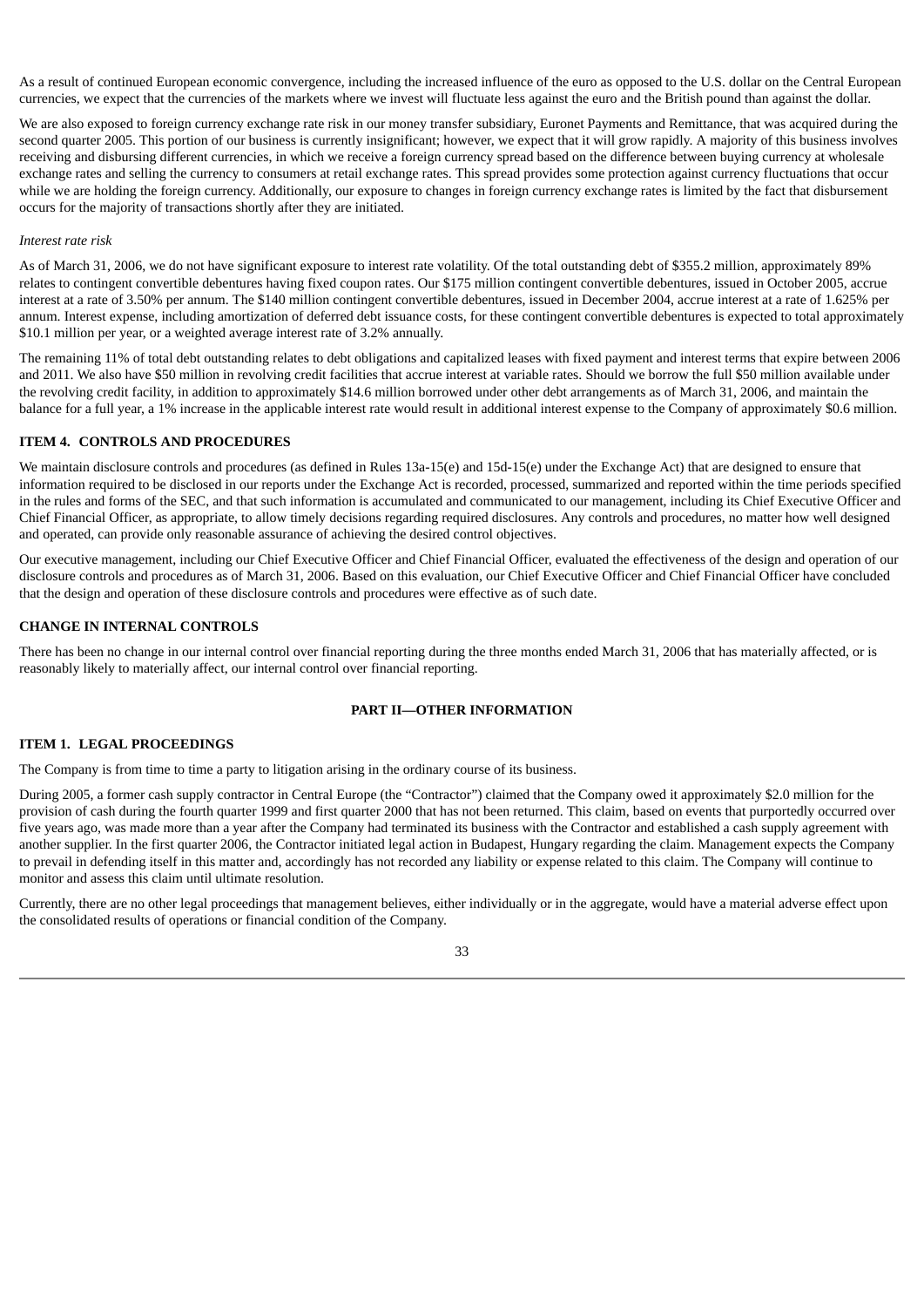# <span id="page-34-0"></span>**ITEM 1A. RISK FACTORS**

You should carefully consider the risks described below before making an investment decision. The risks and uncertainties described below are not the only ones facing our company. Additional risks and uncertainties not presently known to us or that we currently deem immaterial may also impair our business *operations.*

If any of the following risks actually occurs, our business, financial condition or results of operations could be materially adversely affected. In that case, the *trading price of our common stock could decline substantially.*

This Quarterly Report also contains forward-looking statements that involve risks and uncertainties. Our actual results could differ materially from those anticipated in the forward-looking statements as a result of a number of factors, including the risks described below and elsewhere in this Quarterly Report.

#### **Risks Related to Our Business**

# We have a substantial amount of debt and other contractual commitments, and the cost of servicing those obligations could adversely affect our **business, and such risk could increase if we incur more debt.**

We have a substantial amount of indebtedness. As of March 31, 2006, our total liabilities were \$661.0 million and our total assets were \$890.7 million. In addition, we estimate that we will have to pay approximately \$8.0 million to \$14.0 million during the years 2006 through 2008 as deferred consideration in connection with the Movilcarga and Dynamic Telecom acquisitions. A portion of these obligations may be paid in stock. While we expect to satisfy any payment obligations from available cash and operating cash flows, we may not have sufficient funds to satisfy all such obligations as a result of a variety of factors, some of which may be beyond our control. If the opportunity of a strategic acquisition arises or if we enter into new contracts that require the installation or servicing of ATM machines on a faster pace than anticipated, we may be required to incur additional debt for these purposes and to fund our working capital needs, which we may not be able to obtain. The level of our indebtedness could have important consequences to investors, including the following:

- **•** our ability to obtain any necessary financing in the future for working capital, capital expenditures, debt service requirements or other purposes may be limited or financing may be unavailable;
- **•** a substantial portion of our cash flows must be dedicated to the payment of principal and interest on our indebtedness and other obligations and will not be available for use in our business;
- **•** our level of indebtedness could limit our flexibility in planning for, or reacting to, changes in our business and the markets in which we operate;
- **•** our high degree of indebtedness will make us more vulnerable to changes in general economic conditions and/or a downturn in our business, thereby making it more difficult for us to satisfy our obligations; and
- **•** because a portion of our indebtedness and other obligations are denominated in other currencies, and because a portion of our debt bears interest at a variable rate of interest, our actual debt service obligations could increase as a result of adverse changes in currency exchange and interest rates.

If we fail to make required debt payments, or if we fail to comply with other covenants in our debt service agreements, we would be in default under the terms of these agreements. This default would permit the holders of the indebtedness to accelerate repayment of this debt and could cause defaults under other indebtedness that we have.

## We may be required to recognize impairment charges related to long-lived assets and goodwill recorded in connection with our acquisitions.

Our total assets include approximately \$321.0 million, or 36% of total assets, in goodwill and acquired intangible assets recorded as a result of acquisitions. We assess our goodwill, intangible assets and other long-lived assets as and when required by U.S. GAAP to determine whether they are impaired. If operating results in any of our key markets, including the U.K., Germany, Spain, Australia, New Zealand or the U.S. deteriorate or our plans do not progress as expected when we acquired these entities, we may be required to record an impairment write-down of goodwill, intangible assets or other long-lived assets. Impairment charges would reduce reported earnings for the periods in which they are recorded. This could have a material adverse effect on our results of operations and financial condition.

An additional 30 million shares of Common Stock may be authorized for issuance by stockholders, which could result in additional shares of our Common Stock being issued, potentially diluting equity ownership of current holders and the share price of our Common Stock.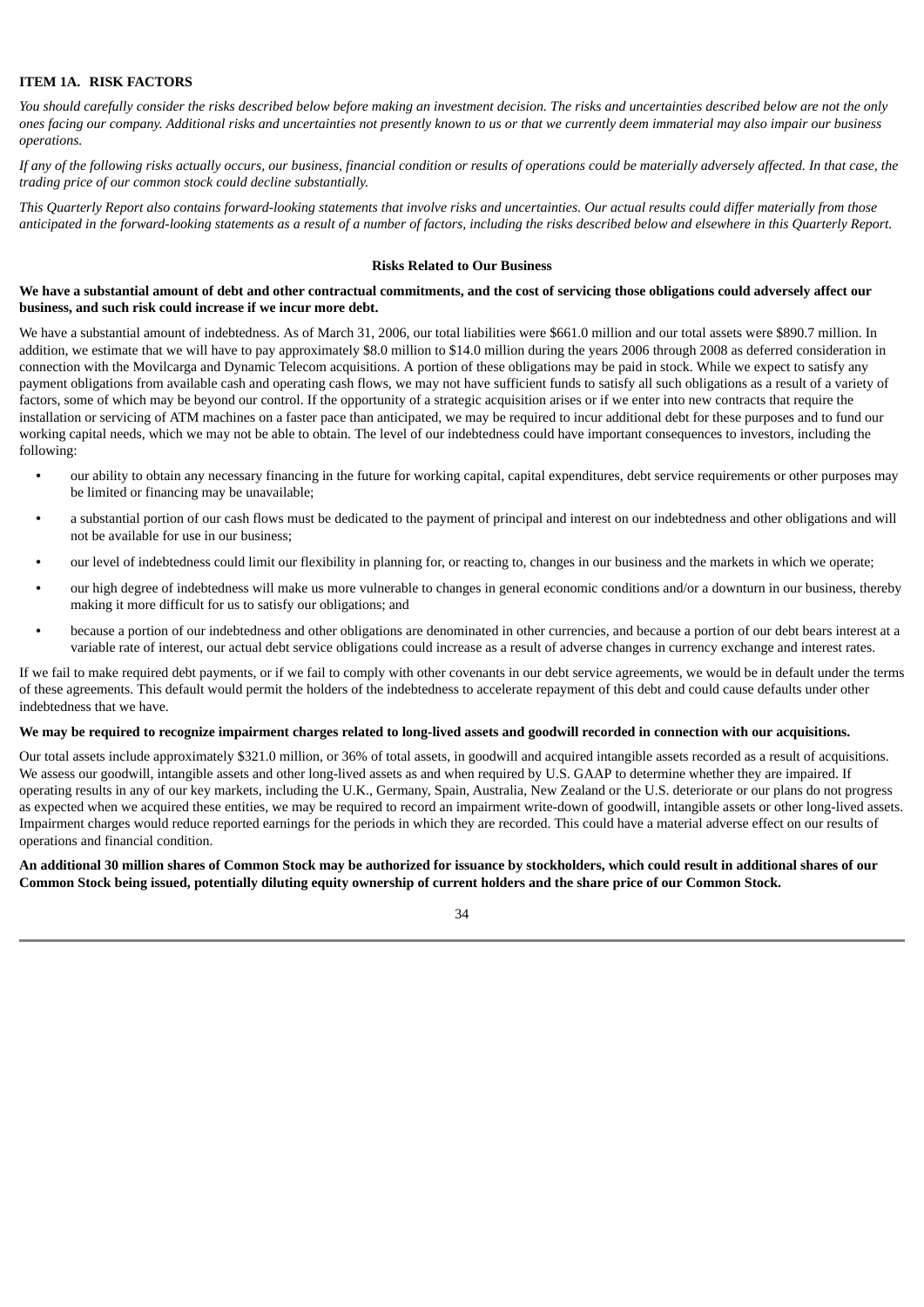We are asking stockholders to approve a proposal to amend our Certificate of Incorporation to increase the aggregate number of shares of Common Stock that we have the authority to issue from Sixty Million (60,000,000) shares of Common Stock to Ninety Million (90,000,000) shares of Common Stock. The proposed amendment to our Certificate of Incorporation was approved by our Board of Directors on March 8, 2006 and our Board of Directors believes this amendment is in the best interests of Euronet and our stockholders. Of the presently authorized shares of Common Stock, approximately 54 million shares were issued, outstanding or reserved as of March 31, 2006. Further, we have asked shareholders to approve a new equity compensation plan ("2006 Stock Incentive Program ") under which an additional 4 million shares would be reserved. Thus, if the proposed amendment to our Certificate of Incorporation is not approved, but the 2006 Stock Incentive Program is approved, we would have available for future issuance, excluding reserved shares, approximately 2 million shares of Common Stock. However, if this amendment is approved, we will have more than 32 million shares available for new issuances.

Although we have no plans or commitments to issue the proposed additional authorized shares of Common Stock, our Board of Directors believes it is necessary to increase the number of shares of our authorized Common Stock in order to provide us with the flexibility to issue Common Stock for business purposes that may arise as deemed advisable by our Board. These purposes could include, among other things, (i) to declare future stock dividends or stock splits, which may increase the liquidity of our shares; (ii) the sale of stock to obtain additional capital or to acquire other companies or businesses, which could enhance our growth strategy or allow us to reduce debt if needed; (iii) for use in additional stock incentive programs, including the proposed and (iv) for other bona fide purposes. If the stockholders approve the proposal to amend our Certificate of Incorporation, our Board of Directors would be able to issue the additional authorized shares of Common Stock without notice to, or further action by, our stockholders, unless stockholder approval is required by law or the rules of the NASDAQ Stock Market. The issuance of additional shares of Common Stock may significantly dilute the equity ownership of the current holders of our Common Stock. Further, over the course of time, all of the issued shares have the potential to be publicly traded, perhaps in large blocks. This may result in dilution of the market price of the Common Stock.

# An additional 16.4 million shares of Common Stock could be added to our total Common Stock outstanding through the exercise of options or the issuance of additional shares of our Common Stock pursuant to existing agreements. Once issued, these shares of Common Stock could be traded **into the market and result in a decrease in the market price of our Common Stock.**

As of March 31, 2006, we had an aggregate of 3.2 million options and restricted share awards outstanding held by our directors, officers and employees, which entitles these holders to acquire an equal number of shares of our Common Stock upon exercise. Of this amount, 1.1 million options are currently vested, which means they can be exercised at any time. Approximately 0.3 million additional shares of our Common Stock may be issued in connection with our employee stock purchase plan. Additionally, we may be required to issue approximately 0.4 million shares of our Common Stock (based on current prices and estimated earn-out payments) to the former shareholders or owners of the Movilcarga Assets and Dynamic Telecom under contingent "earn-out" payments in connection with these acquisitions. The number of shares issued under the earn-outs will depend upon performance of the businesses acquired and the trading price of our Common Stock at the time we make the earn-out payments. Another 8.5 million shares of Common Stock could be issued upon conversion of the Company's Convertible Debentures issued in December 2004 and October 2005. We are also asking stockholders at our upcoming annual meeting to approve the 2006 Stock Incentive Program, which would allow the Company to grant up to an additional 4.0 million restricted shares, or options to purchase shares, of our Common Stock.

Accordingly, approximately 16.4 million shares (based on current prices and estimated earn-out payments) could potentially be added to our total current Common Stock outstanding through the exercise of options or the issuance of additional shares, which could adversely impact the trading price for our stock. The actual number of shares issuable could be higher depending upon the actual amounts of the earn-outs and our stock price at the time of payment (i.e. more shares could be issuable if our share price declines).

Of the 3.2 million total options and restricted share awards outstanding, an aggregate of 1.7 million options and restricted shares are held by persons who may be deemed to be our affiliates and who would be subject to Rule 144. Thus, upon exercise of their options, these affiliates' shares would be subject to the trading restrictions imposed by Rule 144. The remainder of the common shares issuable under options or as earn-outs described above would be freely tradable in the public market. Over the course of time, all of the issued shares have the potential to be publicly traded, perhaps in large blocks.

# <span id="page-35-0"></span>**ITEM 2. UNREGISTERED SALES OF EQUITY SECURITIES AND USE OF PROCEEDS**

<span id="page-35-1"></span>None.

# **ITEM 6. EXHIBITS**

a) Exhibits

The exhibits that are required to be filed or incorporated herein by reference are listed on the Exhibit Index below.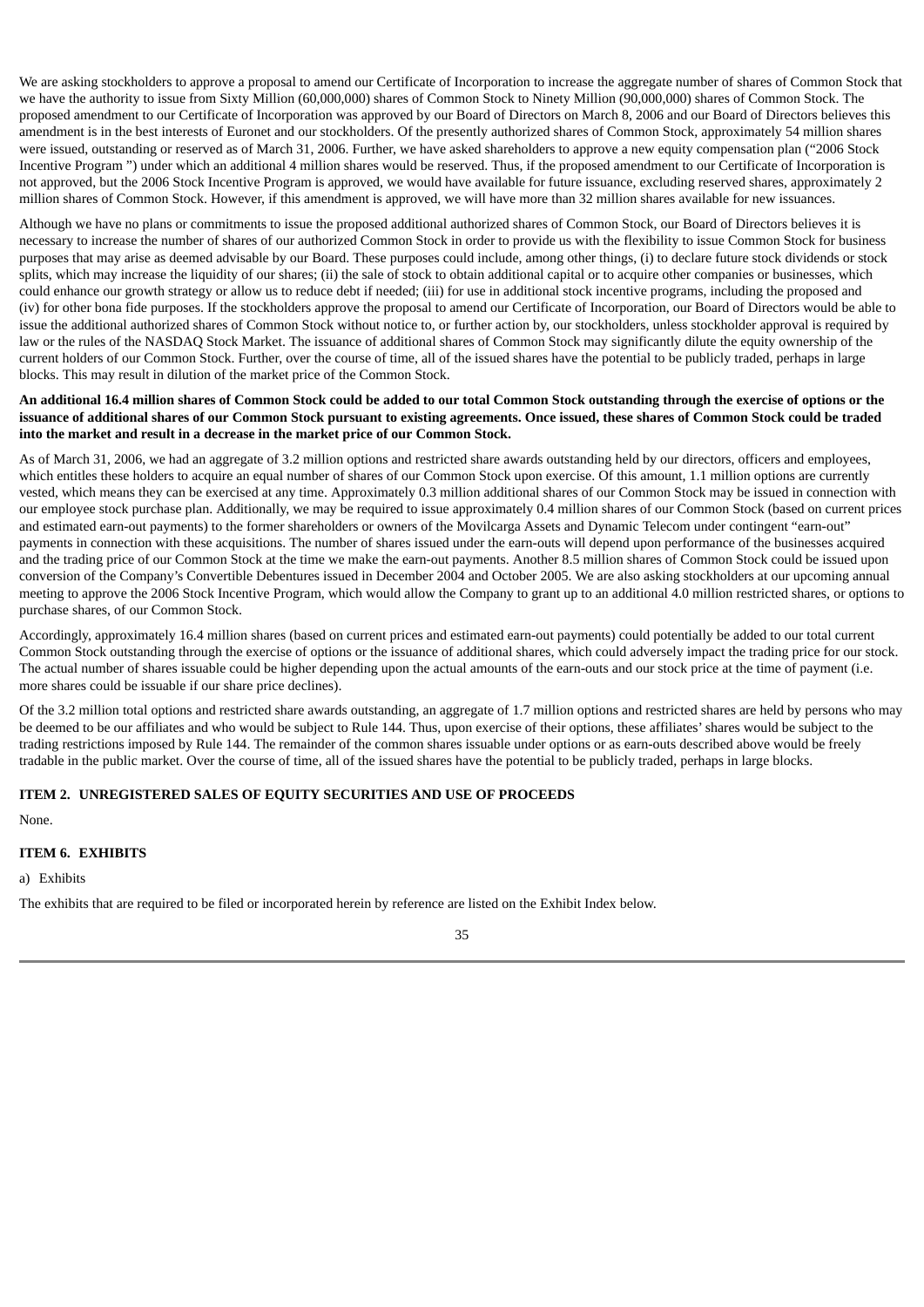# **SIGNATURES**

Pursuant to the requirements of the Securities Exchange Act of 1934, the registrant has duly caused this report to be signed on its behalf by the undersigned, thereunto duly authorized.

May 5, 2006

| By: | /s/ MICHAEL J. BROWN    |
|-----|-------------------------|
|     | Michael J. Brown        |
|     | Chief Executive Officer |
| By: | /s/ RICK L. WELLER      |
|     | Rick L. Weller          |

Chief Financial Officer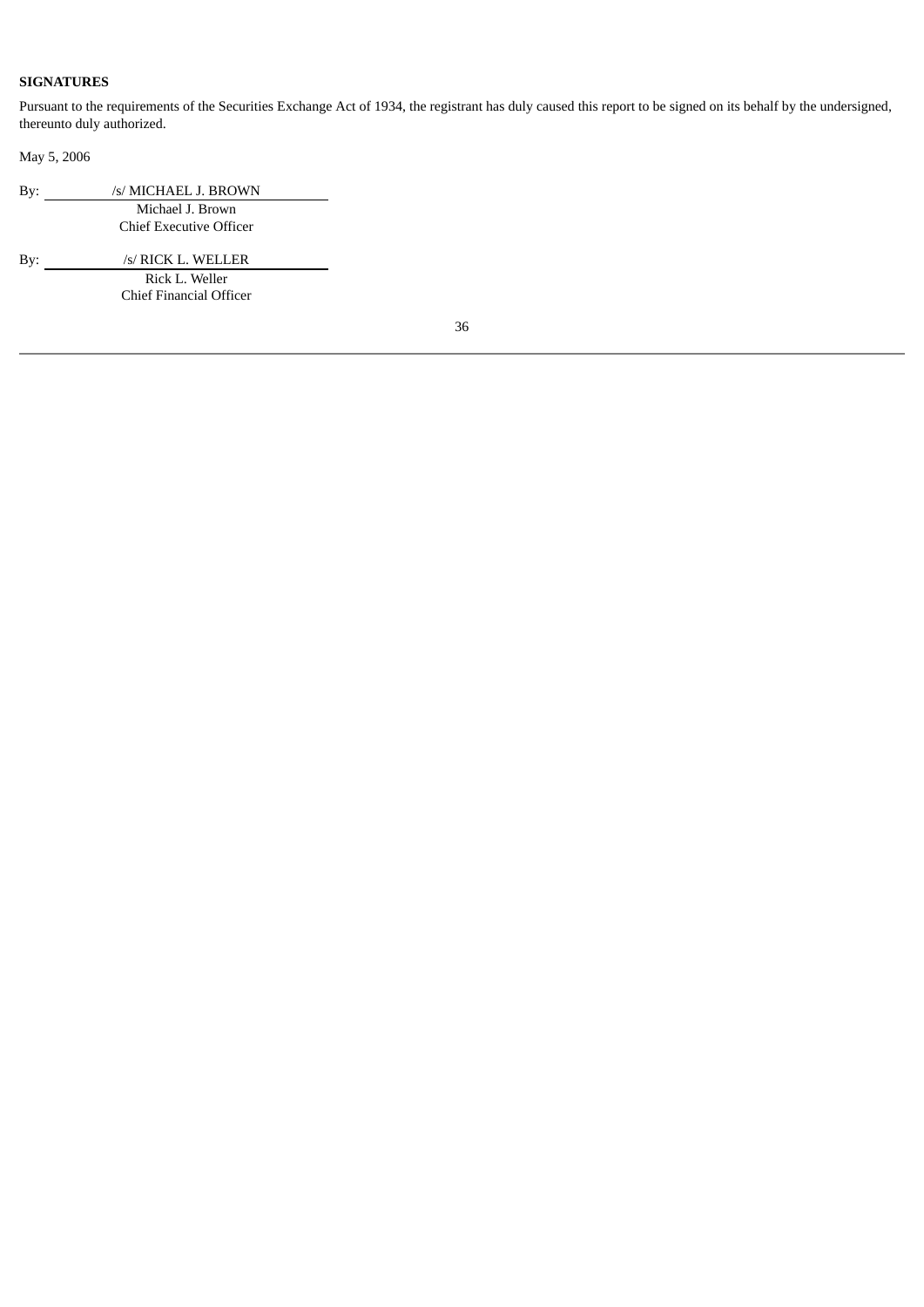# **Exhibit Index**

| Exhibit |                                                                                    | <b>Description</b> |
|---------|------------------------------------------------------------------------------------|--------------------|
| 31.1    | Section 302 — Certifications of Chief Executive Officer                            |                    |
| 31.2    | Section 302 — Certifications of Chief Financial Officer                            |                    |
| 32.1    | Section 906 — Certification of Chief Executive Officer and Chief Financial Officer |                    |
|         |                                                                                    |                    |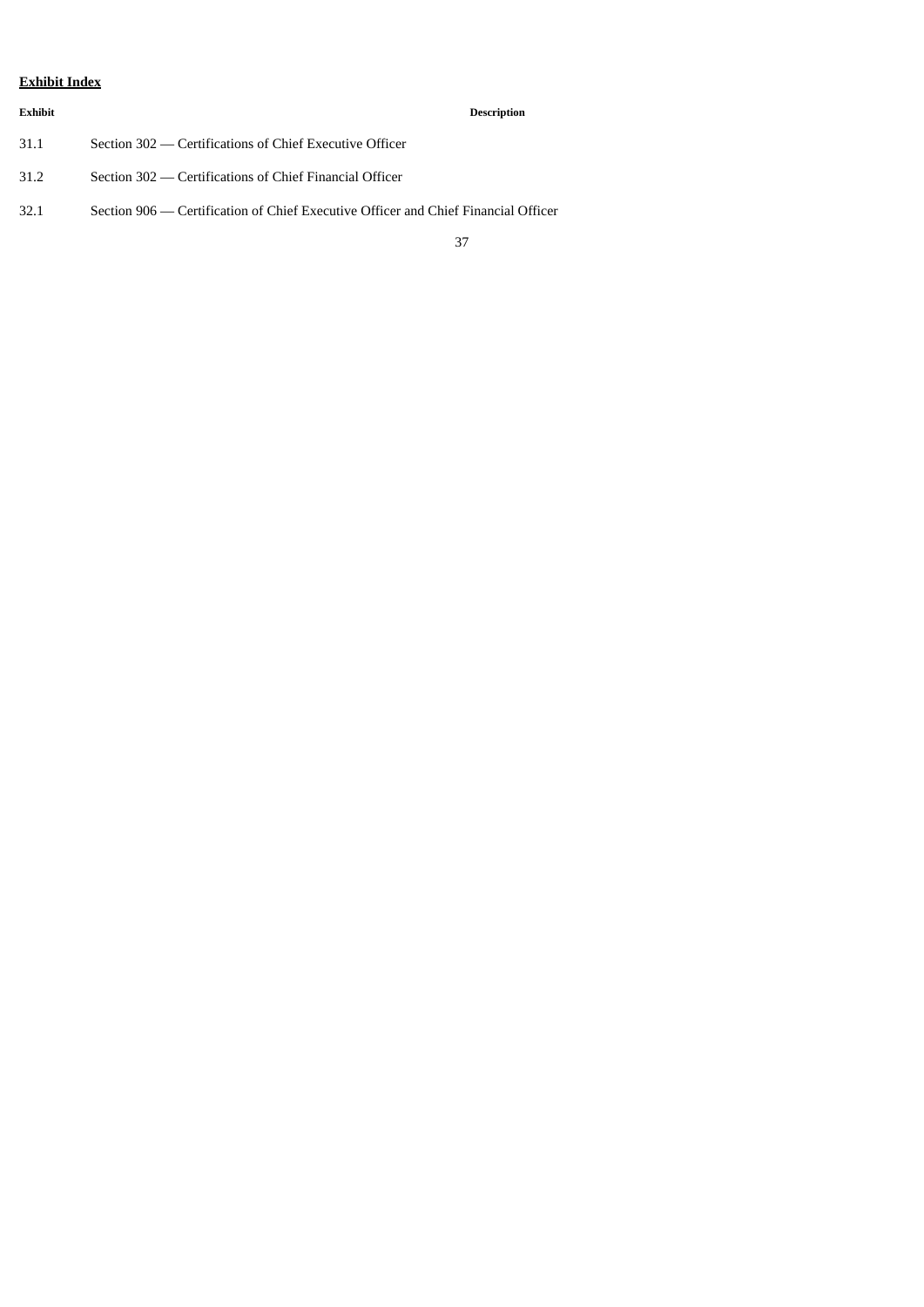#### **CERTIFICATIONS OF CHIEF EXECUTIVE OFFICER**

I, Michael J. Brown, Chairman and Chief Executive Officer, certify that:

1) I have reviewed this Quarterly Report on Form 10-Q of Euronet Worldwide, Inc.;

2) Based on my knowledge, this report does not contain any untrue statement of a material fact or omit to state a material fact necessary to make the statements made, in light of the circumstances under which such statements were made, not misleading with respect to the period covered by this quarterly report;

3) Based on my knowledge, the financial statements, and other financial information included in this report, fairly present in all material respects the financial condition, results of operations and cash flows of the registrant as of, and for, the periods presented in this report;

4) The registrant's other certifying officers and I are responsible for establishing and maintaining disclosure controls and procedures (as defined in Exchange Act Rules 13a-15(e) and 15d-15(e)) and internal control over financial reporting (as defined in Exchange Act Rules 13a-15(f) and 15d-15(f)) for the registrant and have:

a) designed such disclosure controls and procedures, or caused such disclosure controls and procedures to be designed under our supervision, to ensure that material information relating to the registrant, including its consolidated subsidiaries, is made known to us by others within those entities, particularly during the period in which this report is being prepared;

b) designed such internal control over financial reporting, or caused such internal control over financial reporting to be designed under our supervision, to provide reasonable assurance regarding the reliability of financial reporting and the preparation of financial statements for external purposes in accordance with generally accepted accounting principles;

c) evaluated the effectiveness of the registrant's disclosure controls and procedures and presented in this report our conclusions about the effectiveness of the disclosure controls and procedures, as of the end of the period covered by this report based on such evaluation; and

d) disclosed in this report any change in the registrant's internal control over financial reporting that occurred during the registrant's most recent fiscal quarter (the registrant's fourth fiscal quarter in the case of an annual report) that has materially affected, or is reasonably likely to materially affect, the registrant's internal control over financial reporting.

5) The registrant's other certifying officers and I have disclosed, based on our most recent evaluation of internal control over financial reporting, to the registrant's auditors and the audit committee of registrant's Board of Directors (or persons performing the equivalent function):

a) all significant deficiencies and material weaknesses in the design or operation of internal controls over financial reporting, which are reasonably likely to adversely affect the registrant's ability to record, process, summarize and report financial data; and

b) any fraud, whether or not material, that involves management or other employees who have a significant role in the registrant's internal controls over financial reporting.

Date: May 5, 2006

/s/ MICHAEL J. BROWN

**Michael J. Brown Chairman and Chief Executive Officer**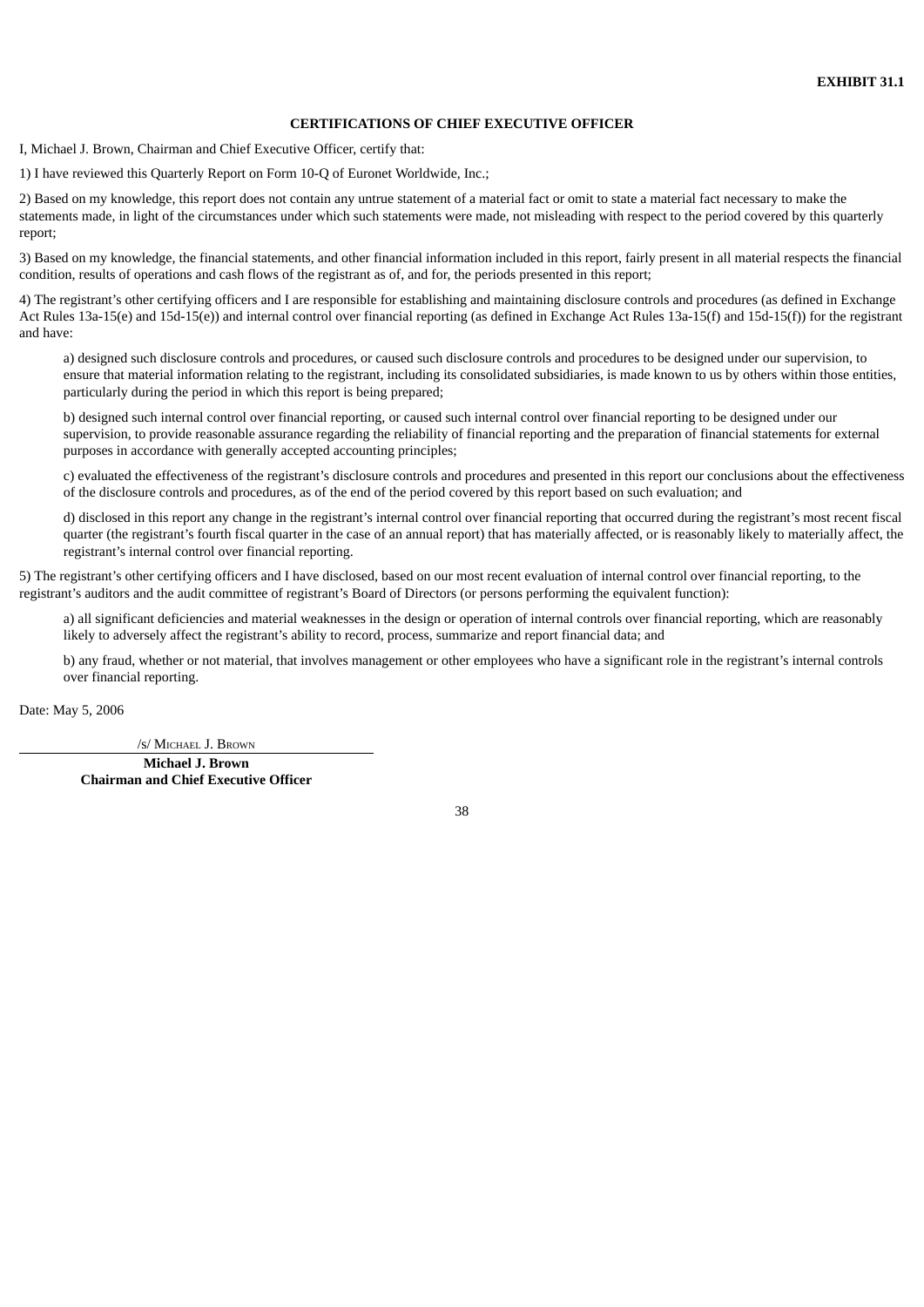#### **CERTIFICATIONS OF CHIEF FINANCIAL OFFICER**

I, Rick L. Weller, Chief Financial Officer and Principal Accounting Officer, certify that:

1) I have reviewed this Quarterly Report on Form 10-Q of Euronet Worldwide, Inc.;

2) Based on my knowledge, this report does not contain any untrue statement of a material fact or omit to state a material fact necessary to make the statements made, in light of the circumstances under which such statements were made, not misleading with respect to the period covered by this report;

3) Based on my knowledge, the financial statements, and other financial information included in this report, fairly present in all material respects the financial condition, results of operations and cash flows of the registrant as of, and for, the periods presented in this report;

4) The registrant's other certifying officers and I are responsible for establishing and maintaining disclosure controls and procedures (as defined in Exchange Act Rules 13a-15e and 15d-15e) and internal control over financial reporting (as defined in Exchange Act Rules 13a-15(f) and 15d-15(f)) for the registrant and have:

a) designed such disclosure controls and procedures, or caused such disclosure controls and procedures to be designed under our supervision, to ensure that material information relating to the registrant, including its consolidated subsidiaries, is made known to us by others within those entities, particularly during the period in which this report is being prepared;

b) designed such internal control over financial reporting, or caused such internal control over financial reporting to be designed under our supervision, to provide reasonable assurance regarding the reliability of financial reporting and the preparation of financial statements for external purposes in accordance with generally accepted accounting principles;

c) evaluated the effectiveness of the registrant's disclosure controls and procedures and presented in this report our conclusions about the effectiveness of the disclosure controls and procedures, as of the end of the period covered by this report based on such evaluation; and

d) disclosed in this report any change in the registrant's internal control over financial reporting that occurred during the registrant's most recent fiscal quarter (the registrant's fourth fiscal quarter in the case of an annual report) that has materially affected, or is reasonably likely to materially affect, the registrant's internal control over financial reporting.

5) The registrant's other certifying officers and I have disclosed, based on our most recent evaluation of internal control over financial reporting, to the registrant's auditors and the audit committee of registrant's Board of Directors (or persons performing the equivalent function):

a) all significant deficiencies and material weaknesses in the design or operation of internal controls over financial reporting, which are reasonably likely to adversely affect the registrant's ability to record, process, summarize and report financial data; and

b) any fraud, whether or not material, that involves management or other employees who have a significant role in the registrant's internal controls.

Date: May 5, 2006

/s/ RICK L. WELLER

**Rick L. Weller Chief Financial Officer and Chief Accounting Officer**